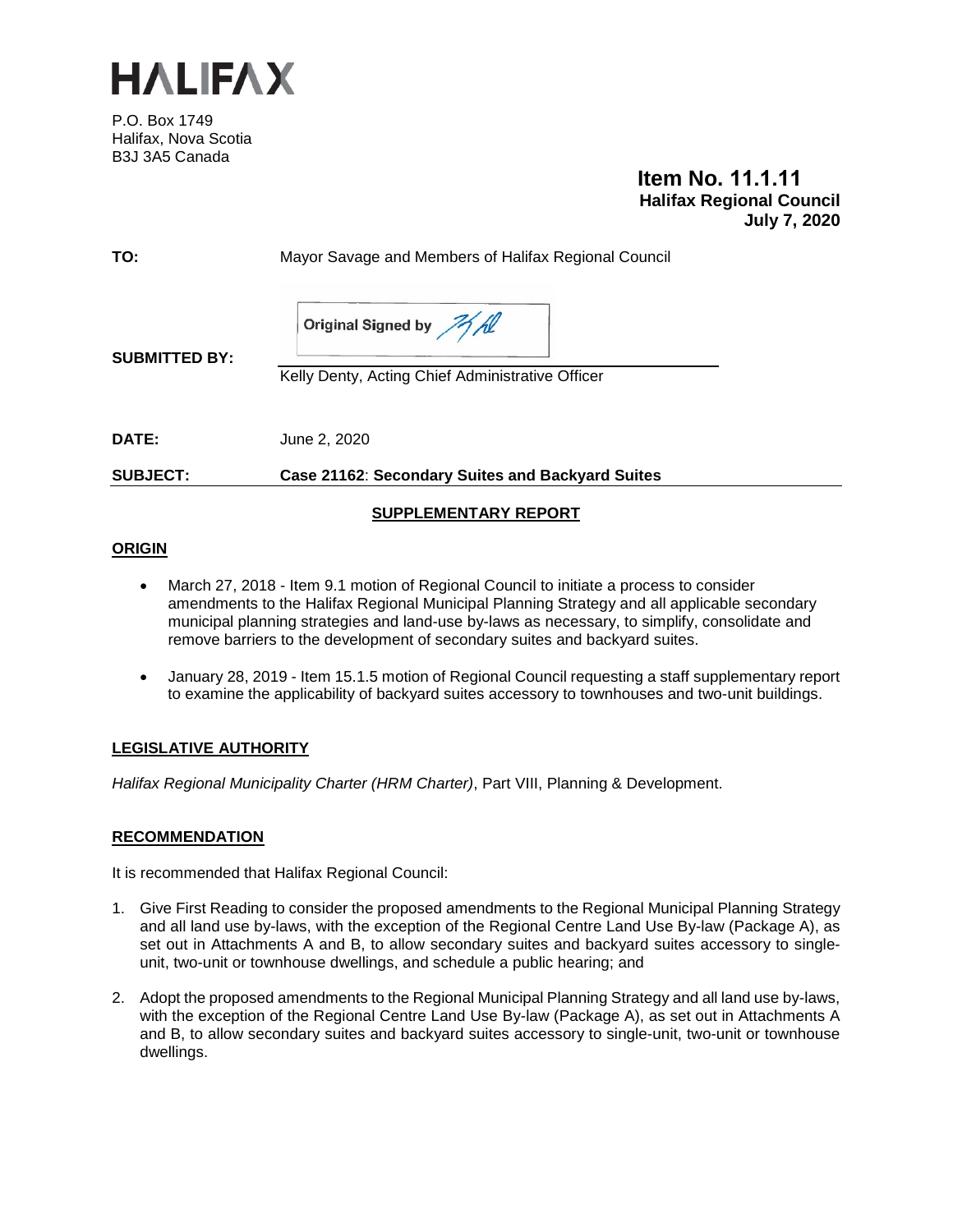#### **BACKGROUND**

On January 28, 2020 Regional Council considered amendments to the Halifax Regional Municipal Planning Strategy (RMPS) and all applicable land use by-laws (LUB) to allow secondary and backyard suites accessory to low density residential uses. Secondary suites are additional dwelling units, typically located within single-unit dwellings. Backyard suites are additional dwelling units that are located in an accessory building like a detached garage. The proposed amendments permitted:

- Secondary suites accessory to single-unit dwellings, two-unit dwellings and townhouse dwellings with no minimum lot area requirement; and,
- Backyard suites accessory to single-unit dwellings with a lot area of 371 square metres (4000 square feet).

At the January 28, 2020 meeting Regional Council passed the following motion:

**THAT Halifax Regional Council defer the motion and request a supplementary report to examine the applicability of backyard suites to townhouses and two-unit buildings within the Land Use Bylaw area.**

#### **COMMUNITY ENGAGEMENT**

No further community engagement was completed as part of this supplementary report. During discussion at the January 28, 2020 meeting, Council asked if the accessibility community had been engaged regarding the proposed amendments. The Discussion section of this report describes engagement with the Accessibility Committee that was undertaken on February 19, 2019.

#### **DISCUSSION**

The original staff [report](https://www.halifax.ca/sites/default/files/documents/city-hall/regional-council/200128rc1515.pdf)<sup>[1](#page-1-0)</sup> presented to Council on January 28, 2020 proposed region-wide amendments to allow for secondary and backyard suites. Staff's recommendation at that time was to restrict backyard suites by limiting the use as accessory to single-unit dwellings on lots with a minimum lot area of 371 square metres (4,000 square feet). When the report was tabled, Regional Council requested additional information regarding the proposed amendments, and asked staff to assess whether or not backyard suites could be considered as accessory to two-unit dwellings and townhouse dwellings, in addition to single-unit dwellings. Since then staff have further received concerns related to the backyard suite provisions in regards to the lot area requirements and the ability to locate a backyard suite on an adjacent lot.

The following reviews the controls on backyard suites, answers additional questions and comments raised by Council on January 28, 2020 and addresses other questions or concerns that have come forward since the report was tabled.

#### **Backyard Suites Accessory to Two-Unit Dwellings and Townhouse Dwellings**

During the January 28, 2020 meeting, Council requested that staff consider allowing backyards suites accessory to two-unit dwellings and townhouse dwellings. This is in addition to allowing backyard suites accessory to single-unit dwellings as proposed in the original report and would create consistency with the proposed approach for secondary suites.

Locating a backyard suite on a lot with a two-unit or townhouse dwelling would have many of the same considerations required for placing the backyard suite on a single-unit dwelling lot. There are, however, additional considerations when developing a backyard suite on internal townhouse lots, where the main dwelling unit does not have a side yard setback. Residents of backyard suites located on internal

<span id="page-1-0"></span>1 Report available online at

<https://www.halifax.ca/sites/default/files/documents/city-hall/regional-council/200128rc1515.pdf>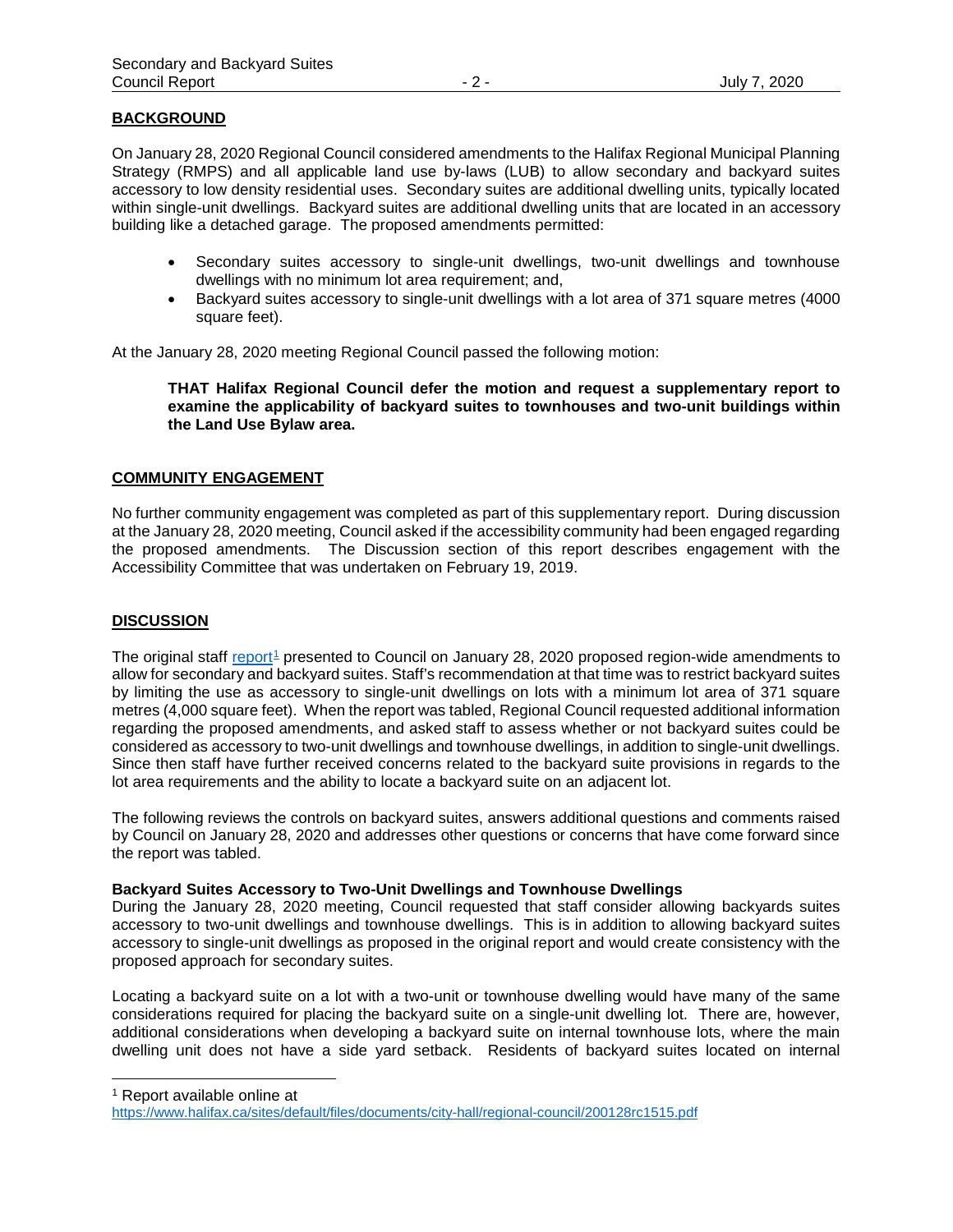townhouse lots would need to either pass through the main dwelling or over neighbouring properties to access a public street or roadway. While the issue of access is of extreme importance during an emergency such as a fire, there are also the simple considerations such as access for deliveries and hosting guests.

While most townhouse developments usually include easements to allow for the transport of items such as barbecues or lawnmowers to internal lots, these easements are not intended for daily, routine access. As such, the proposed amendments will consider allowing backyard suites on lots where the main dwelling unit does not have a side yard setback, provided that the backyard suite can directly access a public street. This will allow the development of backyard suites on the end units of townhouse buildings but would prevent their development on internal townhouse lots where the suite could only be accessed through abutting properties or through the main dwelling. While this is mainly intended to apply to internal townhouse lots, this would also apply to single-unit and two-unit dwellings that do not have side yard setbacks, as is sometimes the case within the Regional Centre.

#### **Minimum Lot Area Requirement**

The original staff report proposed a minimum lot area of 371 square metres for backyard suites. The lot area requirement is based on the minimum lot area of the R-1 Zone for single-unit dwellings in the Halifax Peninsula LUB, which has one of the smallest minimum lot areas of all municipal LUBs. Since the report was tabled, staff have received some concerns suggesting that a minimum lot area requirement would limit the development potential of backyard suites.

Staff reviewed existing lot areas and found that there are approximately 15,500 low density residential lots that have an area less than 371 square metres. This makes up approximately 14% of all low density residential lots. Approximately half of these lots are occupied by single-unit dwellings and most are located within the Regional Centre or areas within the Urban Service Area that are subject to development agreements. While staff's intent is to ensure measures are in place to keep a lot from being over developed, it is acknowledged that existing setback and lot coverage requirements could achieve the same goal.

Since the January 28, 2020 Regional Council meeting, the draft Centre Plan Package B was published for review and consultation. Through internal discussion and further analysis, it was determined that this minimum lot area would prevent the development of backyard suites on smaller lots located within many areas of the Regional Centre. As such, the regulations contained in Package B do not set out a minimum lot area requirement for the development of backyard suites.

Accordingly, to ensure alignment with the anticipated Package B standards, the minimum lot area requirement for backyard suites has been removed from the proposed amendments contained in Attachment B.

#### **Accessory Building on Adjacent Lots**

An additional consideration, that was brought forward after the original report was tabled, relates to the ability to locate backyard suites on adjacent lots. The proposed backyard suite provisions discussed on January 28, 2020 require a backyard suite to conform to the requirements for an accessory building. The majority of LUBs allow for an accessory building to be located on a separate lot that is adjacent to the lot containing the main dwelling. As such, a backyard suite could be developed on a separate lot. This can be problematic especially if one of the properties was sold. As such, the proposed amendments have been modified to require a backyard suite to be located on the same lot as the main dwelling.

#### **Accessibility Advisory Committee**

On February 19, 2019, staff presented information on secondary and backyard suites and the tentative direction for the proposed amendments to the Accessibility Advisory Committee. Minutes from the meeting are included as Attachment C. The Committee did not provide formal comment regarding the proposed amendments, however, members noted that they encouraged secondary and backyard suites to be accessible. As accessibility is regulated under the National Building Code, a specific accessibility requirement is not included in the proposed LUB amendments.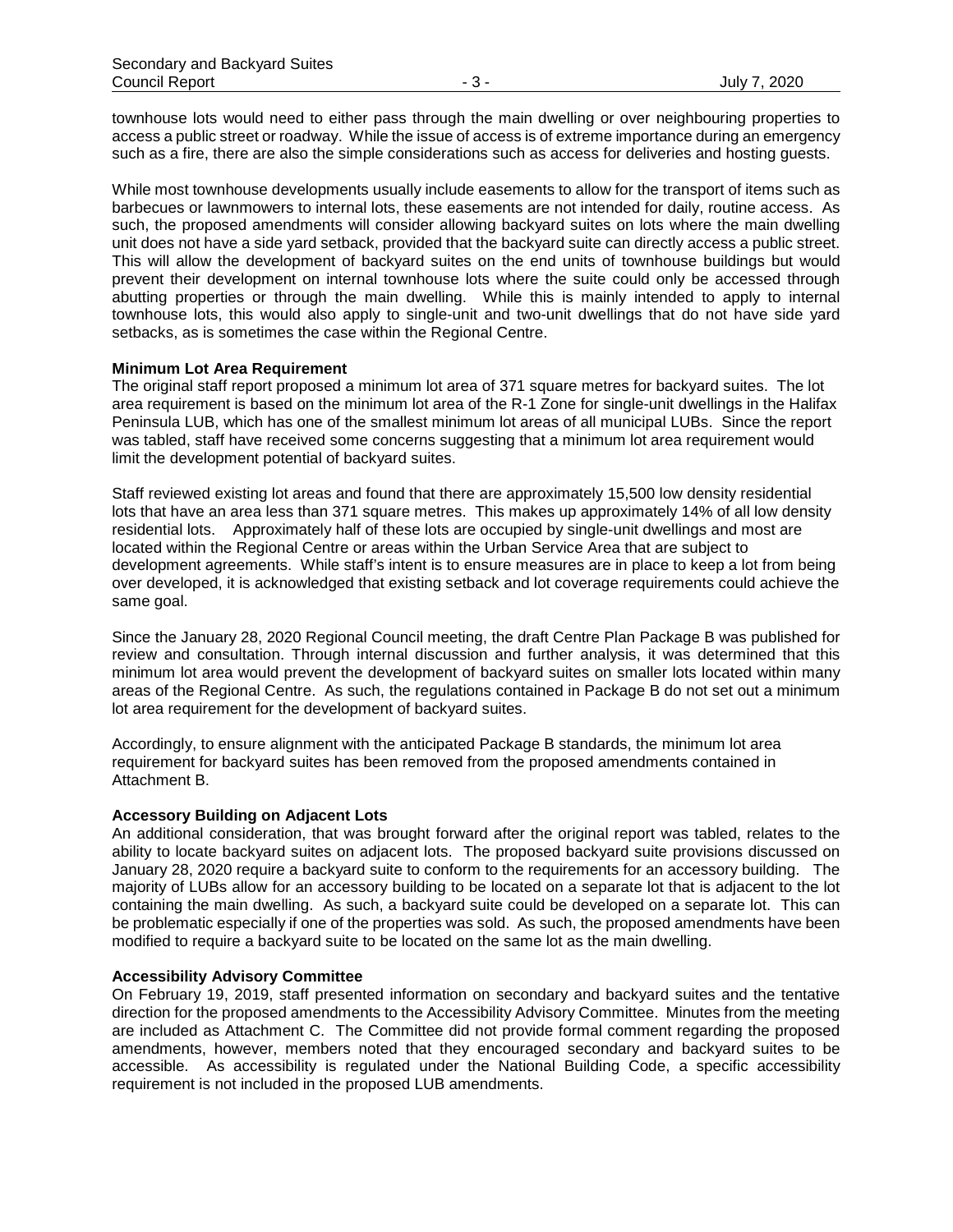Traditional accessibility requirements under the Building Code apply to residential buildings that have 4 or more units. As a secondary suite is not considered a separate unit under the Building Code, secondary and backyard suites will not trigger accessibility requirements. In 2019, adaptability requirements were introduced to the Nova Scotia Building Code. These requirements apply to low density residential uses including secondary and backyard suites. The new rules ensure that buildings can be easily converted into barrier free units and include requirements such as minimum door and hallway widths, lower switch heights, higher electrical plugs, barrier free access provisions, and grab bars in the bathroom. Please see Attachment D for more information.

#### **Septic Systems**

During the January 28, 2020 meeting, Council asked if a backyard suite could be connected to the same septic system as the main dwelling. According to Nova Scotia Environment, two dwellings located on the same lot may use the same system. If both units are new construction, one would include this information in their submission to install the septic system. If one is adding a second dwelling to an existing septic system, the existing septic system must be assessed by a professional to determine if the existing system is capable of handing the extra demand.

Within areas serviced by central water, the backyard suite would be required to connect to the lateral of the main dwelling. As noted in the original staff report, Halifax Water has the ability to deny any application if system capacity does not exist.

#### **Ensuring Affordability**

During the January 28, 2020 Regional Council discussion, it was asked if there would be any measures to ensure secondary and backyard suites would be affordable. The province currently has programs such as the ["Parent Apartment Program"](https://housing.novascotia.ca/programs/financial-assistance-and-grant-programs-homeowners/parent-apartment-program) and ["Residential Rehabilitation Assistance Program for Homeowners"](https://housing.novascotia.ca/programs/financial-assistance-and-grant-programs-homeowners/disabled-residential-rehabilitation) that can provide financial assistance for the development of a secondary or backyard suites for specific demographics. These programs apply to home modifications and are not specific to development of a secondary or backyard suites and while they do not require affordability, they do consider household income in determining eligibility.

As noted in the original staff report presented to Council on January 28, 2020, staff, through the Affordable Housing Workplan, are exploring financial incentives to encourage the development of affordable housing through a variety of approaches. Any programs that would be specific to secondary or backyard suites would be further discussed in a future report.

#### **Built Form Provisions for Backyard Suites**

Since the original staff report was tabled, there have been some inquiries regarding the potential development of backyard suites and the provisions for built form. The proposed amendments generally require backyard suites to follow the same built form requirements the community LUB requires for accessory buildings. There are some exceptions such as a maximum size of a secondary suite for LUBs that allow for larger accessory buildings and a maximum foot print requirement for lands within the Regional Centre.

It is important to note that in some instances the development of a backyard suite may be nearly impossible due to existing accessory building size requirements. There are also provisions in some LUBs that only allow for one accessory building, making the development of a backyard suite less attractive if it means forgoing a garage. The approach of these region wide amendments is to allow for gentle density without impacting the traditional built form. Further analysis of such situations would be addressed through the Centre Plan and the work in suburban and rural areas expected under the Secondary Planning and Land Use By-law Simplification program.

#### **Conclusion**

Secondary and backyard suites have many positive attributes including allowing residents to age in place, contributing to affordable home ownership and increasing the overall rental stock. This staff report addresses discussion from Regional Council during their January 28, 2020 meeting, and recommends a more consistent approach with the direction for secondary suites, where backyard suites can directly access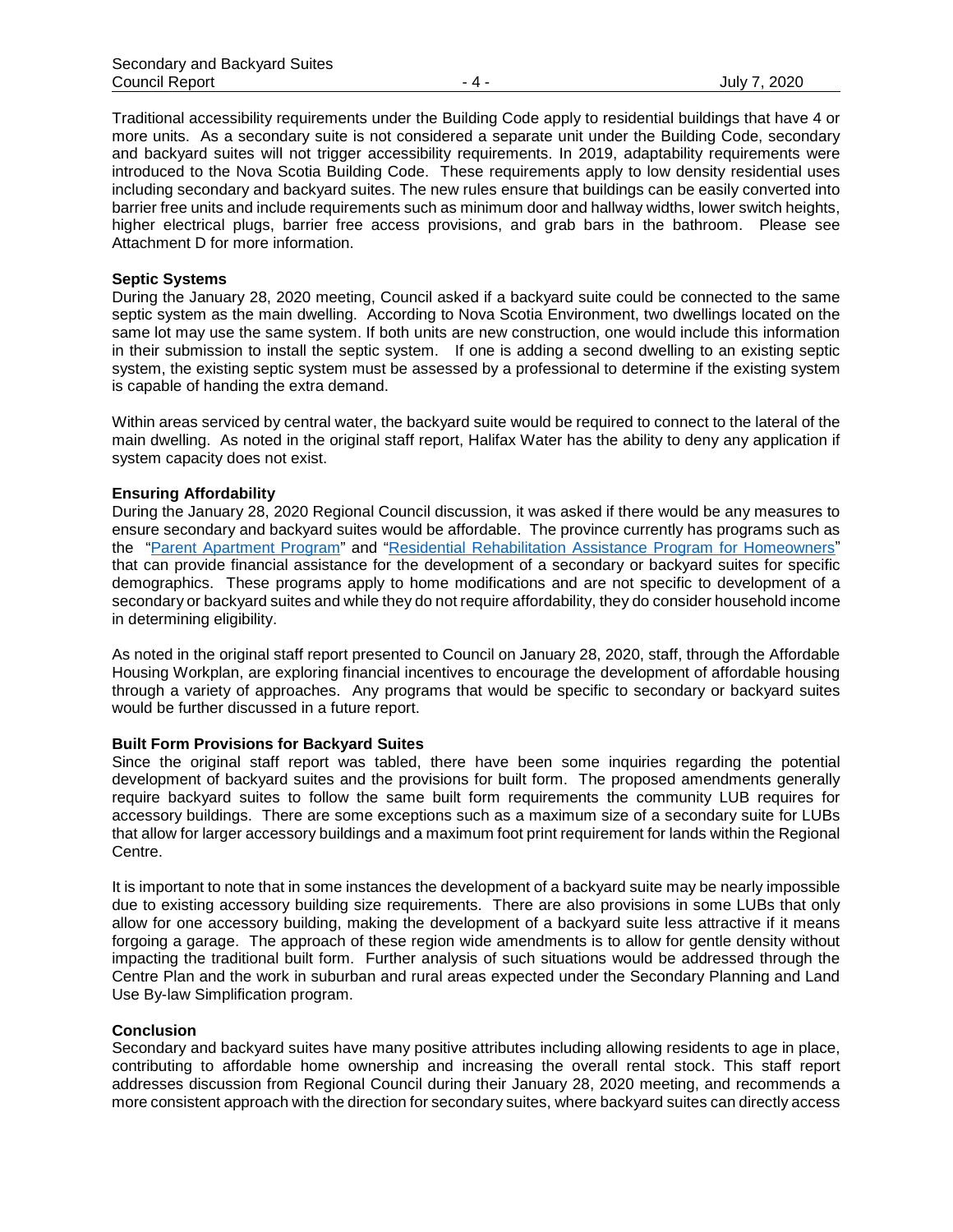a public thoroughfare, street or laneway. In addition to the standards contained in the December 9, 2019 staff report, staff further recommend that backyard suites shall:

- be permitted accessory to two-unit and townhouse dwellings;
- have direct unobstructed access to a public street;
- not be subject to a minimum lot area requirement; and
- be located on the same lot as the main dwelling.

#### **FINANCIAL IMPLICATIONS**

In accordance with Civic Addressing By-law, if three or more dwellings share an access, the shared access must be named. Addresses and street signage will be installed at the Municipality's expense. However, it is anticipated that the cost associated will be minimal and can be accommodated in regular operating budget.

There are no additional costs associated with considering backyard suites accessory to two-unit dwellings and townhouse units that were not otherwise discussed in the December 9, 2019 staff report.

#### **RISK CONSIDERATION**

There are no significant risks associated with the recommendations contained within this report. The proposed amendments involve proposed MPS amendments. Such amendments are at the discretion of Regional Council and are not subject to appeal to the Nova Scotia Utility and Review Board. Information concerning risks and other implications of adopting the proposed amendments are contained within the Discussion section of this report.

#### **ENVIRONMENTAL IMPLICATIONS**

There are no additional environmental implications beyond what was noted in the December 9, 2019 staff report.

#### **ALTERNATIVES**

Regional Council may choose to:

- 1. Modify the proposed amendments to the RMPS and LUBs for secondary and backyard suites as set out in Attachments A and B of this report. If this alternative is chosen, specific direction regarding the requested modifications is required. Such modifications may require a supplementary report. Substantive amendments may require another public hearing to be held before approval is granted. A decision of Council to approve or refuse the proposed amendments is not appealable to the Nova Scotia Utility & Review Board as per Section 262 of the *HRM Charter*.
- 2. Refuse the proposed amendments to the RMPS and LUBs for secondary and backyard suites. A decision of Council to approve or refuse the proposed amendments is not appealable to the N.S. Utility & Review Board as per Section 262 of the *HRM Charter*.
- 3. Consider the proposed recommendations or alternatives as outlined in the original staff report dated December 9, 2019.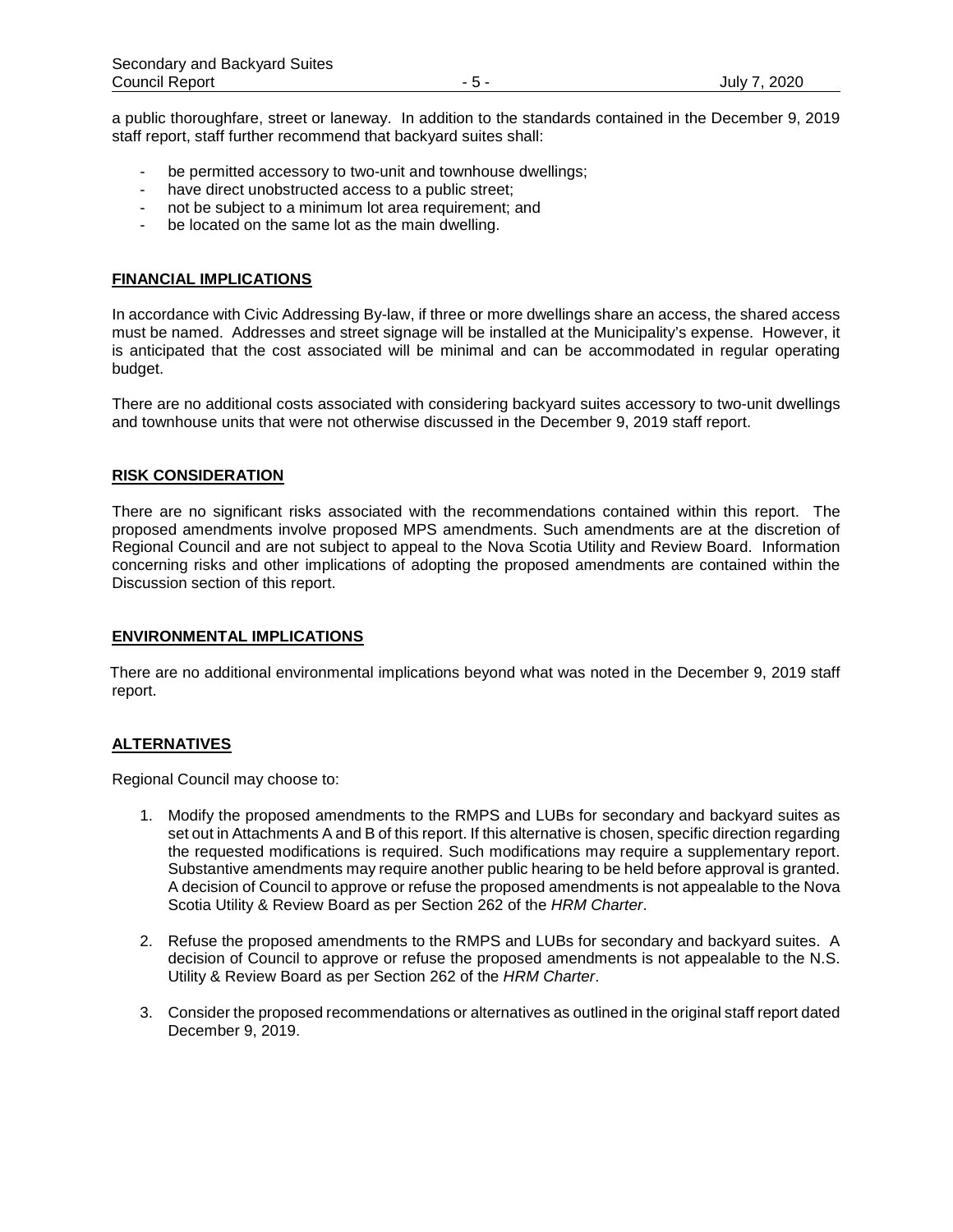# **ATTACHMENTS**

| Attachment A                 | <b>Proposed RMPS Amendments</b>                                         |
|------------------------------|-------------------------------------------------------------------------|
| Attachment B                 | Proposed LUB Amendments                                                 |
| Attachment C<br>Attachment D | Advisory Committee for Accessibility in HRM Minutes - February 19, 2019 |
|                              | Adaptable Housing Requirements for Residential & Care Occupancies       |

A copy of this report can be obtained online at [halifax.ca](http://www.halifax.ca/) or by contacting the Office of the Municipal Clerk at 902.490.4210.

Report Prepared by: Jillian MacLellan, Planner III, 902.490.4871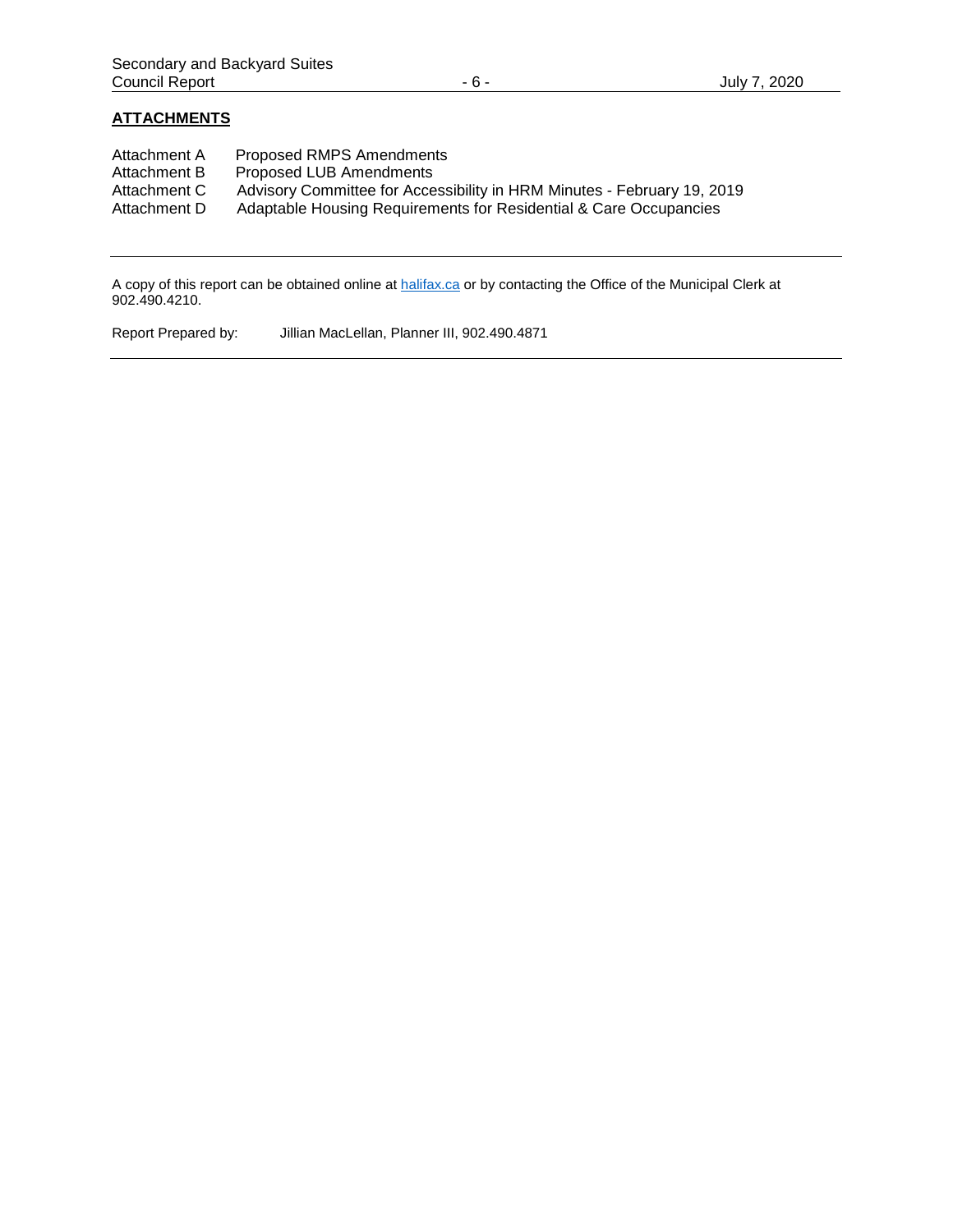# **Attachment A Regional Municipal Planning Strategy Amendments**

BE IT ENACTED by the Halifax Regional Council of the Halifax Regional Municipality that the Regional Municipal Planning Strategy is hereby further amended as follows:

1. Within Section 3.6, Housing Diversity and Affordability, amend Policy S-30 by deleting the text shown in strikethrough and inserting the text shown in bold as follows.

- S-30 When preparing new secondary planning strategies or amendments to existing secondary planning strategies to allow new developments, means of furthering housing affordability and social inclusion shall be considered including:
	- a) creating opportunities for a mix of housing types within designated growth centres and encouraging growth in locations where transit is or will be available;
	- b) reducing lot frontage, lot size and parking requirements;
	- c) permitting auxiliary dwelling units or secondary **and backyard** suites within single unit dwellings **in all residential areas;**
	- d) permitting homes for special care**,** of more than three residents of a scale compatible with surrounding neighbourhoods
	- e) permitting small scale homes for special care as single unit dwellings and eliminating additional requirements beyond use as a dwelling;
	- f) introducing incentive or bonus zoning in the Regional Centre;
	- g) permitting infill development such as and housing densification in areas seeking revitalization; and,
	- h) identifying existing affordable housing and development of measures to protect it.

2. Within Section 3.6, Housing Diversity and Affordability, insert Policies S-35 and S-36, following Policy S-34, as shown in bold as follows.

- **S-35 HRM shall, through the applicable land use by-laws, permit secondary suites and backyard suites in all zones that permit low density residential uses, including single unit, two-unit, and townhouse dwellings. Land use by-law requirements shall ensure that the secondary suite and backyard suite remain accessory to the main dwelling.**
- **S-36 Existing policies and land use provisions for secondary dwellings established under Secondary Planning Strategies will continue to exist in addition to those land use provisions created under policies S-35 and S-36, subject to a maximum of one secondary dwelling permitted on a lot.**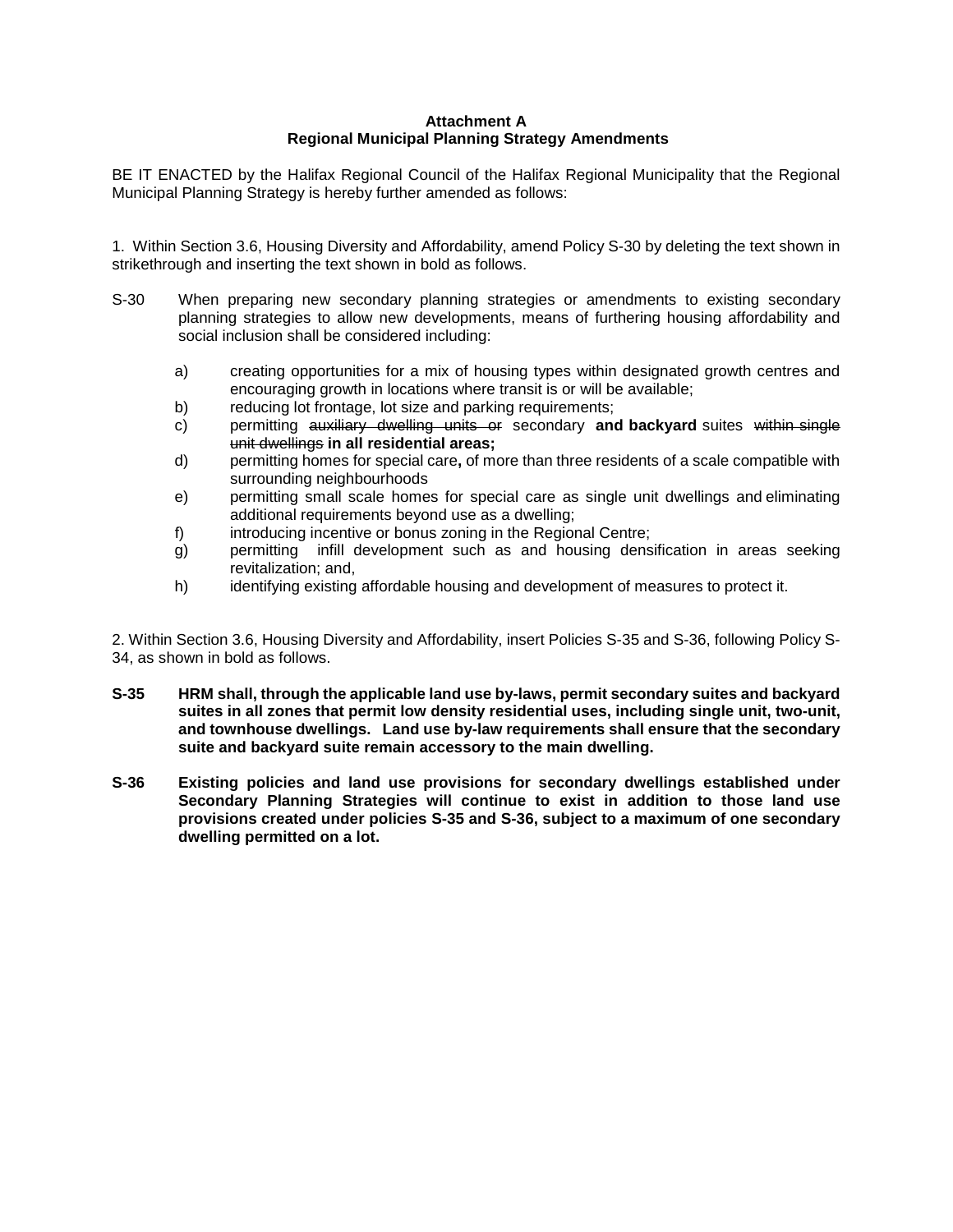I, {Insert Name} Municipal Clerk for the Halifax Regional Municipality, hereby certify that the above-noted by-law was passed at a meeting of the Regional Council of the Halifax Regional Municipality for held on <mark>[DATE],</mark> 202[#].

\_\_\_\_\_\_\_\_\_\_\_\_\_\_\_\_\_\_\_\_\_\_\_\_\_\_\_\_\_\_\_\_\_\_

{Insert Name} Municipal Clerk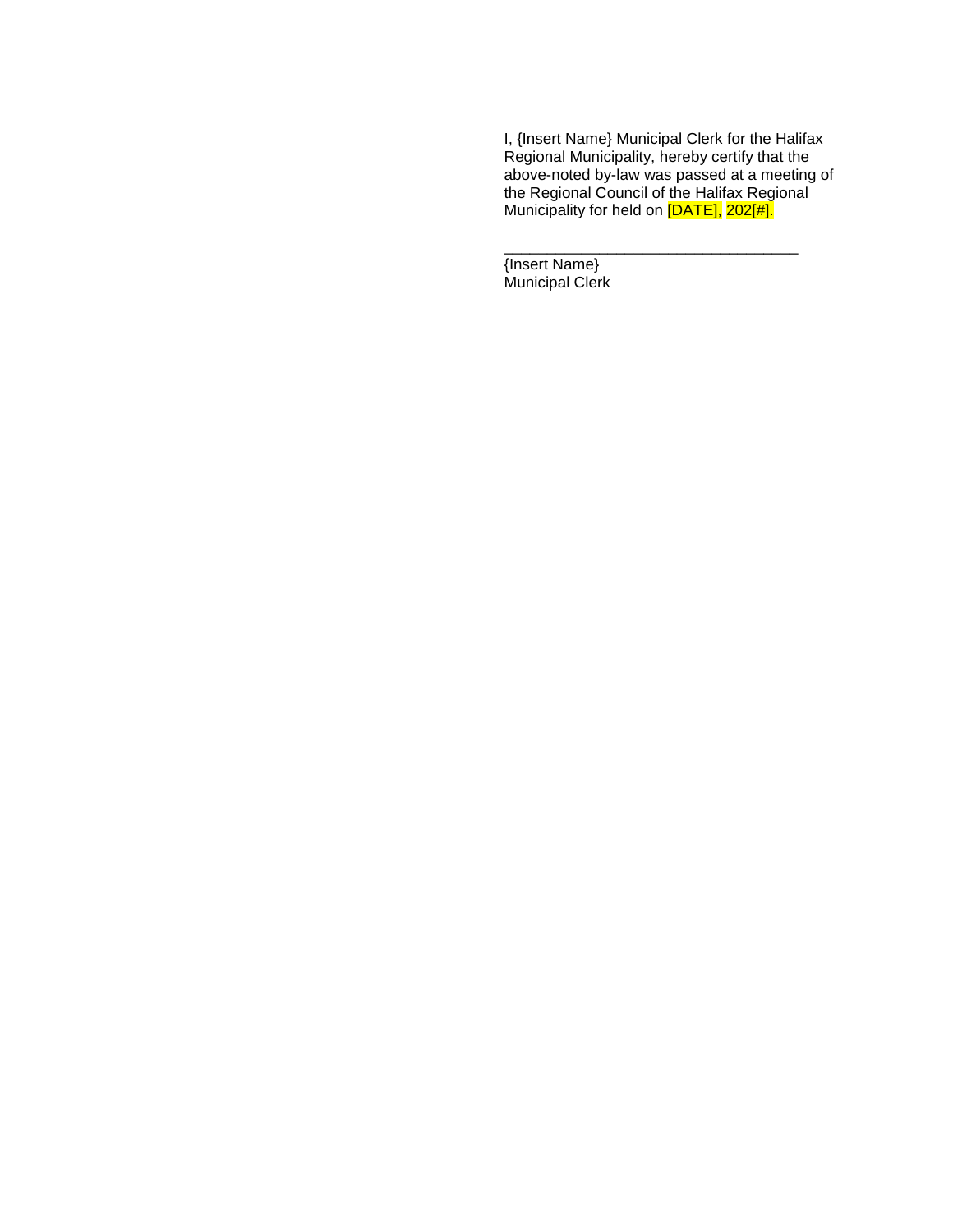# **Attachment B Proposed Land Use By-Law Amendments**

# **Proposed Amendments to the Land Use By-law for Beaver Bank, Hammonds Plains, and Upper Sackville Plan Area**

BE IT ENACTED by the Halifax Regional Council of the Halifax Regional Municipality that the Land Use By-law for Beaver Bank, Hammonds Plains, and Upper Sackville is hereby amended as follows:

1) Amend PART 2: DEFINITIONS by inserting the following in bold after Section 2.76 STRUCTURES:

# **2.76.5 SUITE**

- **(a) Backyard Suite means a self-contained subordinate dwelling unit that is located within an accessory building or structure.**
- **(b) Secondary Suite means a self-contained subordinate dwelling unit that is located within a residential main building.**
- 2) Amend Section 4.4 ONE DWELLING ON A LOT, by inserting the text shown in bold:
	- 4.4 ONE DWELLING ON A LOT

No person shall erect more than one (1) dwelling on a lot **except where backyard suites are permitted**. Notwithstanding, in any C-5 (Hammonds Plains Commercial) Zone, a lot may contain more than one (1) dwelling. (RC-Feb 9/10;E-Apr 3/10)

3) Amend PART 4: GENERAL PROVISIONS FOR ALL ZONES, by inserting the text shown in bold after Section 4.12 ACCESSORY BUILDINGS:

#### **4.12A SECONDARY SUITES AND BACKYARD SUITES**

#### **(a) SECONDARY SUITES**

**Secondary suites shall be permitted accessory to a single unit dwelling or a two unit dwelling subject to the following provisions:**

- **(i) No more than one total auxiliary dwelling unit, secondary suite or backyard suite shall be permitted on a lot;**
- **(ii) The floor area of a secondary suite shall not exceed 80.0 square metres;**
- **(iii) A two unit dwelling that contains a secondary suite shall not be considered a multiple unit dwelling;**
- **(iv) Notwithstanding the parking requirements of Section 4.26, additional off-street parking shall not be required; and**
- **(v) Where a residential use is a non-conforming use a secondary suite shall not be permitted.**

#### **(b) BACKYARD SUITES**

**Backyard suites shall be permitted accessory to a single unit dwelling, a mobile dwelling, or a two unit dwelling subject to the following provisions:**

**(i) No more than one total auxiliary dwelling unit, secondary suite or backyard suite shall be permitted on a lot;**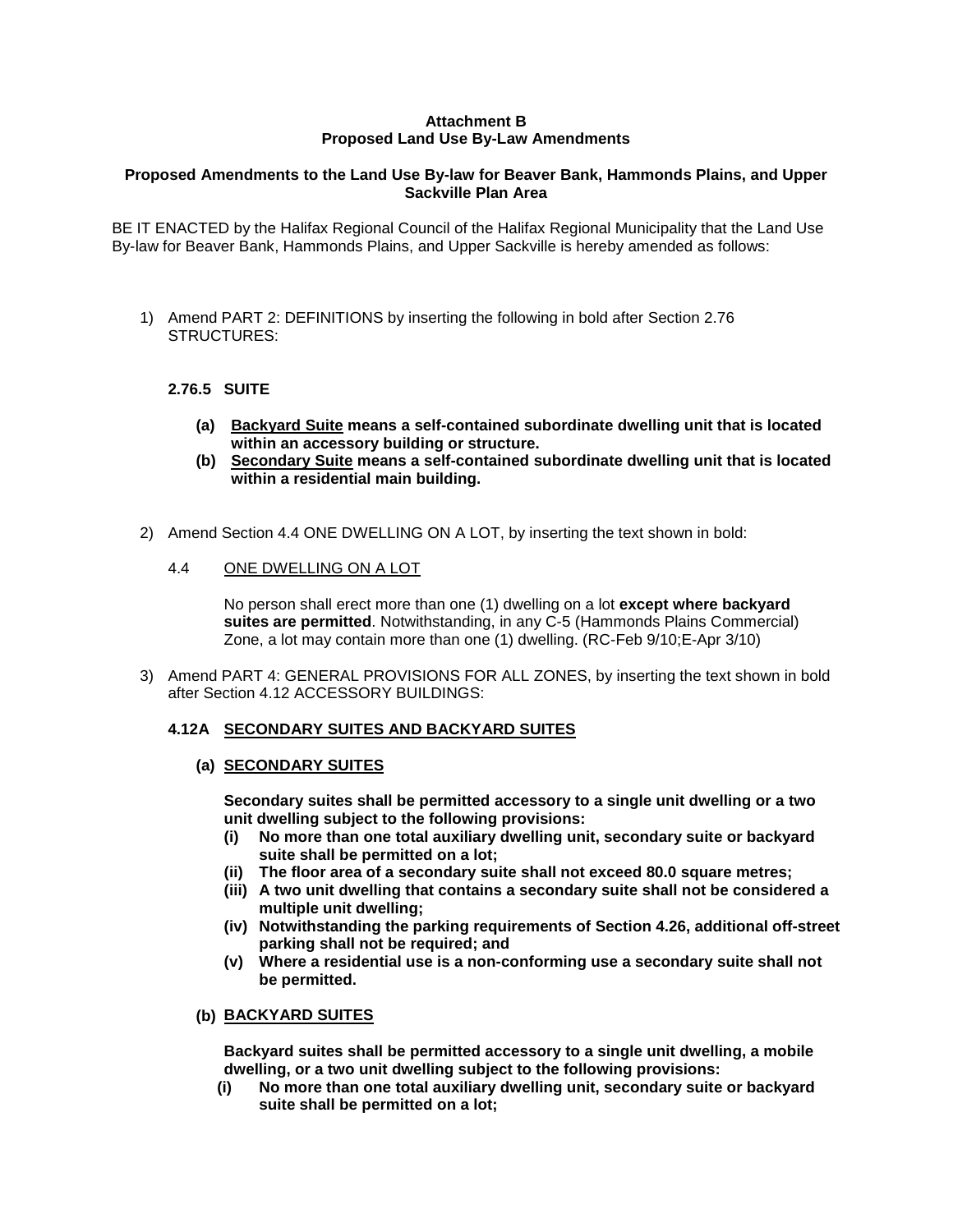- **(ii) A backyard suite is not considered a separate main building or main dwelling;**
- **(iii) The backyard suite shall meet the accessory buildings requirements as set out in Sections 4.11 and 4.12;**
- **(iv) The floor area of a backyard suite shall not exceed 90.0 square metres or the maximum floor area of an accessory building as set out in Section 4.12, whichever is less;**
- **(v) Notwithstanding the parking requirements of Section 4.26, additional off-street parking shall not be required;**
- **(vi) Where a residential use is a non-conforming use a backyard suite shall not be permitted;**
- **(vii) A backyard suite must be located on the same lot as the main dwelling unit; and**
- (viii) **Where the main dwelling unit does not have a side yard on both sides, a backyard suite must have unobstructed access upon the same lot in which the backyard suite is located to a public street.**

I, {Insert Name}, Municipal Clerk for the Halifax Regional Municipality, hereby certify that the above-noted by-law was passed at a meeting of the Regional Council held on [DATE], 202[#].

\_\_\_\_\_\_\_\_\_\_\_\_\_\_\_\_\_\_\_\_\_\_\_\_\_\_\_\_\_\_\_\_\_\_ {Insert Name} Municipal Clerk

#### **Proposed Amendments to the Land Use By-law for Bedford Plan Area**

BE IT ENACTED by the Halifax Regional Council of the Halifax Regional Municipality that the Land Use By-law for Bedford is hereby amended as follows:

1) Amend PART 2: DEFINITIONS by inserting the following definitions in bold after the definition **Structure**:

**Suite, Backyard means a self-contained subordinate dwelling unit that is located within an accessory building or structure.**

**Suite, Secondary means a self-contained subordinate dwelling unit that is located within a residential main building.**

- 2) Amend PART 5: GENERAL PROVISIONS FOR ALL ZONES, Section 21A (2) Coastal Areas, by inserting the text shown in bold:
	- 21A. Coastal Areas (RC-Jun 25/14;E-Oct 18/14)
	- (1) No development permit shall be issued for any dwelling on a lot abutting the coast of the Atlantic Ocean, including its inlets, bays and harbours within a 3.8 metre elevation above Canadian Geodetic Vertical Datum (CGVD 28).
	- (2) Subsection (1) does not apply to any residential accessory structures **which do not contain a backyard suite,** marine dependent uses, open space uses, parking lots and temporary uses permitted in accordance with this by-law. (HW, HEMD and NWCC – Dec 11/18; E- D 29/18)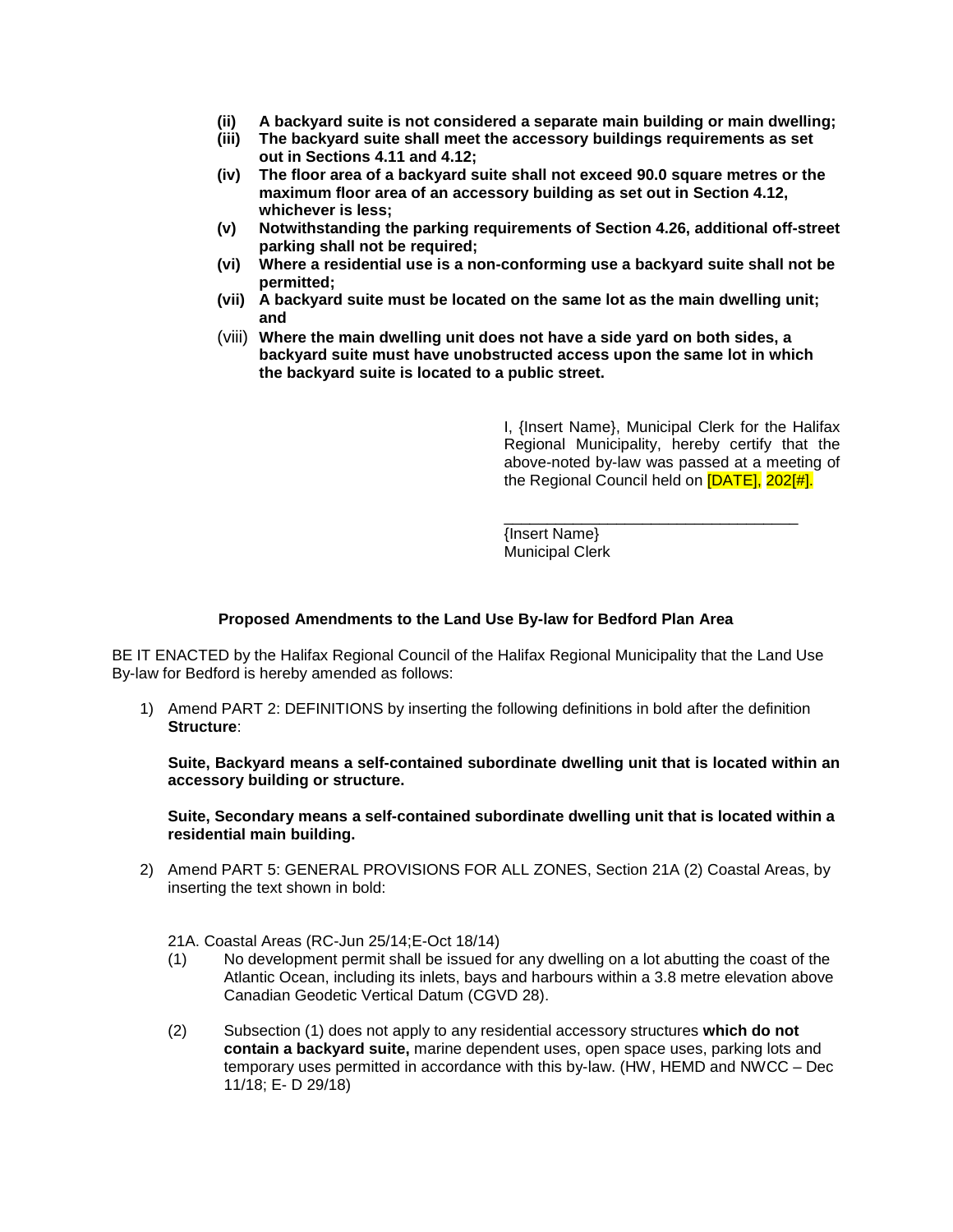- 3) Amend PART 5: GENERAL PROVISIONS FOR ALL ZONES, Section 29 (a) (i) Accessory Buildings, by inserting the text shown in bold:
	- 29. Accessory Buildings
		- a) Accessory uses, buildings and structures shall be permitted in any zone within the Town but shall not:
			- i) be used for human habitation**, except where backyard suites are permitted;**
- 4) Amend PART 5: GENERAL PROVISIONS FOR ALL ZONES, GENERAL PROVISIONS: ACCESSORY BUILDINGS OR STRUCTURES by inserting the text shown in bold after Section 29A Shipping Containers as Accessory Buildings:

#### **29B Secondary Suites and Backyard Suites**

**(a) Secondary Suites**

**Secondary suites shall be permitted accessory to a single detached dwelling, a linked dwelling, a semi-detached dwelling, a duplex dwelling or a rowhouse/townhouse dwelling subject to the following provisions:**

- **(i) No more than one total garden flat, secondary suite or backyard suite shall be permitted on a lot;**
- **(ii) The floor area of a secondary suite shall not exceed 80.0 square metres;**
- **(iii) A two unit dwelling that contains a secondary suite shall not be considered a multiple unit dwelling;**
- **(iv) Notwithstanding the parking requirements of Part 5 Section 34, additional offstreet parking shall not be required; and**
- **(v) Where a residential use is a non-conforming use a secondary suite shall not be permitted.**
- **(b) Backyard Suites**

**Backyard suites shall be permitted accessory to a single unit dwelling, a mobile home/mini home, a linked dwelling, a semi-detached dwelling, a duplex dwelling or a rowhouse/townhouse dwelling subject to the following provisions:**

- **(i) No more than one total garden flat, secondary suite or backyard suite shall be permitted on a lot;**
- **(ii) A backyard suite is not considered a separate main building or main dwelling;**
- **(iii) The backyard suite shall meet the accessory buildings requirements as set out in Part 5 Sections 28 and 29;**
- **(iv) The floor area of a backyard suite shall not exceed 90.0 square metres or the maximum floor area of an accessory building as set out in Part 5 Section 29, whichever is less;**
- **(v) Notwithstanding the parking requirements of Part 5 Section 34, additional offstreet parking shall not be required;**
- **(ix) Where a residential use is a non-conforming use a backyard suite shall not be permitted;**
- **(x) A backyard suite must be located on the same lot as the main dwelling unit; and**
- **(xi) Where the main dwelling unit does not have a side yard on both sides, a backyard suite must have unobstructed access upon the same lot in which the backyard suite is located to a public street.**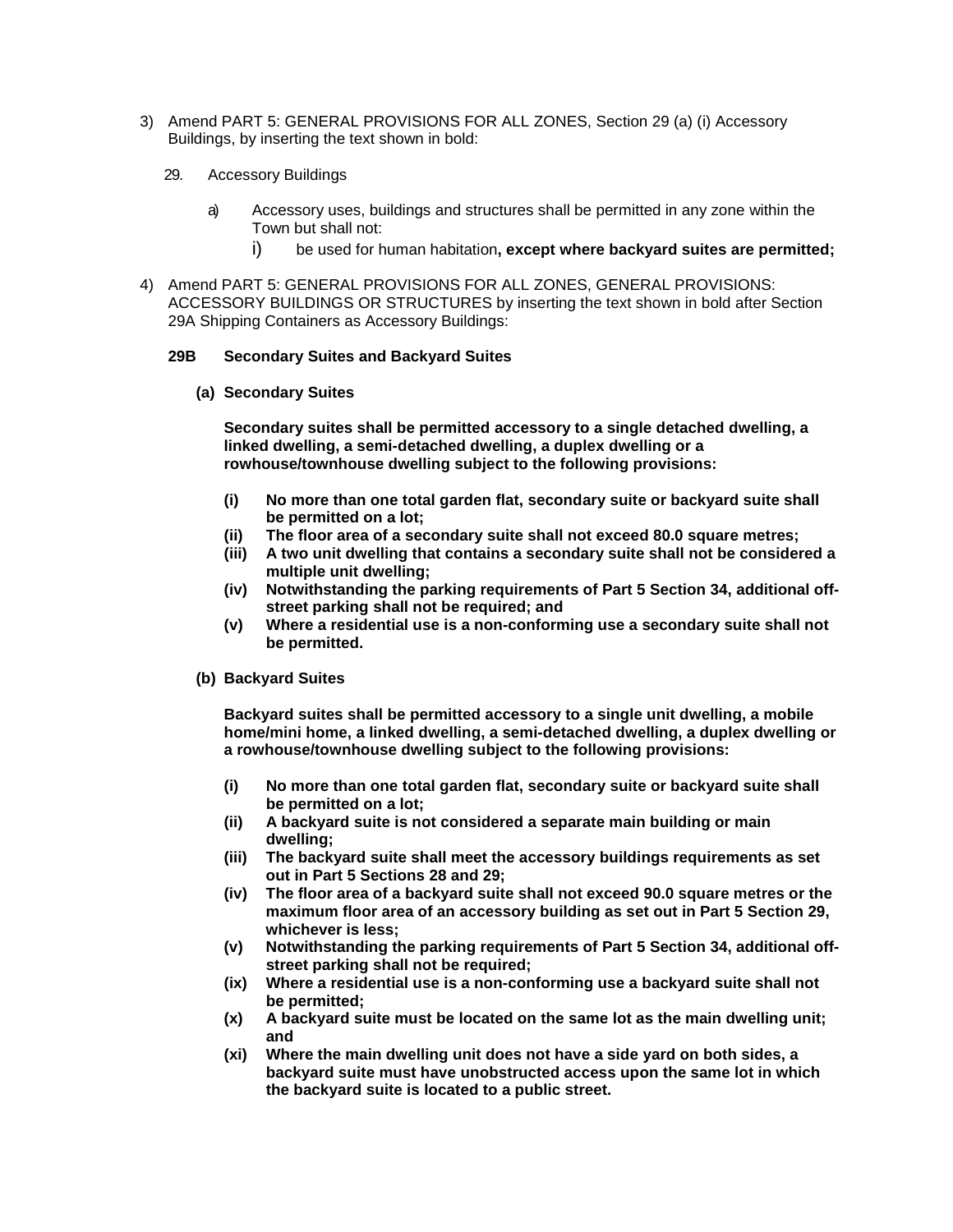I, {Insert Name}, Municipal Clerk for the Halifax Regional Municipality, hereby certify that the above-noted by-law was passed at a meeting of the Regional Council held on [DATE], 202[#].

\_\_\_\_\_\_\_\_\_\_\_\_\_\_\_\_\_\_\_\_\_\_\_\_\_\_\_\_\_\_\_\_\_\_ {Insert Name} Municipal Clerk

#### **Proposed Land Use By-Law Amendments Proposed Amendments to the Land Use By-law for Cole Harbour/Westphal Plan Area**

BE IT ENACTED by the Halifax Regional Council of the Halifax Regional Municipality that the Land Use By-law for Cole Harbour/Westphal is hereby amended as follows:

- 1) Amend PART 2: DEFINITIONS by inserting the following definitions in bold after Section 2.70 STRUCTURE:
	- **2.70.5 SUITE**
		- **(a) Suite, Backyard means a self-contained subordinate dwelling unit that is located within an accessory building or structure.**
		- **(b) Suite, Secondary means a self-contained subordinate dwelling unit that is located within a residential main building.**
- 2) Amend PART 4: GENERAL PROVISIONS FOR ALL ZONES, by inserting the text shown in bold after Section 4.11B QUONSET HUTS;

#### **4.11C SECONDARY SUITES AND BACKYARD SUITES**

#### **(a) SECONDARY SUITES**

**Secondary suites shall be permitted accessory to a single unit dwelling, a two unit dwelling, a semi-detached dwelling or a rowhouse dwelling subject to the following provisions:**

- **(i) No more than one total secondary suite or backyard suite shall be permitted on a lot;**
- **(ii) The floor area of a secondary suite shall not exceed 80.0 square metres;**
- **(iii) A two unit dwelling that contains a secondary suite shall not be considered a multiple unit dwelling;**
- **(iv) Notwithstanding the parking requirements of Section 4.25, additional offstreet parking shall not be required; and**
- **(v) Where a residential use is a non-conforming use a secondary suite shall not be permitted.**

#### **(b) BACKYARD SUITES**

**Backyard suites shall be permitted accessory to a single unit dwelling, a mobile dwelling a two unit dwelling, a semi-detached dwelling or a rowhouse dwelling subject to the following provisions:**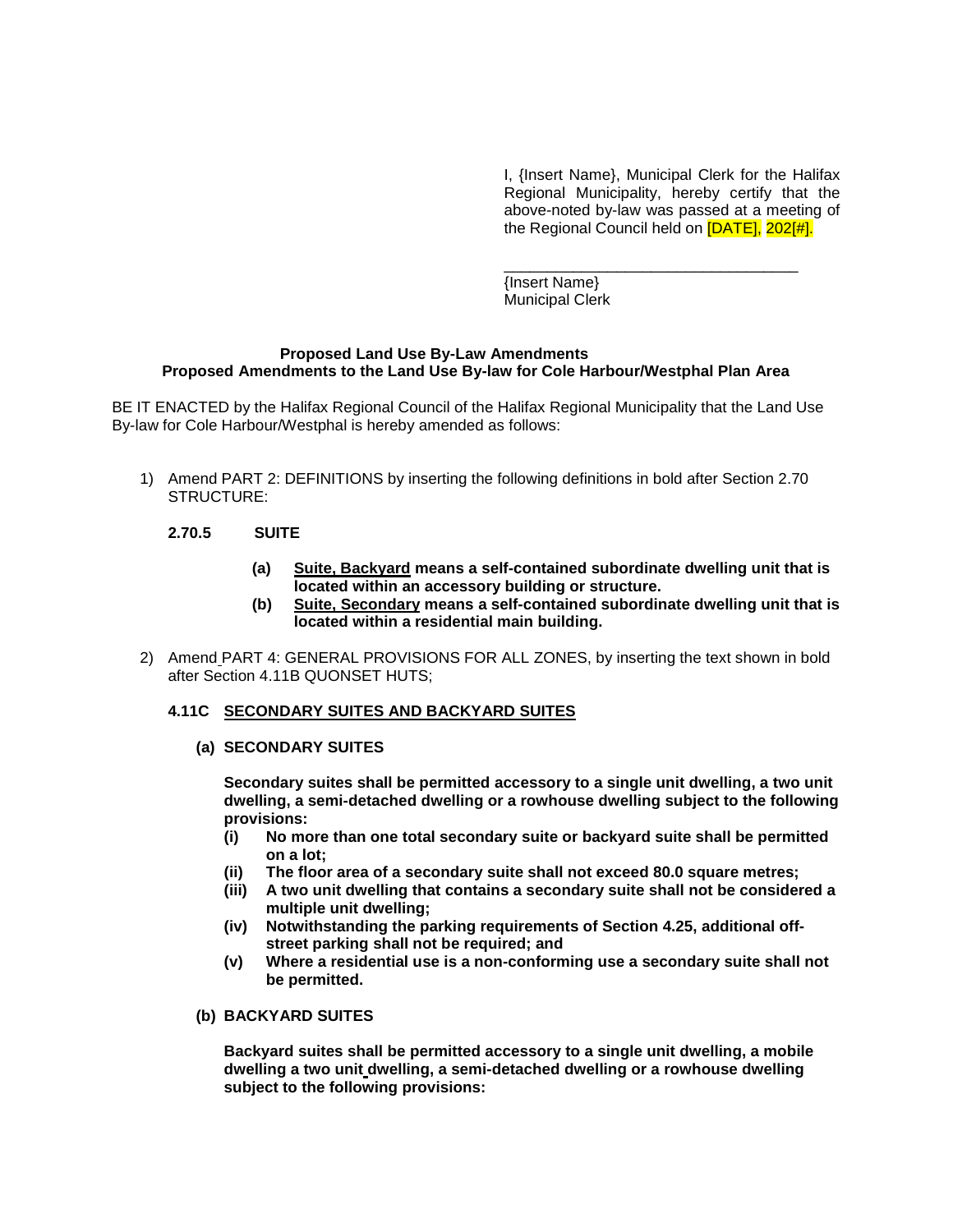- **(i) No more than one total secondary suite or backyard suite shall be permitted on a lot;**
- **(ii) A backyard suite is not considered a separate main building or main dwelling;**
- **(iii) The backyard suite shall meet the accessory buildings requirements as set out in Sections 4.10 and 4.11;**
- **(iv) The floor area of a backyard suite shall not exceed 90.0 square metres or the maximum floor area of an accessory building as set out in Section 4.11, whichever is less;**
- **(v) Notwithstanding the parking requirements of Section 4.25, additional offstreet parking shall not be required;**
- **(vi) Where a residential use is a non-conforming use a backyard suite shall not be permitted;**
- **(vii) A backyard suite must be located on the same lot as the main dwelling unit; and**
- **(viii) Where the main dwelling unit does not have a side yard on both sides, a backyard suite must have unobstructed access upon the same lot in which the backyard suite is located to a public street.**
- 3) Amend PART 4: GENERAL PROVISIONS FOR ALL ZONES, Section 4.17A (2) COASTAL AREAS by inserting the text shown in bold:
	- 4.17A COASTAL AREAS (RC-Jun 25/14;E-Oct 18/14)
		- (1) No development permit shall be issued for any dwelling on a lot abutting the coast of the Atlantic Ocean, including its inlets, bays and harbours, within a 3.8 metre elevation above Canadian Geodetic Vertical Datum (CGVD 28).
		- (2) Subsection (1) does not apply to any residential accessory structures **which do not contain a backyard suite**, marine dependant uses, open space uses, parking lots and temporary uses permitted in accordance with this by-law.

I, {Insert Name}, Municipal Clerk for the Halifax Regional Municipality, hereby certify that the above-noted by-law was passed at a meeting of the Regional Council held on [DATE], 202[#].

\_\_\_\_\_\_\_\_\_\_\_\_\_\_\_\_\_\_\_\_\_\_\_\_\_\_\_\_\_\_\_\_\_\_

{Insert Name} Municipal Clerk

#### **Proposed Land Use By-Law Amendments Proposed Amendments to the Land Use By-law for the Dartmouth Plan Area**

BE IT ENACTED by the Halifax Regional Council of the Halifax Regional Municipality that the Land Use By-law for Dartmouth is hereby amended as follows:

1) Amend SECTION 1: DEFINITIONS by inserting the following definitions in bold after Subsection (akc) STUDIO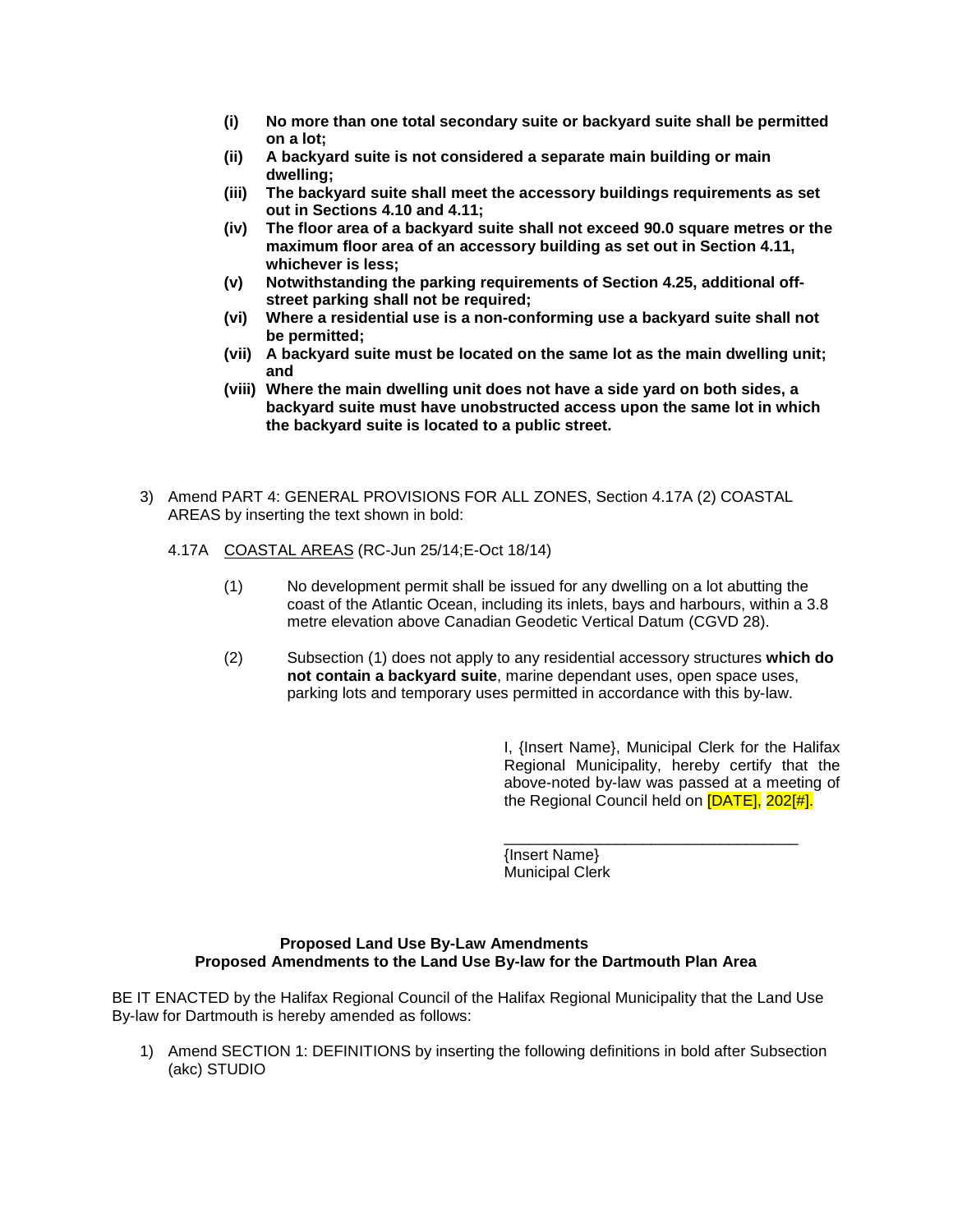- **(akd) SUITE, BACKYARD - means a self-contained subordinate dwelling unit that is located within an accessory building or structure.**
- **(ake) SUITE, SECONDARY - means a self-contained subordinate dwelling unit that is located within a residential main building.**
- 2) Amend SECTION 2: GENERAL PROVISIONS, Subsection 10A by inserting the text shown in bold:
	- 10A There shall be no more than one dwelling per lot in any zone, **excepting where a backyard suite is permitted or** excepting that more than one mobile dwelling per lot is permitted in a T zone (HEMDCC-Jul 30/15 E-Aug 15/15)
- 3) Amend SECTION 2: GENERAL PROVISIONS, by inserting the text shown in bold after Subsection 27C:

#### **27D SECONDARY AND BACKYARD SUITES**

#### **(a) SECONDARY SUITES**

**Secondary suites shall be permitted accessory to a single-family dwelling, a two-family dwelling, a duplex dwelling, a semi-detached dwelling or a townhouse dwelling subject to the following provisions:**

- **(i) No more than one total auxiliary dwelling, basement apartment, secondary suite or backyard suite shall be permitted on a lot;**
- **(ii) The floor area of a secondary suite shall not exceed 80.0 square metres;**
- **(iii) A two-family dwelling that contains a secondary suite shall not be considered a multiple unit dwelling;**
- **(iv) Notwithstanding the parking requirements of Sections 14 and 15, additional off-street parking shall not be required; and**
- **(v) Where a residential use is a non-conforming use a secondary suite shall not be permitted.**

#### **(b) BACKYARD SUITES**

**Backyard suites shall be permitted accessory to a single-family dwelling, a mobile home dwelling or a two-family dwelling, a duplex dwelling, a semidetached dwelling or a townhouse dwelling subject to the following provisions:**

- **(i) No more than one total auxiliary dwelling, basement apartment, secondary suite or backyard suite shall be permitted on a lot;**
- **(ii) A backyard suite is not considered a separate main building or main dwelling;**
- **(iii) The backyard suite shall meet the accessory buildings requirements as set out in Sections 27A, 27B and 27C. Backyard Suites within the Main Street Designation shall also meet the requirements of Sections 27BA and 27BB;**
- **(iv) The floor area of a backyard suite shall not exceed 90.0 square metres or the maximum floor area of an accessory building as set out in Sections 27A, whichever is less;**
- **(v) Notwithstanding the parking requirements of Sections 14 and 15, additional off-street parking shall not be required;**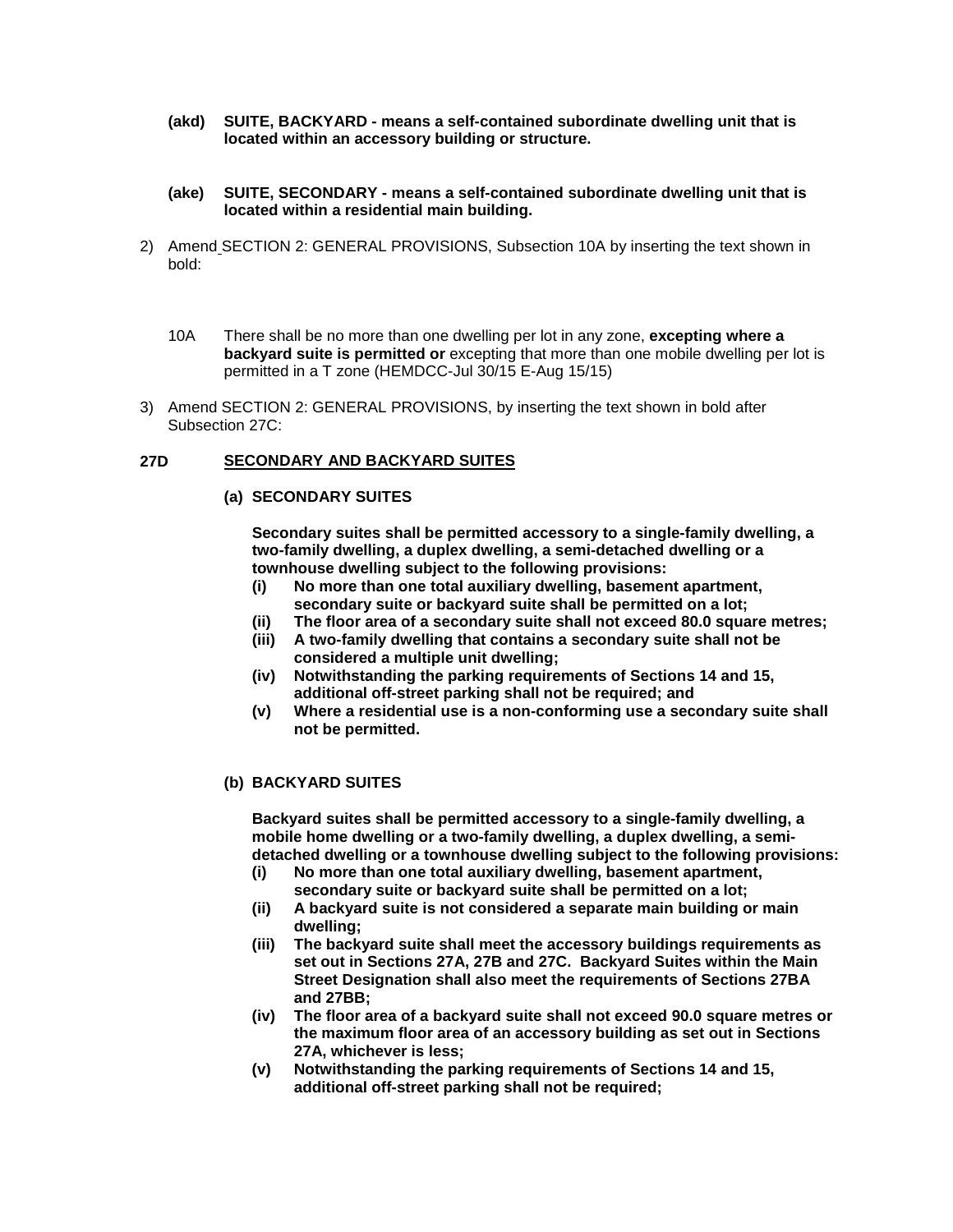- **(vi) Where a residential use is a non-conforming use a backyard suite shall not be permitted;**
- **(vii) A backyard suite must be located on the same lot as the main dwelling unit; and**
- **(viii) Where the main dwelling unit does not have a side yard on both sides, a backyard suite must have unobstructed access upon the same lot in which the backyard suite is located to a public street.**
- 4) Amend SECTION 2: GENERAL PROVISIONS Subsection 32(B)2 COASTAL AREAS by inserting the text shown in bold:

32B COASTAL AREAS (RC-Jun 25/14;E-Oct 18/14)

- 32B(1) No development permit shall be issued for any dwelling a on lot abutting the coast of the Atlantic Ocean, including its inlets, bays and harbours, within a 3.8 metre elevation above Canadian Geodetic Vertical Datum (CGVD 28).
- 32B(2) Subsection (1) does not apply to any residential accessory structures **which do not contain a backyard suite,** marine dependant uses, open space uses, parking lots and temporary uses permitted in accordance with this by-law. (HW, HEMD and NWCC – Dec 11/18; E- D 29/18)

I, {Insert Name}, Municipal Clerk for the Halifax Regional Municipality, hereby certify that the above-noted by-law was passed at a meeting of the Regional Council held on [DATE], 202[#].

\_\_\_\_\_\_\_\_\_\_\_\_\_\_\_\_\_\_\_\_\_\_\_\_\_\_\_\_\_\_\_\_\_\_

{Insert Name} Municipal Clerk

#### **Proposed Land Use By-Law Amendments Proposed Amendments to the Land Use By-law for the Downtown Dartmouth Plan Area**

BE IT ENACTED by the Halifax Regional Council of the Halifax Regional Municipality that the Land Use By-law for Downtown Dartmouth is hereby amended as follows:

5) Amend SECTION 3: DEFINITIONS by inserting the following definitions in bold after Subsection (ar) SALVAGE YARD

#### **(ar.5) SUITE**

- **(i) Suite, Backyard means a self-contained subordinate dwelling unit that is located within an accessory building or structure.**
- **(ii) Suite, Secondary means a self-contained subordinate dwelling unit that is located within a residential main building.**
- 6) Amend SECTION 5: GENERAL PROVISIONS, by inserting the text shown in bold after Subsection 11(a):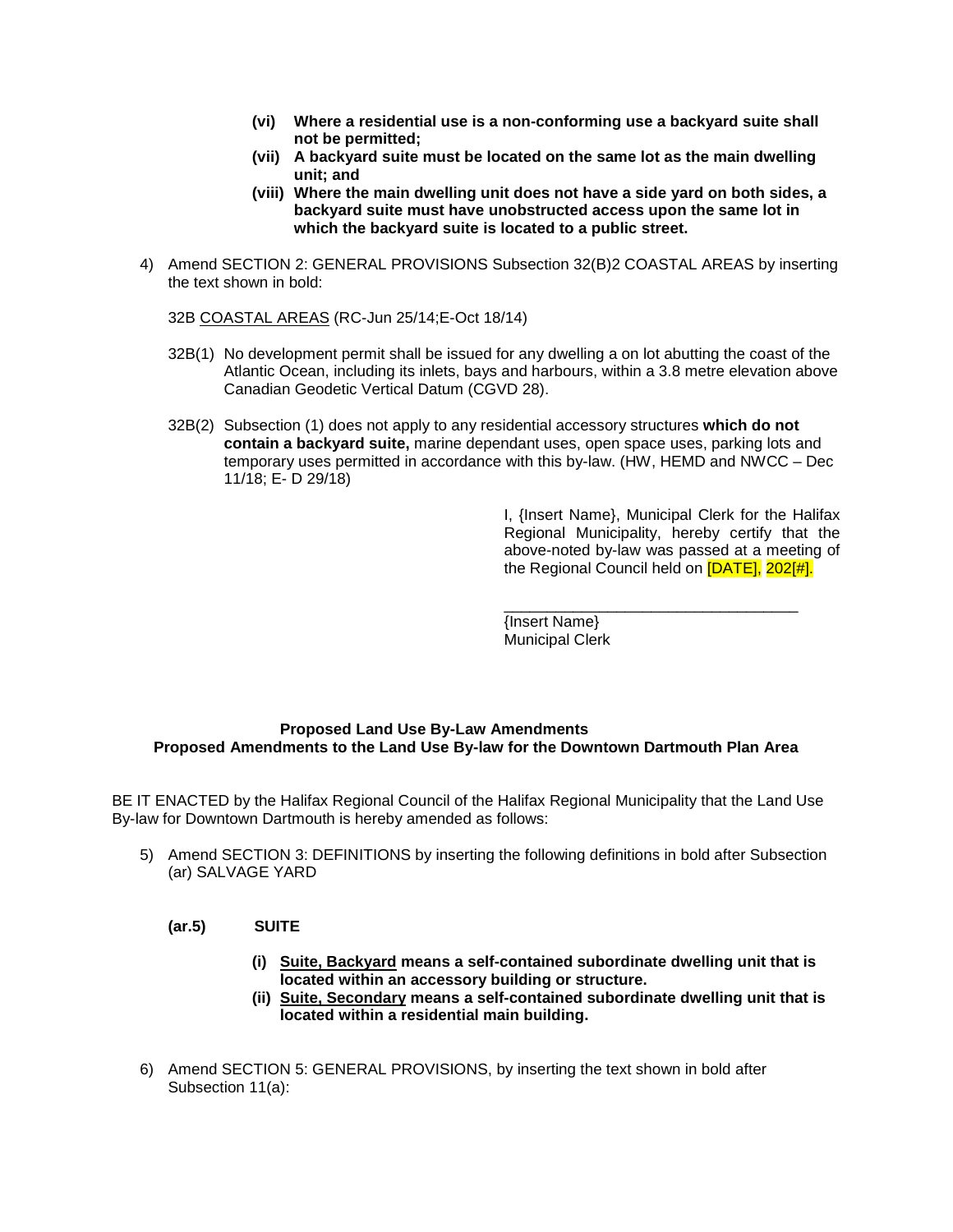#### **11(b) SECONDARY AND BACKYARD SUITES**

#### **(a) SECONDARY SUITES**

**Secondary suites shall be permitted accessory to a single-unit dwelling, a duplex dwelling, a semi-detached dwelling or townhouse dwelling subject to the following provisions:**

- **(i) No more than one total secondary suite or backyard suite shall be permitted on a lot;**
- **(ii) The floor area of a secondary suite shall not exceed 80.0 square metres;**
- **(iii) A two-family dwelling that contains a secondary suite shall not be considered a multiple unit dwelling;**
- **(iv) Notwithstanding the parking requirements of Section 6.(1), additional offstreet parking shall not be required; and**
- **(v) Where a residential use is a non-conforming use a secondary suite shall not be permitted.**

#### **(b) BACKYARD SUITES**

**Backyard suites shall be permitted accessory to a single-unit dwelling or one mobile/mini home; a duplex dwelling, a semi-detached dwelling or townhouse dwelling subject to the following provisions:**

- **(i) No more than one total secondary suite or backyard suite shall be permitted on a lot;**
- **(ii) A backyard suite is not considered a separate main building or main dwelling;**
- **(iii) The backyard suite shall meet the accessory buildings requirements as set out in Sections 5(11) and 5(11a);**
- **(iv) The gross floor area of a backyard suite shall not exceed 90.0 square metres or the maximum floor area of an accessory building as set out in Section 5(11), whichever is less;**
- **(v) The footprint of a backyard suite shall not exceed 60.0 square metres, unless the backyard suite is located in an accessory building that existed prior to this amendment (INSERT DATE);**
- **(vi) Notwithstanding the parking requirements of Section 6.(1), additional offstreet parking shall not be required;**
- **(vii) Where a residential use is a non-conforming use a backyard suite shall not be permitted;**
- **(viii) A backyard suite must be located on the same lot as the main dwelling unit; and**
- **(ix) Where the main dwelling unit does not have a side yard on both sides, a backyard suite must have unobstructed access upon the same lot in which the backyard suite is located to a public street.**
- 7) Amend SECTION 5: GENERAL PROVISIONS Subsection 18 ONE RESIDENTIAL BUILDING PER LOT, by inserting the text shown in bold;
	- 18 ONE RESIDENTIAL BUILDING PER LOT (HECC- Sep 5/02;E-Sep 29/02)

There shall be no more than one building containing residential uses per lot, excepting multiple unit and townhouse dwellings in the DB Zone **or excepting where a backyard suite is permitted.**

8) Amend SECTION 5: GENERAL PROVISIONS Subsection 26 COASTAL AREAS by inserting the text shown in bold: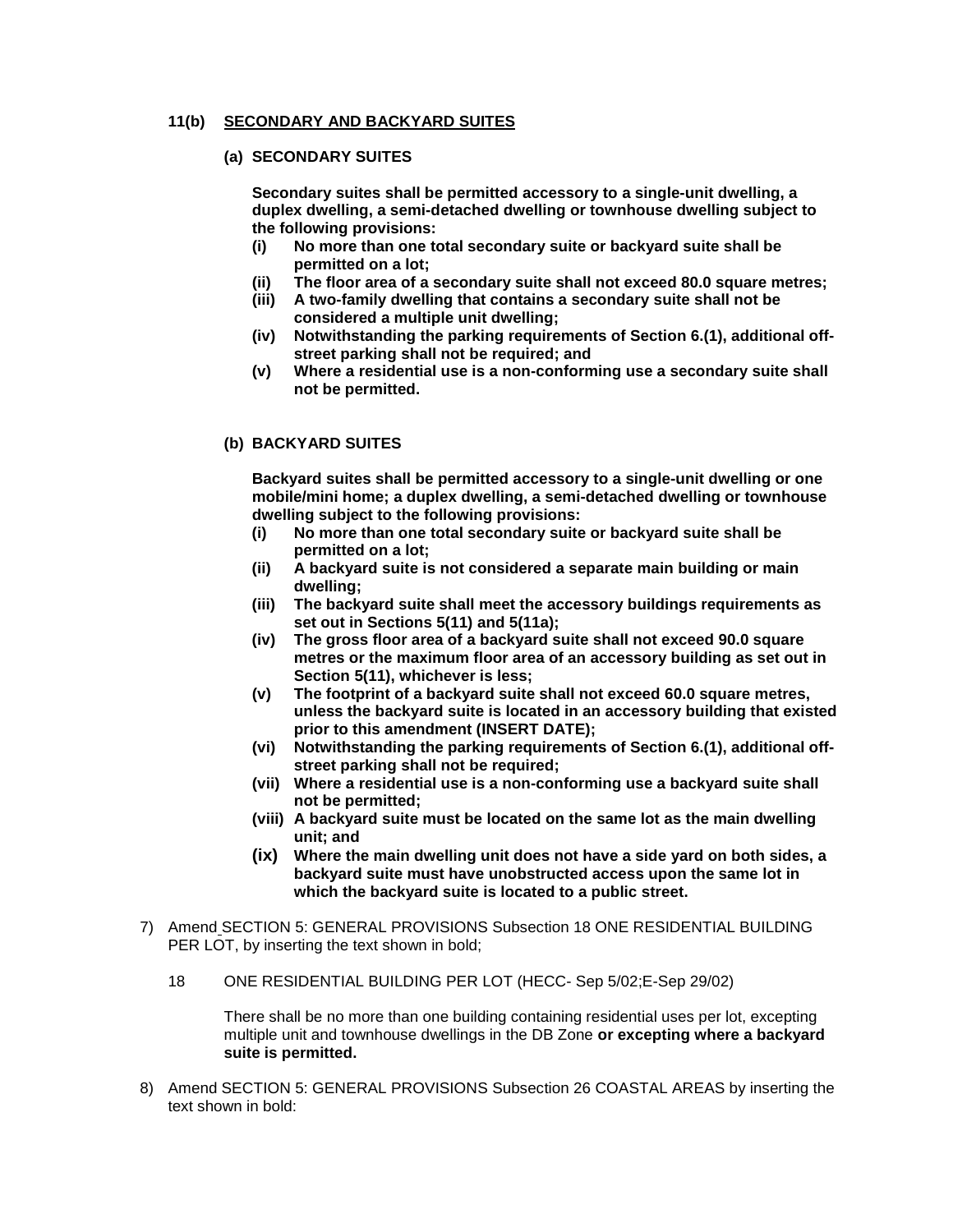#### 26 COASTAL AREAS (RC-Jun 25/14;E-Oct 18/14)

- (a) No development permit shall be issued for any dwelling on a lot abutting the coast of the Atlantic Ocean, including its inlets, bays and harbours, within a 3.8 metre elevation above Canadian Geodetic Vertical Datum (CGVD 28).
- (b) clause (a) does not apply to any residential accessory structures **which do not contain a backyard suite,** marine dependant uses, open space uses, parking lots and temporary uses permitted in accordance with this by-law. (HW, HEMD and NWCC – Dec 11/18; E-D 29/18)

I, {Insert Name}, Municipal Clerk for the Halifax Regional Municipality, hereby certify that the above-noted by-law was passed at a meeting of the Regional Council held on [DATE], 202[#].

\_\_\_\_\_\_\_\_\_\_\_\_\_\_\_\_\_\_\_\_\_\_\_\_\_\_\_\_\_\_\_\_\_\_ {Insert Name} Municipal Clerk

#### **Proposed Land Use By-Law Amendments Proposed Amendments to the Downtown Halifax Land Use By-law**

BE IT ENACTED by the Halifax Regional Council of the Halifax Regional Municipality that the Land Use By-law for Downtown Halifax is hereby amended as follows:

- 1) Amend SECTION 2 DEFINITIONS by inserting the following text shown in bold:
	- b) "*Accessory Building*" means a detached subordinate building, not used for human habitation **except where backyard suites are permitted**, located on the same lot as the main building, structure, or use to which it is accessory, the use of which is naturally or customarily incidental and complementary to the main use of the land, building or structure.
- 2) Amend SECTION 2 DEFINITIONS by inserting the following definition in bold after the definition Subsection (k) *Average Grade*
	- **k.5)** *Backyard Suite* **means a self-contained subordinate dwelling unit that is located within an accessory building or structure.**
- 3) Amend SECTION 2 DEFINITIONS by inserting the following definition in bold after the definition Subsection (bq) *Retail Use*

#### **bq.5)** *Secondary Suite* **means a self-contained subordinate dwelling unit that is located within a residential main building.**

4) Amend SECTION 5 DEVELOPMENT PERMIT Subsection 11 NON-SUBSTANIVE APPLICATIONS by inserting the following text shown in bold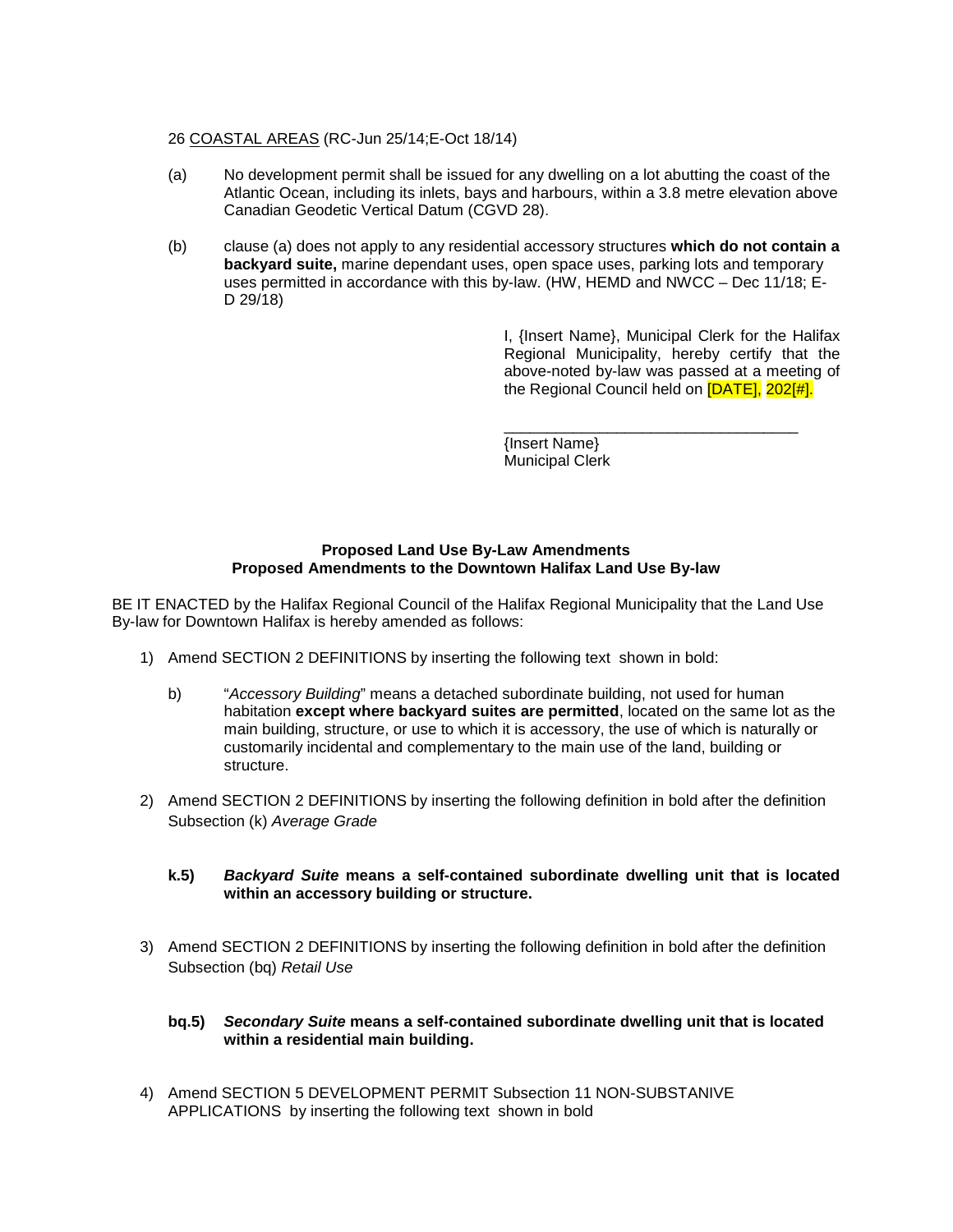- (11) The following developments are non-substantive site plan approval applications:
	- (a) accessory buildings and structures **including backyard suites**;
	- (b) development that does not materially change the external appearance of a building facing streetlines;
	- (c) new window and door openings or alterations to existing window and door openings abutting streetlines;
	- (d) alteration of external cladding material that does not affect the external appearance of a building facing streetlines;
	- (e) signs;
	- (f) decks, patios, and similar unenclosed features; and (g) steps, stairs and other entryways.
- 5) Amend SECTION 7 LAND USE REQUIREMENTS by inserting the following general provision in bold immediately after Subsection (5):

#### **5.5 SECONDARY SUITES AND BACKYARD SUITES**

#### **(a) SECONDARY SUITES**

**Secondary suites shall be permitted accessory to a single unit dwelling, a two unit dwelling or a townhouse dwelling subject to the following provisions:**

- **(i) No more than one total secondary suite or backyard suite shall be permitted on a lot;**
- **(ii) The floor area of a secondary suite shall not exceed 80.0 square metres;**
- **(iii) A duplex dwelling or semi-detached dwelling that contains a secondary suite shall not be considered a multiple unit dwelling; and**
- **(vi) Where a residential use is a non-conforming use a secondary suite shall not be permitted.**

#### **(b) BACKYARD SUITES**

**Backyard suites shall be permitted accessory to a single unit dwelling, a two unit dwelling or a townhouse dwelling subject to the following provisions:**

- **(i) No more than one total secondary suite or backyard suite shall be permitted on a lot;**
- **(ii) A backyard suite is not considered a separate main building or main dwelling;**
- **(iii) The backyard suite shall meet the accessory buildings requirements as set out in Section 8(19);**
- **(iv) The gross floor area of a backyard suite shall not exceed 90.0 square metres or the maximum floor area of an accessory building permitted in this Land Use Bylaw, whichever is less;**
- **(v) Where a residential use is a non-conforming use a backyard suite shall not be permitted;**
- **(vi) A backyard suite must be located on the same lot as the main dwelling unit; and**
- **(vii)Where the main dwelling unit does not have a side yard on both sides, a backyard suite must have unobstructed access upon the same lot in which the backyard suite is located to a public street.**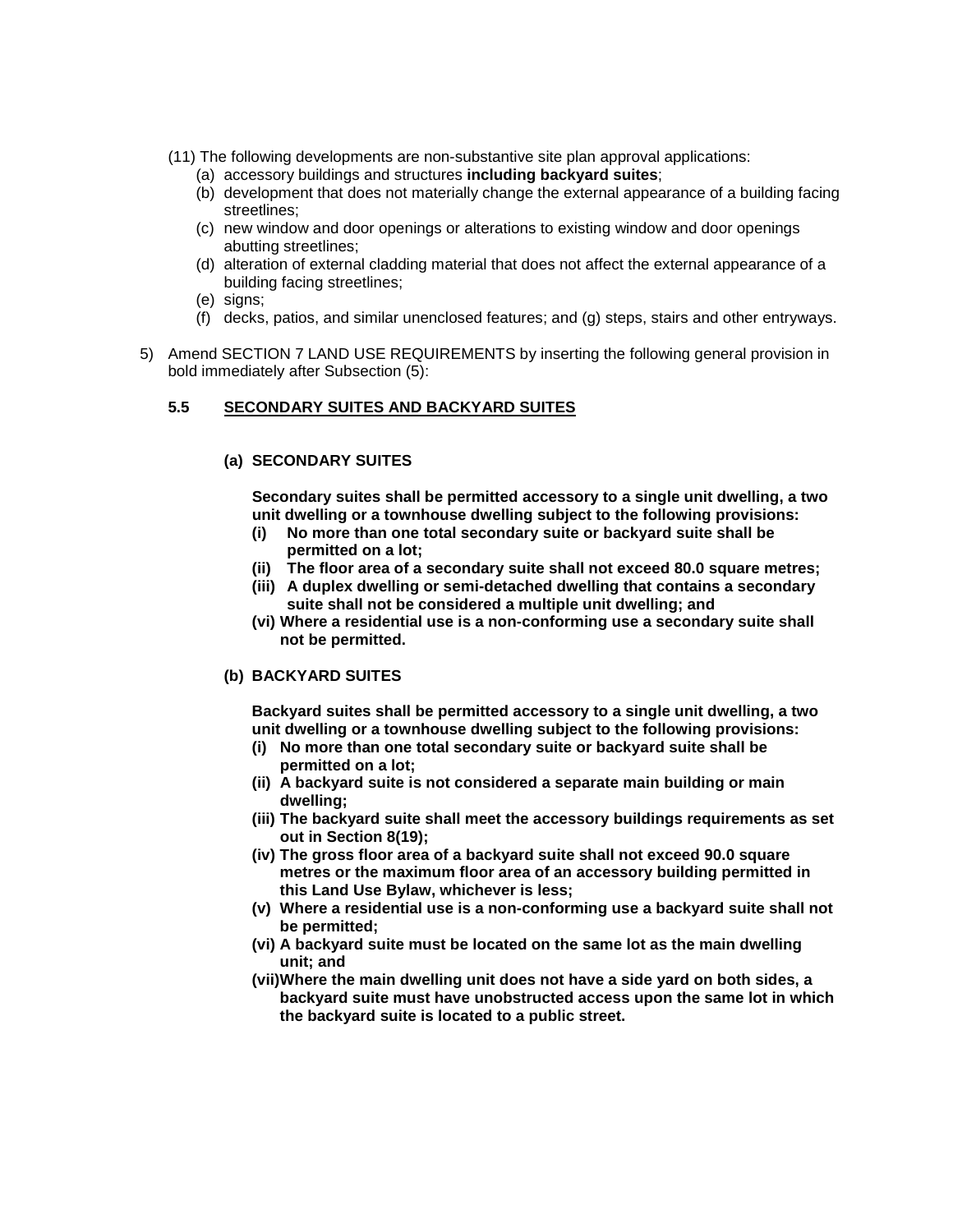## **Proposed Land Use By-Law Amendments Proposed Amendments to the Land Use By-law for Eastern Passage/Cow Bay Plan Area**

BE IT ENACTED by the Halifax Regional Council of the Halifax Regional Municipality that the Land Use By-law for Eastern Passage/Cow Bay is hereby amended as follows:

1) Amend PART 2: DEFINITIONS by inserting the following definitions shown in bold immediately after Section 2.66 STRUCTURE;

# **2.66.5 SUITE**

- **(a) Backyard Suite means a self-contained subordinate dwelling unit that is located within an accessory building or structure.**
- **(b) Secondary Suite means a self-contained subordinate dwelling unit that is located within a residential main building.**
- 2) Amend PART 4: GENERAL PROVISIONS by inserting the following Section shown in bold immediately after Section 4.11A SHIPPING CONTAINERS;

# **4.11B SECONDARY SUITES AND BACKYARD SUITES**

# **(a) SECONDARY SUITES**

**Secondary suites shall be permitted accessory to a single unit dwelling, a two unit dwelling, a semi-detached dwelling or a townhouse dwelling subject to the following provisions:**

- **(i) No more than one total auxiliary dwelling unit, secondary suite or backyard suite shall be permitted on a lot;**
- **(ii) The floor area of a secondary suite shall not exceed 80.0 square metres;**
- **(iii) A two unit dwelling that contains a secondary suite shall not be considered a multiple unit dwelling;**
- **(iv) Notwithstanding the parking requirements of Section 4.25, additional offstreet parking shall not be required; and**
- **(v) Where a residential use is a non-conforming use a secondary suite shall not be permitted.**

#### **(b) BACKYARD SUITES**

**Backyard suites shall be permitted accessory to a single unit dwelling, one mobile dwelling, a two unit dwelling, a semi-detached dwelling or a townhouse dwelling subject to the following provisions:**

- **(i) No more than one total auxiliary dwelling unit, secondary suite or backyard suite shall be permitted on a lot;**
- **(ii) A backyard suite is not considered a separate main building or main dwelling;**
- **(iii) The backyard suite shall meet the accessory buildings requirements as set out in Sections 4.10 and 4.11;**
- **(iv) The floor area of a backyard suite shall not exceed 90.0 square metres or the maximum floor area of an accessory building as set out in Section 4.11, whichever is less;**
- **(v) Notwithstanding the parking requirements of Section 4.25, additional offstreet parking shall not be required;**
- **(vi) Where a residential use is a non-conforming use a backyard suite shall not be permitted;**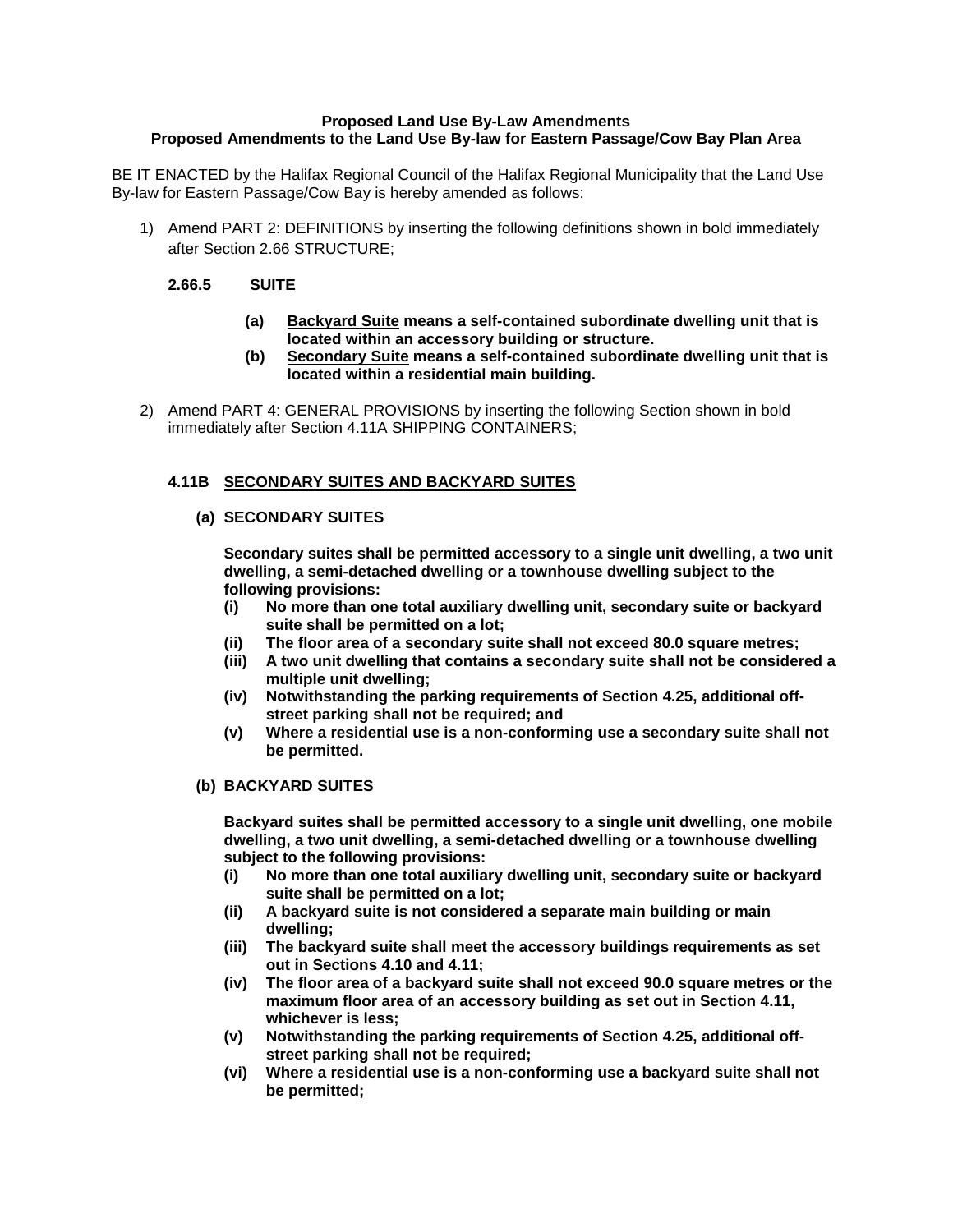- **(vii) A backyard suite must be located on the same lot as the main dwelling unit; and**
- **(viii) Where the main dwelling unit does not have a side yard on both sides, a backyard suite must have unobstructed access upon the same lot in which the backyard suite is located to a public street.**
- 3) Amend PART 4: GENERAL PROVISIONS Section 4.18A (2) COASTAL AREAS by inserting the following text shown in bold:
	- 4.18A COASTAL AREAS (RC-Jun 25/14;E-Oct 18/14)
		- (1) No development permit shall be issued for any dwelling on a lot abutting the coast of the Atlantic Ocean, including its inlets, bays and harbours, within a 3.8 metre elevation above Canadian Geodetic Vertical Datum (CGVD 28).
		- (2) Subsection (1) does not apply to any residential accessory structures **which do not contain a backyard suite,** marine dependant uses, open space uses, parking lots and temporary uses permitted in accordance with this by-law. (HW, HEMD and NWCC – Dec 11/18; E- D 29/18)

I, {Insert Name}, Municipal Clerk for the Halifax Regional Municipality, hereby certify that the above-noted by-law was passed at a meeting of the Regional Council held on [DATE], 202[#].

\_\_\_\_\_\_\_\_\_\_\_\_\_\_\_\_\_\_\_\_\_\_\_\_\_\_\_\_\_\_\_\_\_\_ {Insert Name} Municipal Clerk

#### **Proposed Land Use By-Law Amendments Proposed Amendments to the Land Use By-law for Eastern Shore East Plan Area**

BE IT ENACTED by the Halifax Regional Council of the Halifax Regional Municipality that the Land Use By-law for Eastern Shore East is hereby amended as follows:

1) Amend PART 2: DEFINITIONS by inserting the following definitions shown in bold immediately after Section 2.90. STRUCTURE:

# **2.90A SUITE**

- **(a) Backyard Suite means a self-contained subordinate dwelling unit that is located within an accessory building or structure.**
- **(b) Secondary Suite means a self-contained subordinate dwelling unit that is located within a residential main building.**
- 2) Amend PART 4: GENERAL PROVISIONS FOR ALL ZONES, section 4.6 ONE DWELLING ON A LOT, by inserting the text shown in bold:

#### 4.6 ONE DWELLING ON A LOT

Not more than one (1) dwelling shall be erected on a lot**, except where backyard suites are permitted.**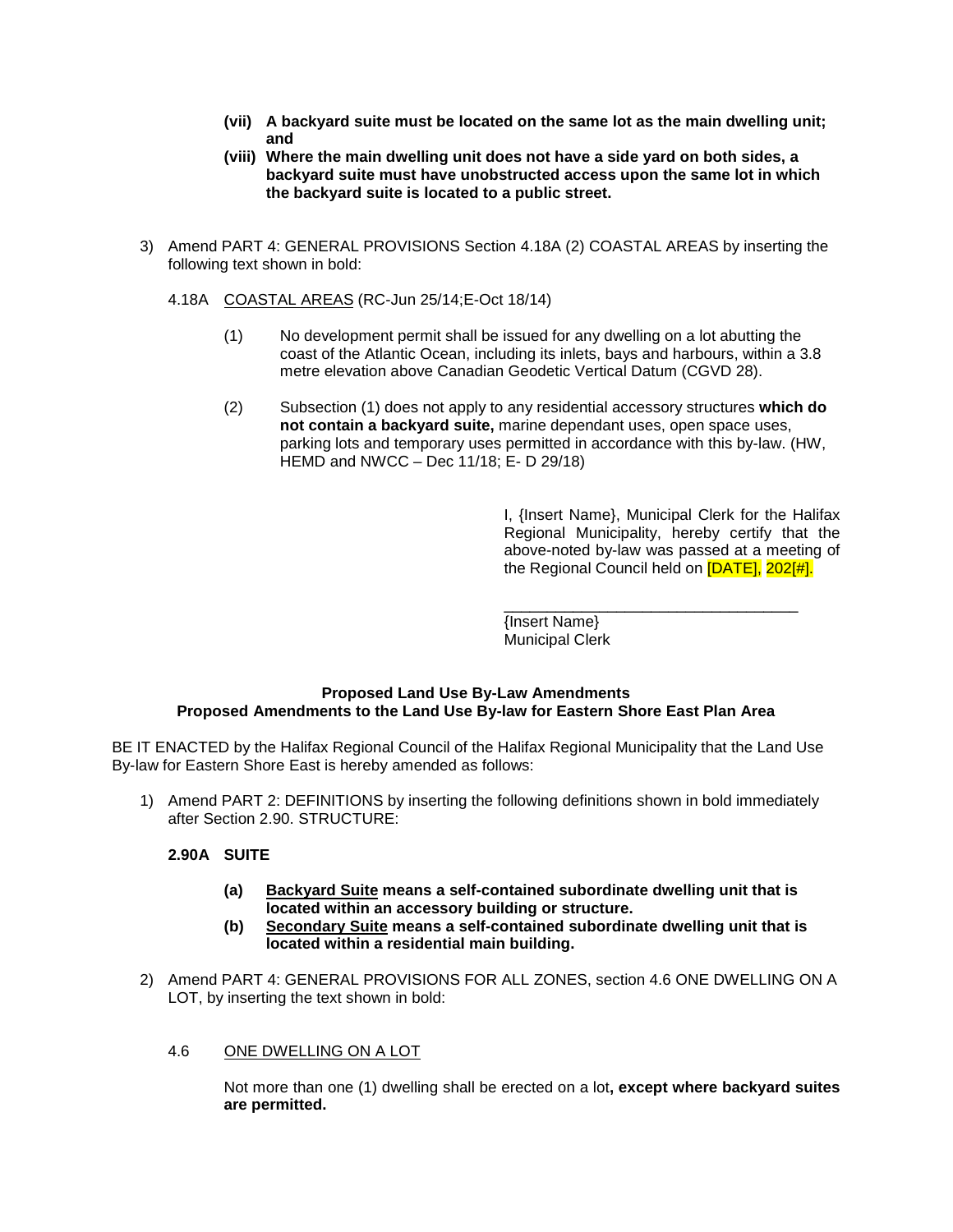3) Amend PART 4: GENERAL PROVISIONS FOR ALL ZONES by inserting the following general provision in bold immediately after Section 4.12 ACCESSORY BUILDINGS:

#### **4.12A SECONDARY SUITES AND BACKYARD SUITES**

#### **(a) SECONDARY SUITES**

**Secondary suites shall be permitted accessory to a single unit dwelling or two unit dwelling subject to the following provisions:**

- **(i) No more than one total secondary suite or backyard suite shall be permitted on a lot;**
- **(ii) The floor area of a secondary suite shall not exceed 80.0 square metres;**
- **(iii) A two unit dwelling that contains a secondary suite shall not be considered a multiple unit dwelling;**
- **(iv) Notwithstanding the parking requirements of Section 4.24, additional offstreet parking shall not be required; and**
- **(v) Where a residential use is a non-conforming use a secondary suite shall not be permitted.**

#### **(b) BACKYARD SUITES**

**Backyard suites shall be permitted accessory to a single unit dwelling, one mobile dwelling or a two unit dwelling subject to the following provisions:**

- **(i) No more than one total secondary suite or backyard suite shall be permitted on a lot;**
- **(ii) A backyard suite is not considered a separate main building or main dwelling;**
- **(iii) The backyard suite shall meet the accessory buildings requirements as set out in Sections 4.11 and 4.12;**
- **(iv) The floor area of a backyard suite shall not exceed 90.0 square metres or the maximum floor area of an accessory building as set out in Section 4.12, whichever is less;**
- **(v) Notwithstanding the parking requirements of Section 4.24, additional offstreet parking shall not be required;**
- **(vi) Where a residential use is a non-conforming use a backyard suite shall not be permitted;**
- **(vii) A backyard suite must be located on the same lot as the main dwelling unit; and**
- **(viii) Where the main dwelling unit does not have a side yard on both sides, a backyard suite must have unobstructed access upon the same lot in which the backyard suite is located to a public street.**
- 4) Amend PART 4: GENERAL PROVISIONS Section 4.18A (2) COASTAL AREAS by inserting the following text shown in bold:

#### 4.18A COASTAL AREAS (RC-Jun 25/14;E-Oct 18/14)

- (1) No development permit shall be issued for any dwelling on a lot abutting the coast of the Atlantic Ocean, including its inlets, bays and harbours, within a 3.8 metre elevation above Canadian Geodetic Vertical Datum (CGVD 28).
- (2) Subsection (1) does not apply to any lands within the I-1 (Business Industry Zone), abutting the port of Sheet Harbour or any residential accessory structures **which**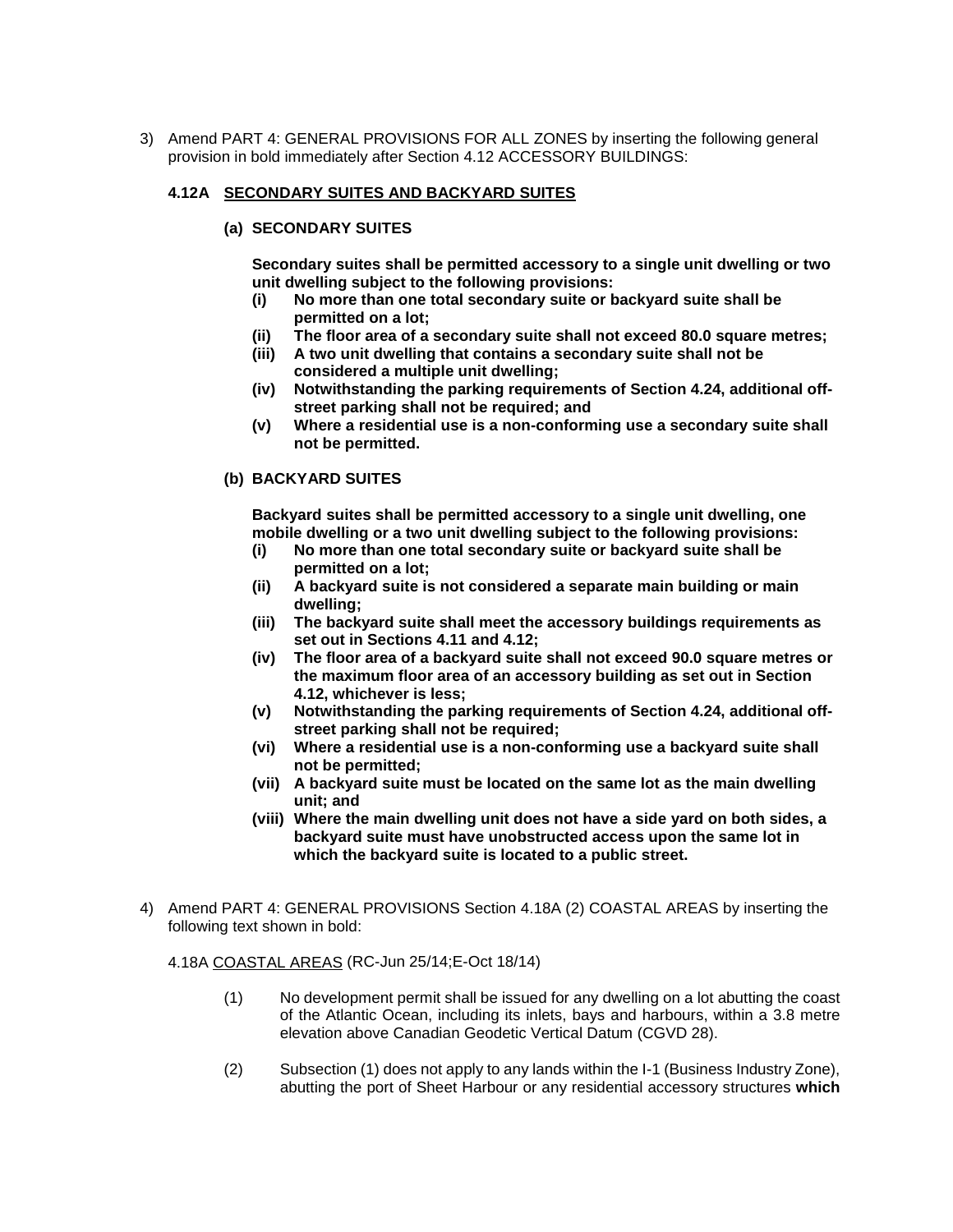**do not contain a backyard suite**, marine dependant uses, open space uses, parking lots and temporary uses permitted in accordance with this by-law.

> I, {Insert Name}, Municipal Clerk for the Halifax Regional Municipality, hereby certify that the above-noted by-law was passed at a meeting of the Regional Council held on **[DATE]**, 202[#].

\_\_\_\_\_\_\_\_\_\_\_\_\_\_\_\_\_\_\_\_\_\_\_\_\_\_\_\_\_\_\_\_\_\_ {Insert Name} Municipal Clerk

#### **Proposed Land Use By-Law Amendments Proposed Amendments to the Land Use By-law for Eastern Shore West Plan Area**

BE IT ENACTED by the Halifax Regional Council of the Halifax Regional Municipality that the Land Use By-law for Eastern Shore West is hereby amended as follows:

1) Amend PART 2: DEFINITIONS by inserting the following definitions shown in bold immediately after Section 2.98. STRUCTURE:

# **2.98A SUITE**

- **(a) Backyard Suite means a self-contained subordinate dwelling unit that is located within an accessory building or structure.**
- **(b) Secondary Suite means a self-contained subordinate dwelling unit that is located within a residential main building.**
- 2) Amend PART 4: GENERAL PROVISIONS FOR ALL ZONES by inserting the following general provision in bold immediately after Section 4.12 ACCESSORY BUILDINGS:

#### **4.12A SECONDARY SUITES AND BACKYARD SUITES**

#### **(a) SECONDARY SUITES**

**Secondary suites shall be permitted accessory to a single unit dwelling or two unit dwelling subject to the following provisions:**

- **(i) No more than one total auxiliary dwelling unit, garden suite, secondary suite or backyard suite shall be permitted on a lot;**
- **(ii) The floor area of a secondary suite shall not exceed 80.0 square metres;**
- **(iii) A two unit dwelling that contains a secondary suite shall not be considered a multiple unit dwelling;**
- **(iv) Notwithstanding the parking requirements of Section 4.24, additional offstreet parking shall not be required; and**
- **(v) Where a residential use is a non-conforming use a secondary suite shall not be permitted.**

#### **(b) BACKYARD SUITES**

**Backyard suites shall be permitted accessory to a single unit dwelling, one mobile dwelling or a two unit dwelling subject to the following provisions:**

**(i) No more than one total auxiliary dwelling unit, garden suite, secondary suite or backyard suite shall be permitted on a lot;**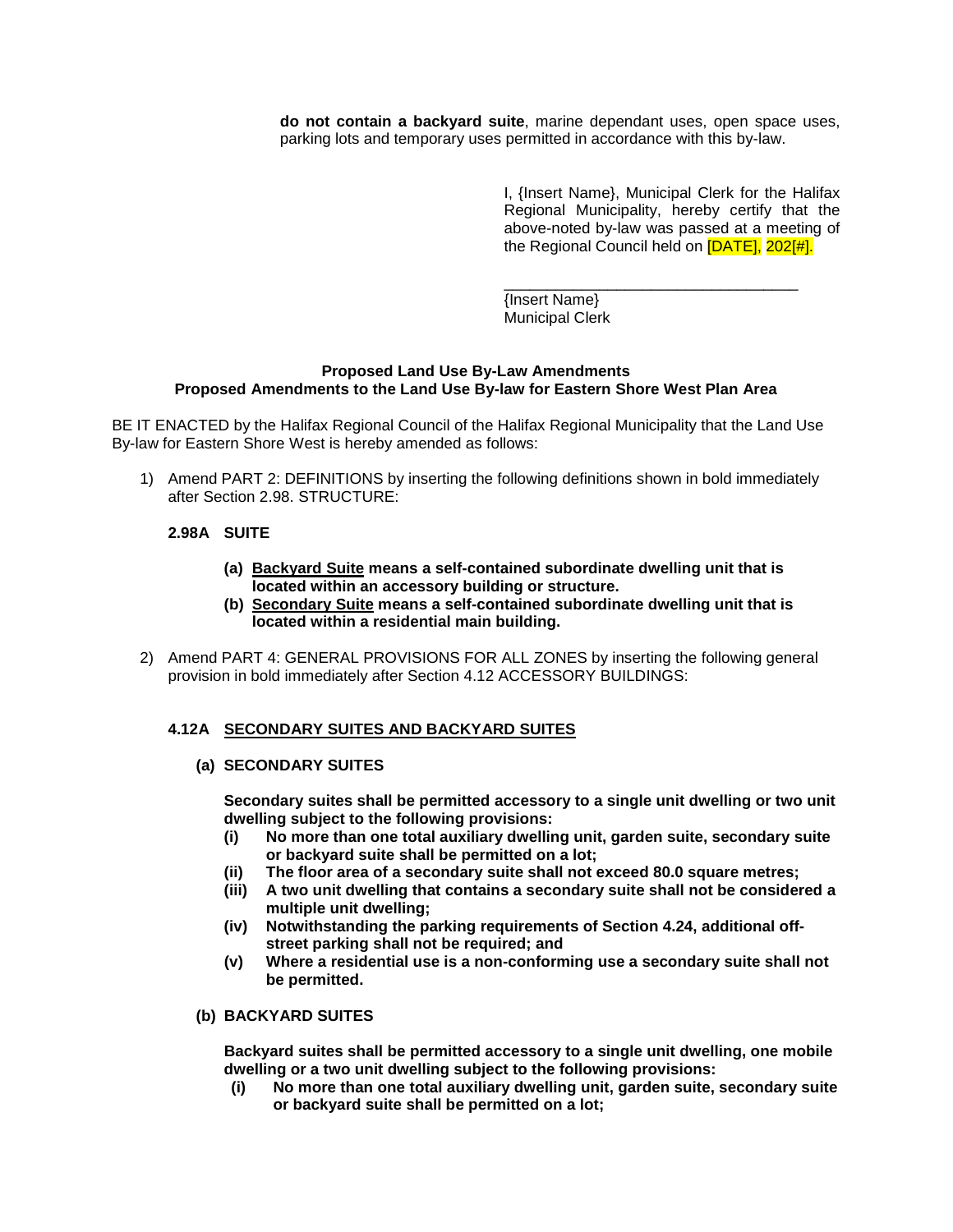- **(ii) A backyard suite is not considered a separate main building or main dwelling;**
- **(iii) The backyard suite shall meet the accessory buildings requirements as set out in Sections 4.11 and 4.12;**
- **(iv) The floor area of a backyard suite shall not exceed 90.0 square metres or the maximum floor area of an accessory building as set out in Section 4.12, whichever is less;**
- **(v) Notwithstanding the parking requirements of Section 4.24, additional offstreet parking shall not be required;**
- **(vi) Where a residential use is a non-conforming use a backyard suite shall not be permitted;**
- **(vii) A backyard suite must be located on the same lot as the main dwelling unit; and**
- **(viii) Where the main dwelling unit does not have a side yard on both sides, a backyard suite must have unobstructed access upon the same lot in which the backyard suite is located to a public street.**
- 3) Amend PART 4: GENERAL PROVISIONS Section 4.18A (2) COASTAL AREAS by inserting the following text shown in bold:

4.18A COASTAL AREAS (RC-Jun 25/14;E-Oct 18/14)

- (1) No development permit shall be issued for any dwelling on a lot abutting the coast of the Atlantic Ocean, including its inlets, bays and harbours, within a 3.8 metre elevation above Canadian Geodetic Vertical Datum (CGVD 28).
- (2) Subsection (1) does not apply to any residential accessory structures **which do not contain a backyard suite**, marine dependant uses, open space uses, parking lots and temporary uses permitted in accordance with this by-law.

I, {Insert Name}, Municipal Clerk for the Halifax Regional Municipality, hereby certify that the above-noted by-law was passed at a meeting of the Regional Council held on [DATE], 202[#].

\_\_\_\_\_\_\_\_\_\_\_\_\_\_\_\_\_\_\_\_\_\_\_\_\_\_\_\_\_\_\_\_\_\_

{Insert Name} Municipal Clerk

#### **Proposed Land Use By-Law Amendments Proposed Amendments to the Land Use By-law for Halifax Peninsula Land Use By-law**

BE IT ENACTED by the Halifax Regional Council of the Halifax Regional Municipality that the Land Use By-law for Halifax Peninsula is hereby amended as follows:

1) Amend the DEFINITIONS Section by inserting the following text shown in bold:

"Accessory Building" means a building that is:

- (a) not used for human habitation **except where backyard suites are permitted** ;
- (b) located on the same lot as the main building;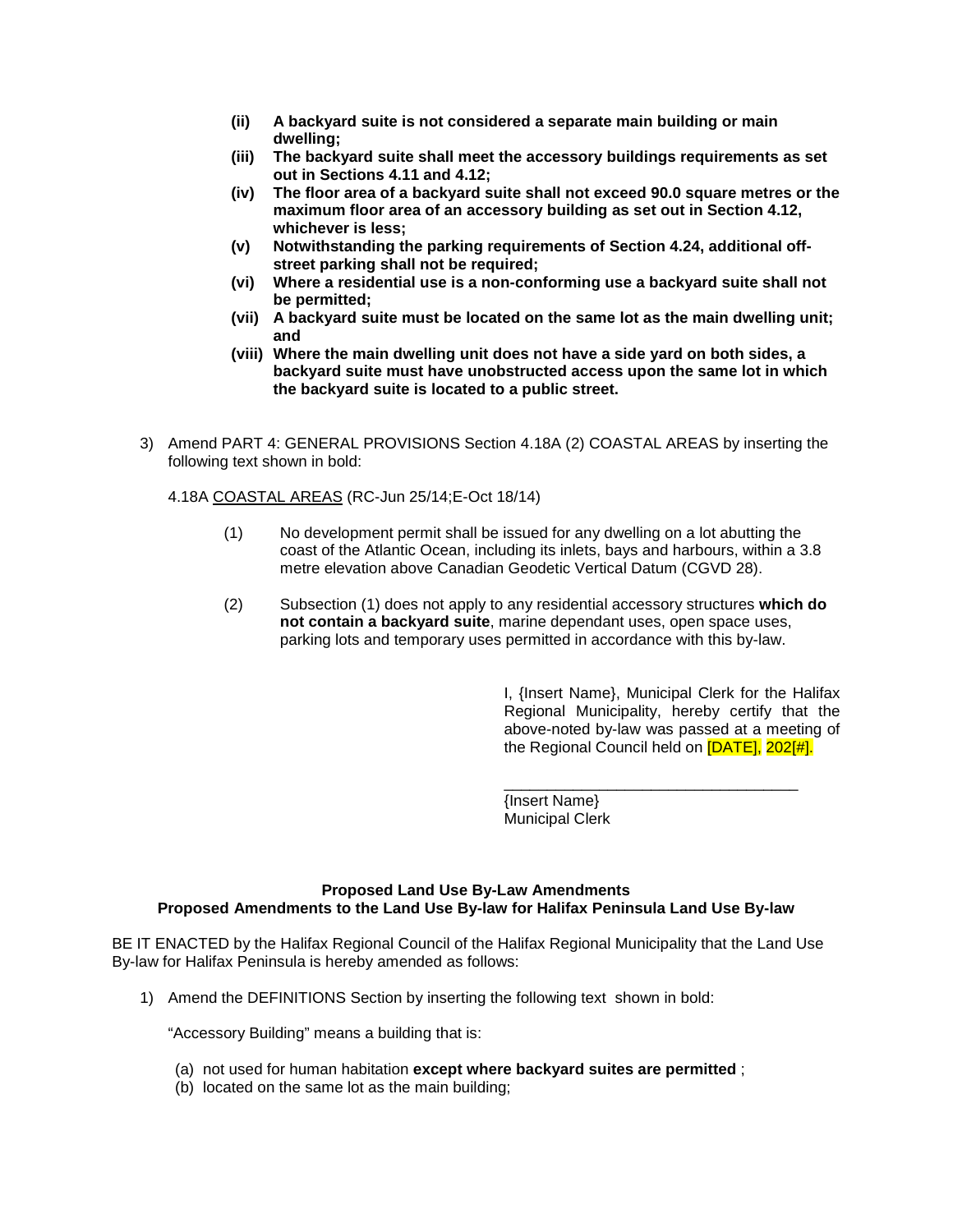- (c) naturally and normally incidental, subordinate and exclusively devoted to the main use of the land or the main building; and
- (d) separate from a main building, except for a connection pursuant to the requirements for this By-law.
- 2) Amend the DEFINITIONS Section by inserting the following definition in bold after the definition for "Bachelor Unit":

#### **Backyard Suite means a self-contained subordinate dwelling unit that is located within an accessory building or structure.**

3) Amend the DEFINITIONS Section by inserting the following definition in bold after the definition for "Schmidtville Heritage Property":

#### **Secondary Suite means a self-contained subordinate dwelling unit that is located within a residential main building.**

4) Amend GENERAL PROVISIONS section by inserting the following general provision in bold immediately after Subsection 4K:

#### **4L SECONDARY SUITES AND BACKYARD SUITES**

#### **(a) SECONDARY SUITES**

**Secondary suites shall be permitted accessory to a detached one-family dwelling house, a duplex dwelling, a semi-detached dwelling or a townhouse subject to the following provisions:**

- **(i) No more than one total secondary suite or backyard suite shall be permitted on a lot;**
- **(ii) The floor area of a secondary suite shall not exceed 80.0 square metres;**
- **(iii) A duplex dwelling or semi-detached dwelling that contains a secondary suite shall not be considered a multiple unit dwelling;**
- **(iv) Notwithstanding the parking requirements of Section 6, additional offstreet parking shall not be required; and**
- **(v) Where a residential use is a non-conforming use a secondary suite shall not be permitted.**

#### **(b) BACKYARD SUITES**

**Backyard suites shall be permitted accessory to a detached one-family dwelling house, a duplex dwelling, a semi-detached dwelling or a townhouse subject to the following provisions:**

- **(i) No more than one total secondary suite or backyard suite shall be permitted on a lot;**
- **(ii) A backyard suite is not considered a separate main building or main dwelling;**
- **(iii) The backyard suite shall meet the accessory buildings requirements as set out in Sections 4D to 4K;**
- **(iv) The gross floor area of a backyard suite shall not exceed 90.0 square metres or the maximum floor area of an accessory building permitted in this Land Use Bylaw, whichever is less;**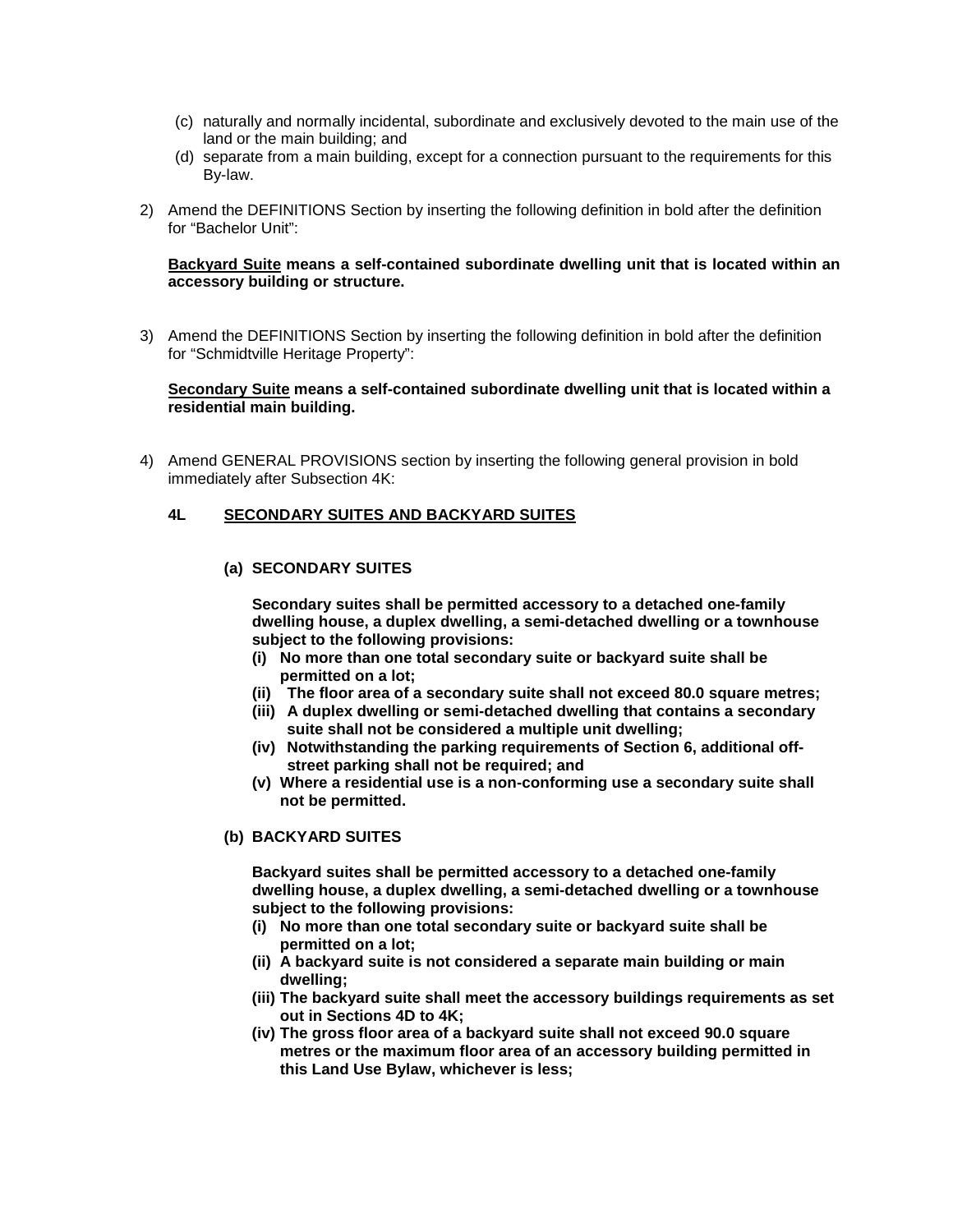- **(v) The footprint of a backyard suite shall not exceed 60.0 square metres, unless the backyard suite is located in an accessory building that existed prior to this amendment (INSERT DATE);**
- **(vi) Notwithstanding the parking requirements of Section 6, additional offstreet parking shall not be required; and**
- **(vii) Where a residential use is a non-conforming use a backyard suite shall not be permitted;**
- **(viii) A backyard suite must be located on the same lot as the main dwelling unit; and**
- **(ix) Where the main dwelling unit does not have a side yard on both sides, a backyard suite must have unobstructed access upon the same lot in which the backyard suite is located to a public street.**
- 5) Amend the GENERAL PROVISIONS Section, Subsection 16K (2) COASTAL AREAS by inserting the following text shown in bold:

16K COASTAL AREAS (RC-Jun 25/14;E-Oct 18/14)

- (1) No development permit shall be issued for any dwelling on a lot abutting the coast of the Atlantic Ocean, including its inlets, bays and harbours, within a 3.8 metre elevation above Canadian Geodetic Vertical Datum (CGVD 28).
- (2) Subsection (1) does not apply to any residential accessory structures **which do not contain a backyard suite**, marine dependant uses, open space uses, parking lots, temporary uses permitted and permitted accessory buildings. (HW, HEMD and NWCC – Dec 11/18; E- D 29/18)

#### **Proposed Land Use By-Law Amendments Proposed Amendments to the Land Use By-law for Halifax Mainland Land Use By-law**

BE IT ENACTED by the Halifax Regional Council of the Halifax Regional Municipality that the Land Use By-law for Halifax Mainland is hereby amended as follows:

- 1) Amend Section 2, the DEFINITIONS section by inserting the following text shown in bold:
- (a) "Accessory Building" means a detached subordinate building not exceeding one storey and 14 feet in height, not used for human habitation **except where backyard suites are permitted**, located on the same lot as the main building, structure or use to which it is accessory, the use of which is naturally or customarily incidental and complementary to the main use of the land, building or structure;
- 2) Amend Section 2, the DEFINITIONS section by inserting the following definition in bold after the definition for "Areas of Elevated Archaeological Potential":

#### **Backyard Suite means a self-contained subordinate dwelling unit that is located within an accessory building or structure.**

3) Amend Section 2, the DEFINITIONS section by inserting the following definition in bold after the definition for "Schedule L":

#### **Secondary Suite means a self-contained subordinate dwelling unit that is located within a residential main building.**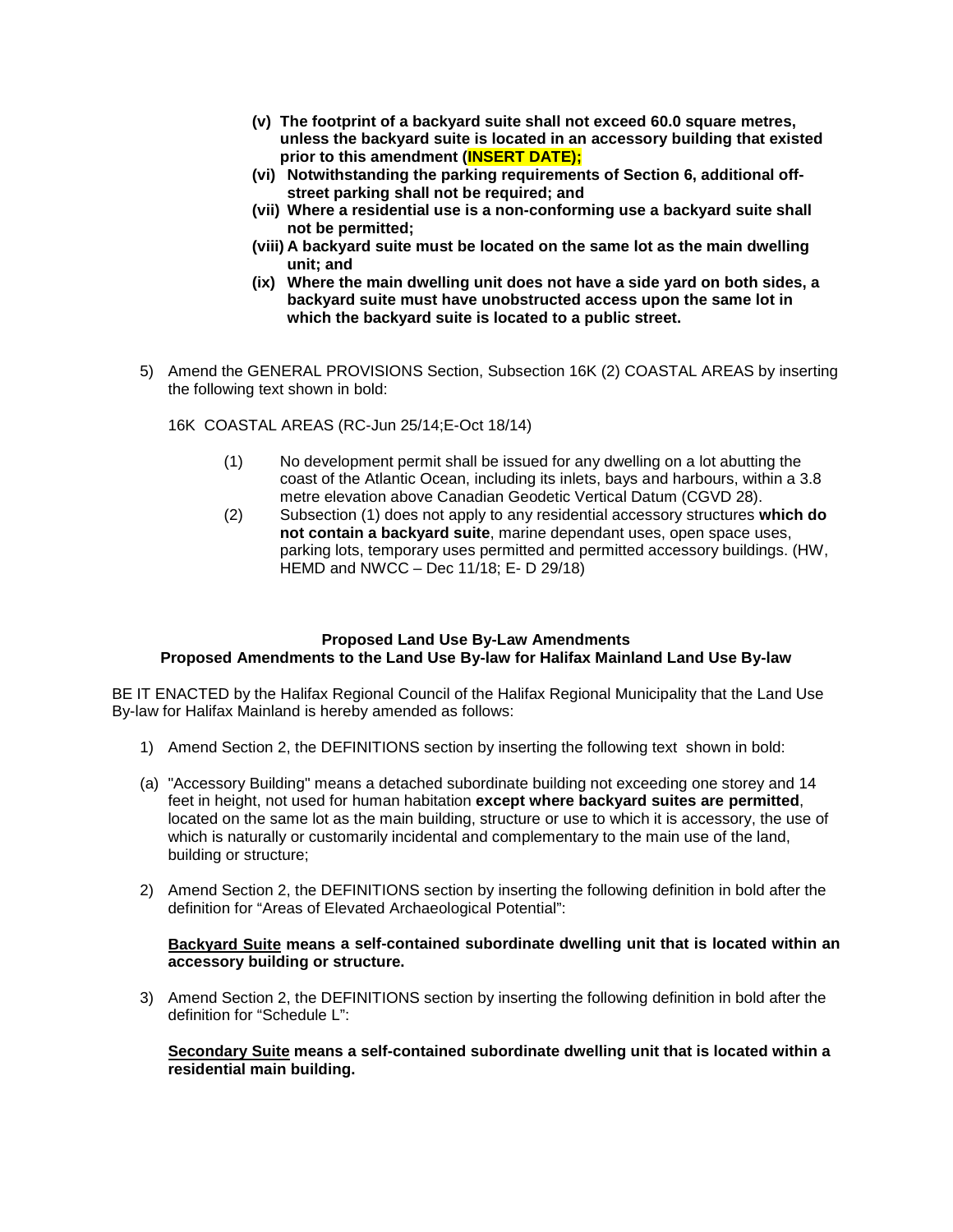4) Amend GENERAL PROVISIONS section by inserting the following general provision in bold immediately after Subsection 14B HOME OCCUPATION – BED AND BREAKFAST:

#### **14BA SECONDARY SUITES AND BACKYARD SUITES**

#### **(a) SECONDARY SUITES**

**Secondary suites shall be permitted accessory to a single family dwelling, a duplex dwelling, a semi-detached dwelling or a townhouse subject to the following provisions:**

- **(i) No more than one total secondary suite or backyard suite shall be permitted on a lot;**
- **(ii) The floor area of a secondary suite shall not exceed 80.0 square metres;**
- **(iii) A duplex dwelling or semi-detached dwelling that contains a secondary suite shall not be considered a multiple unit dwelling;**
- **(iv) Notwithstanding the parking requirements of Section 9, additional off-street parking shall not be required; and**
- **(v) Where a residential use is a non-conforming use a secondary suite shall not be permitted.**

#### **(b) BACKYARD SUITES**

**Backyard suites shall be permitted accessory to a single family dwelling, one mobile dwelling, a duplex dwelling, a semi-detached dwelling or a townhouse subject to the following provisions:**

- **(i) No more than one total secondary suite or backyard suite shall be permitted on a lot;**
- **(ii) A backyard suite is not considered a separate main building or main dwelling;**
- **(iii) The backyard suite shall meet the accessory buildings requirements as set out in each zone;**
- **(iv) The floor area of a backyard suite shall not exceed 90.0 square metres or the maximum floor area of an accessory building permitted in this Land Use Bylaw, whichever is less;**
- **(v) Notwithstanding the parking requirements of Section 9, additional off-street parking shall not be required;**
- **(vi) Where a residential use is a non-conforming use a backyard suite shall not be permitted;**
- **(vii)A backyard suite must be located on the same lot as the main dwelling unit; and**
- **(viii) Where the main dwelling unit does not have a side yard on both sides, a backyard suite must have unobstructed access upon the same lot in which the backyard suite is located to a public street.**
- 5) Amend the GENERAL PROVISIONS Section, Subsection 14QB (2) COASTAL AREAS by inserting the following text shown in bold:

14QB COASTAL AREAS (RC-Jun 25/14;E-Oct 18/14**)**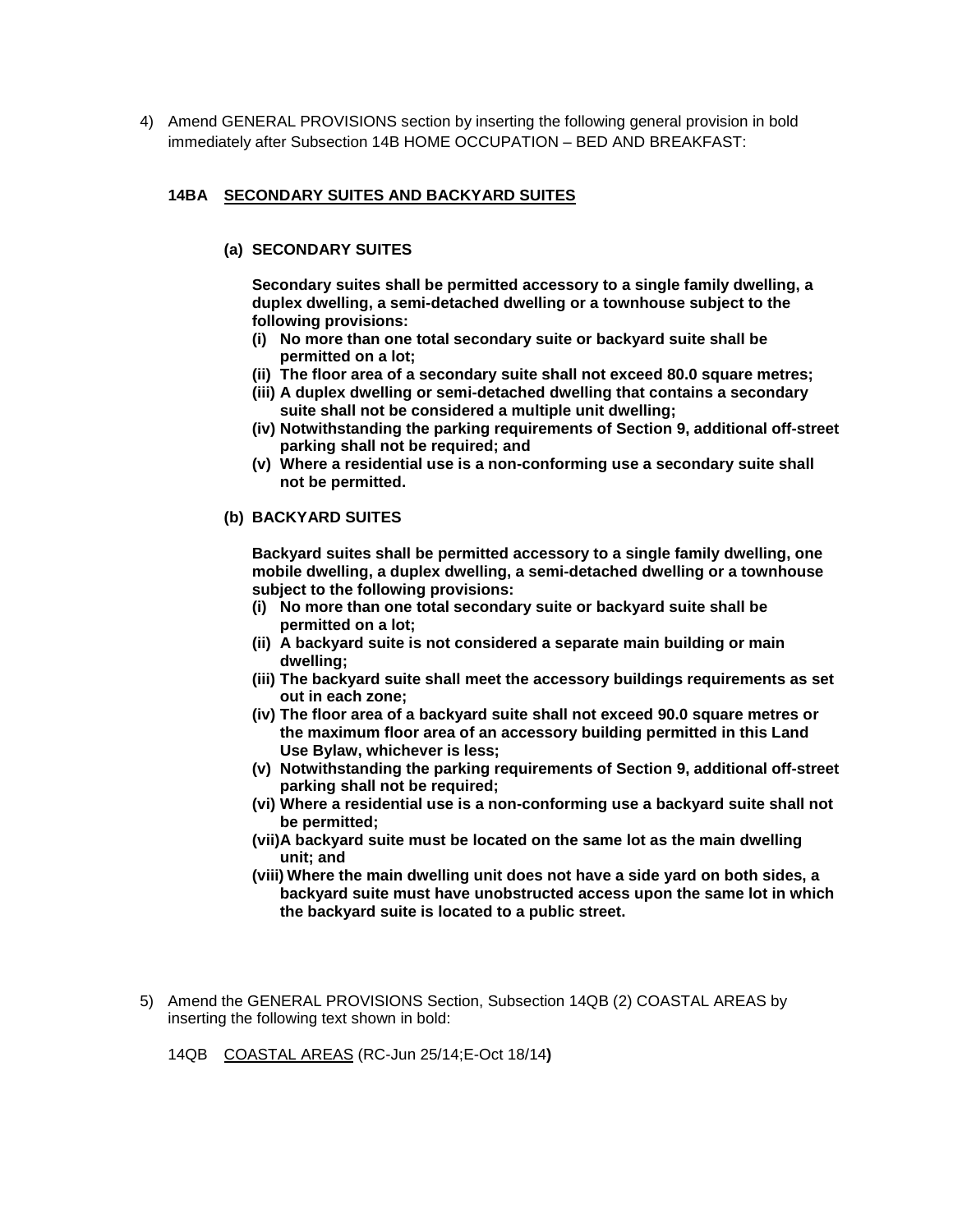- (1) No development permit shall be issued for any dwelling on a lot abutting the coast of the Atlantic Ocean, including its inlets, bays and harbours, within a 3.8 metre elevation above Canadian Geodetic Vertical Datum (CGVD 28)
- (2) Subsection (1) does not apply to any residential accessory structures **which do not contain a backyard suite**, marine dependant uses, open space uses, parking lots and temporary uses permitted in accordance with this by-law. (HW, HEMD and NWCC – Dec 11/18; E- D 29/18)
- 6) Amend the R-1 ZONE: SINGLE FAMILY DWELLING ZONE Section, Subsection 21 REQUIREMENTS by inserting the following text shown in bold immediately after Subsection  $21(q)$ :
	- 21 Buildings erected, altered or used for R-1 uses in an R-1 Zone shall comply with the following requirements:
		- (a) lot frontage minimum 50 feet except when a lot faces on the outer side of a curve in the street, in which case the min. frontage may be reduced to 30 feet (b) lot area minimum 5,000 square feet
		- (ba) Notwithstanding clause (b), the minimum lot area, for lots abutting an inland watercourse in the "Mainland South Area", shall be 6,000 square feet;
			-
		- (c) lot coverage maximum 35 percent<br>(ca) height maximum 35 feet  $(ca)$  height maximum
			-
		- (d) floor coverage of living 950 square feet space, minimum
		- (e) every building shall be at least 12 feet from any other building and at least 8 feet from the rear and both side lines of the lot on which it is situated and at least 20 feet from any street line in front of such building

# ACCESSORY BUILDINGS

- (f) notwithstanding the provisions of clause (e), a carport or a detached or attached noncommercial garage may be located not less than 4 feet from the rear and both side lines of the lot on which it is situated and shall be located 8 feet from any other building
- (g) notwithstanding the provisions of clause (f), any accessory building shall not require any side or rear yard nor any setback from any other building if such building is located entirely within the rear yard of the lot on which such building is located; provided, however, that such accessory building shall not be closer than 15 feet to any street line.
- **(ga )Notwithstanding Subsection (d), Backyard Suites are not subject to a minimum living space.**
- 7) Amend the R-2 ZONE: TWO FAMILY DWELLING ZONE Section, Subsection 26 REQUIREMENTS by inserting the following text shown in bold immediately after Subsection  $21(q)$ :
	- 26 Buildings erected, altered or used for R-2 uses in an R-2 Zone shall comply with the following requirements:
		- (a) Lot frontage minimum 50 feet except when a lot faces on the outer side of a curve in the street, in which case the minimum frontage may be reduced to 30 feet
		- (b) Lot area minimum 5,000 square feet
		- (ba) Notwithstanding clause (b), the minimum lot area for lots abutting an inland watercourse in the "Mainland South Area", shall be 6,000 square feet;
		- (c) Lot coverage maximum 35 percent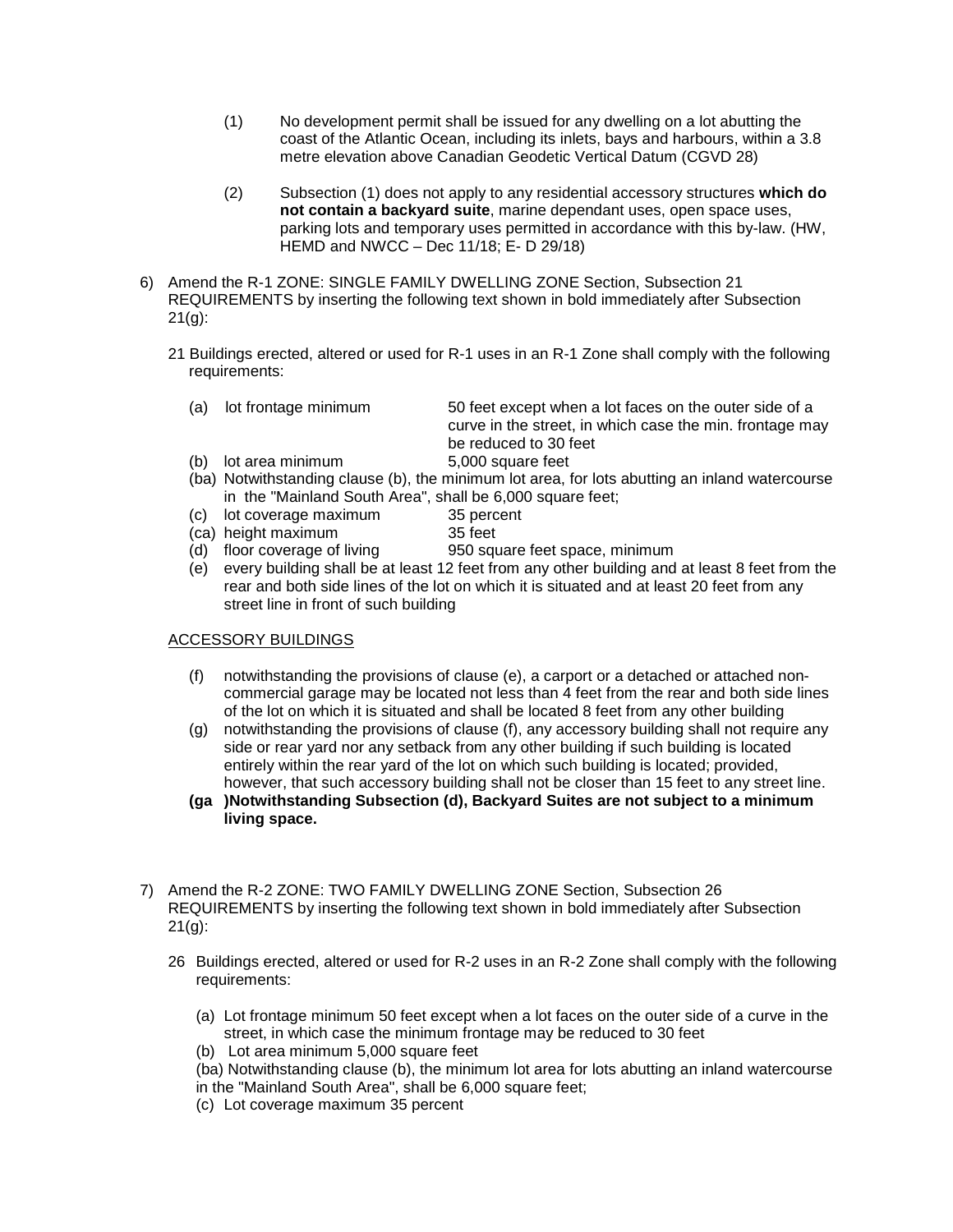(ca)The maximum height shall be 35 feet

- (d) Floor coverage of 900 square feet living space, minimum
- (e) Every building shall be at least 12 feet from any other building and at least 8 feet from the rear and both side lines of the lot on which it is situated and at least 20 feet from any street line in front of such building;

# ACCESSORY BUILDINGS

- (f) Notwithstanding the provisions of clause (e), a carport or a detached or attached noncommercial garage may be located not less than 4 feet from the rear and both side lines of the lot on which it is situated and shall be located 8 feet from any other building;
- (g) Notwithstanding the provisions of clause (f), any accessory building shall not require any side or rear yard nor any setback from any other building if such building is located entirely within the rear yard of the lot on which such building is located; provided, however, that such accessory building shall not be closer than 15 feet to any street line.**(ga) Notwithstanding the provisions of Subsection 21(d), Backyard Suites are not subject to a minimum floor coverage of living space.**

I, {Insert Name}, Municipal Clerk for the Halifax Regional Municipality, hereby certify that the above-noted by-law was passed at a meeting of the Regional Council held on [DATE], 202[#].

\_\_\_\_\_\_\_\_\_\_\_\_\_\_\_\_\_\_\_\_\_\_\_\_\_\_\_\_\_\_\_\_\_\_ {Insert Name} Municipal Clerk

#### **Proposed Land Use By-Law Amendments Proposed Amendments to the Land Use By-law for Lawrencetown Plan Area**

BE IT ENACTED by the Halifax Regional Council of the Halifax Regional Municipality that the Land Use By-law for Lawrencetown is hereby amended as follows:

1) Amend PART 2 DEFINITIONS by inserting the following definitions shown in bold immediately after Section 2.71 STRUCTURE:

# **2.71.5 SUITE**

- **(a) Suite, Backyard means a self-contained subordinate dwelling unit that is located within an accessory building or structure.**
- **(b) Suite, Secondary means a self-contained subordinate dwelling unit that is located within a residential main building.**
- 2) Amend PART 4: GENERAL PROVISIONS FOR ALL ZONES, Section 4.5 ONE DWELLING ON A LOT, by inserting the text shown in bold:
	- 4.5 ONE DWELLING ON A LOT

No person shall erect more than one dwelling on a lot**, except where backyard suites are permitted.**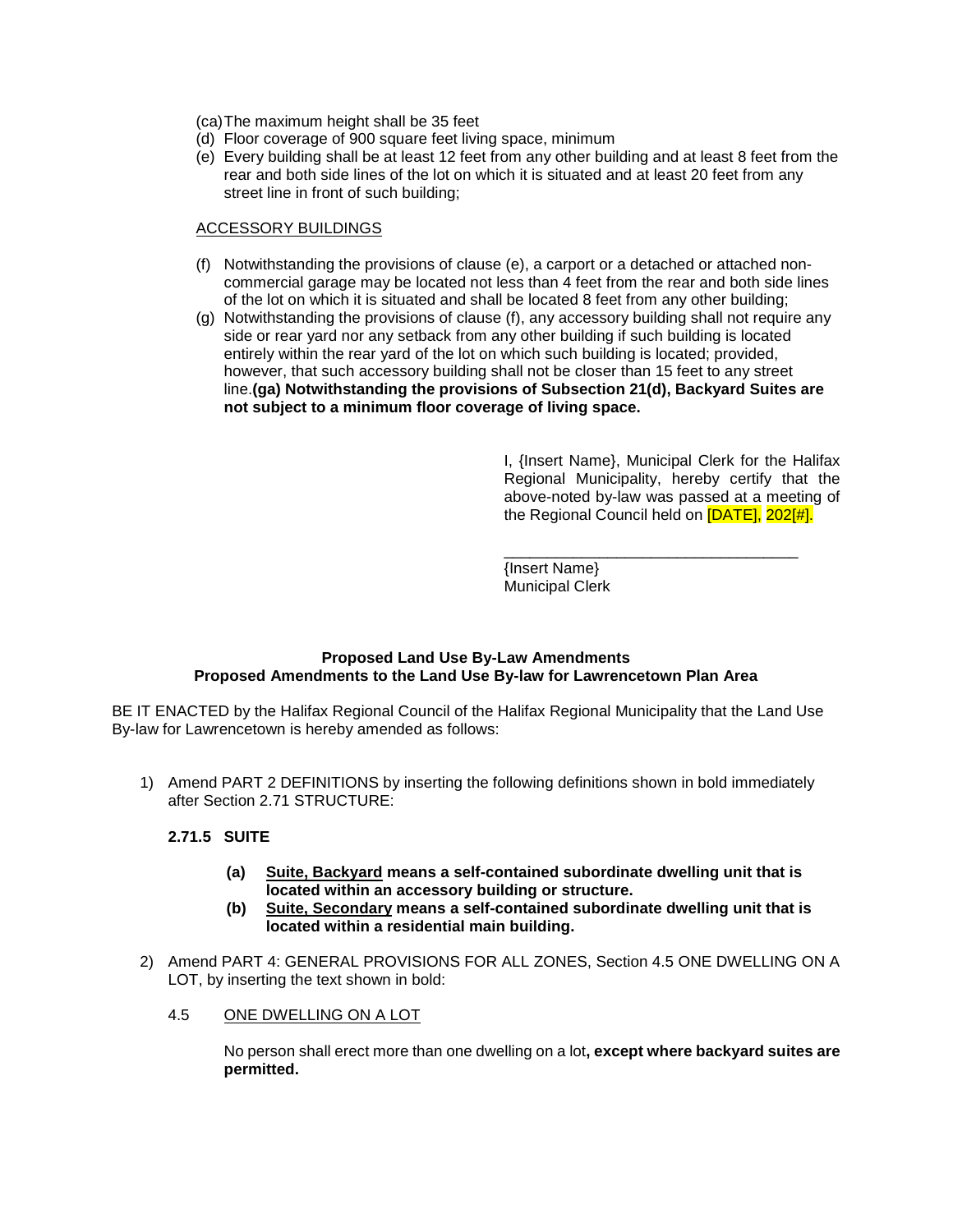3) Amend PART 4: GENERAL PROVISIONS FOR ALL ZONES by inserting the following general provision in bold immediately after Section 4.13 ACCESSORY USES AND STRUCTURES:

#### **4.13A SECONDARY SUITES AND BACKYARD SUITES**

**(a) SECONDARY SUITES** 

**Secondary suites shall be permitted accessory to a single unit dwelling or a two unit dwelling subject to the following provisions:**

- **(i) No more than one total auxiliary dwelling unit, secondary suite or backyard suite shall be permitted on a lot;**
- **(ii) The floor area of a secondary suite shall not exceed 80.0 square metres;**
- **(iii) A two unit dwelling that contains a secondary suite shall not be considered a multiple unit dwelling;**
- **(iv) Notwithstanding the parking requirements of Section 4.25, additional offstreet parking shall not be required; and**
- **(v) Where a residential use is a non-conforming use a secondary suite shall not be permitted.**

# **(b) BACKYARD SUITES**

**Backyard suites shall be permitted accessory to a single unit dwelling, a mobile dwelling or a two unit dwelling subject to the following provisions:**

- **(i) No more than one total auxiliary dwelling unit, secondary suite or backyard suite shall be permitted on a lot;**
- **(ii) A backyard suite is not considered a separate main building or main dwelling;**
- **(iii) The backyard suite shall meet the accessory buildings requirements as set out in Sections 4.12 and 4.13;**
- **(iv) The floor area of a backyard suite shall not exceed 90.0 square metres or the maximum floor area of an accessory building as set out in Section 4.13, whichever is less;**
- **(v) Notwithstanding the parking requirements of Section 4.25, additional offstreet parking shall not be required;**
- **(vi) Where a residential use is a non-conforming use a backyard suite shall not be permitted;**
- **(vii) A backyard suite must be located on the same lot as the main dwelling unit; and**
- **(viii) Where the main dwelling unit does not have a side yard on both sides, a backyard suite must have unobstructed access upon the same lot in which the backyard suite is located to a public street.**
- 4) Amend PART 4: GENERAL PROVISIONS Section 4.19A (2) COASTAL AREAS by inserting the following text shown in bold:
	- 4.19A COASTAL AREAS (RC-Jun 25/14;E-Oct 18/14)
		- (1) No development permit shall be issued for any dwelling on a lot abutting the coast of the Atlantic Ocean, including its inlets, bays and harbours, within a 3.8 metre elevation above Canadian Geodetic Vertical Datum (CGVD 28).
		- (2) Subsection (1) does not apply to any residential accessory structures **which does not contain a backyard suite**, marine dependant uses, open space uses, parking lots and temporary uses permitted in accordance with this by-law.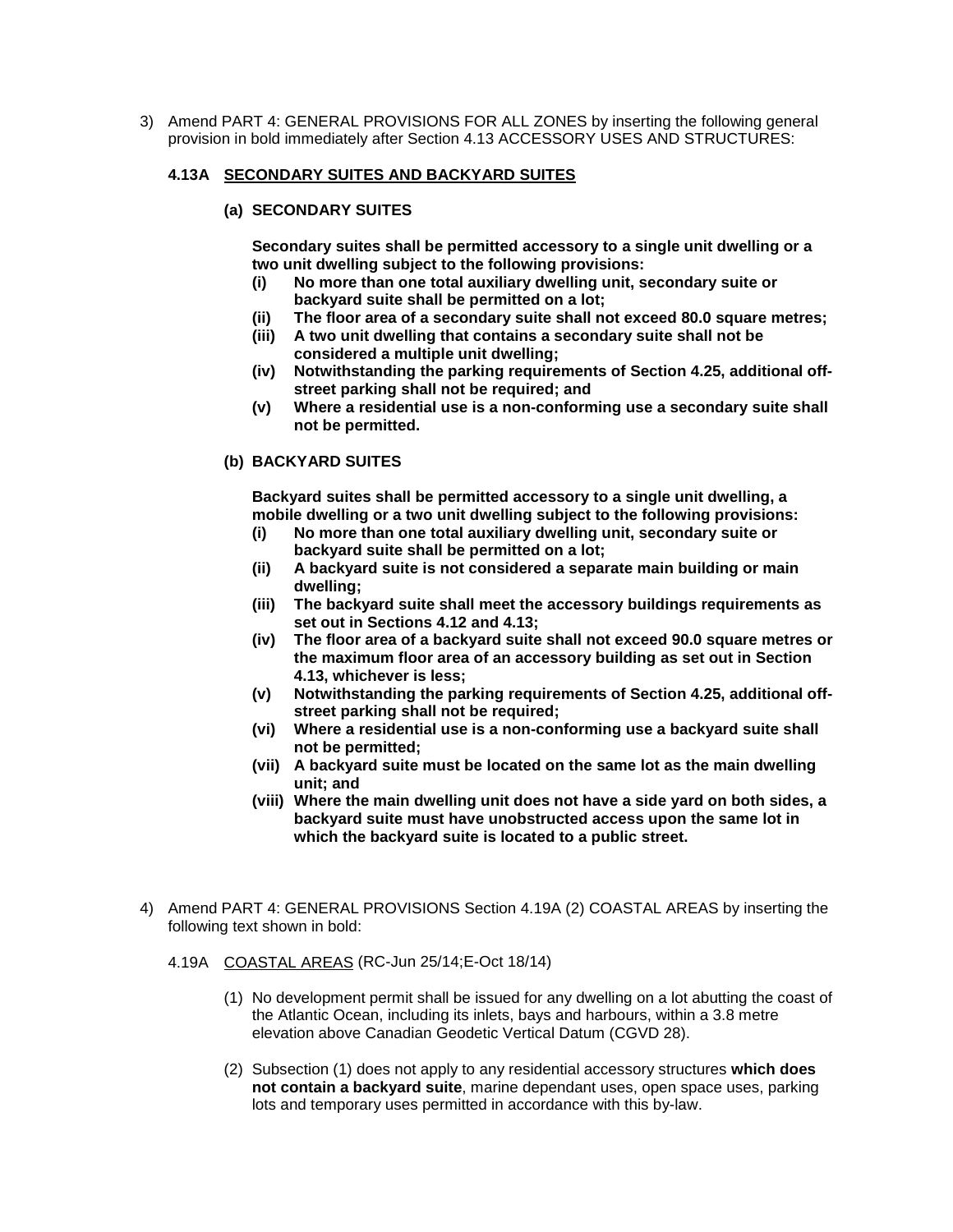I, {Insert Name}, Municipal Clerk for the Halifax Regional Municipality, hereby certify that the above-noted by-law was passed at a meeting of the Regional Council held on [DATE], 202[#].

\_\_\_\_\_\_\_\_\_\_\_\_\_\_\_\_\_\_\_\_\_\_\_\_\_\_\_\_\_\_\_\_\_\_ {Insert Name} Municipal Clerk

#### **Proposed Land Use By-Law Amendments Proposed Amendments to the Land Use By-law for Musquodoboit Valley/Dutch Settlement Plan Area**

BE IT ENACTED by the Halifax Regional Council of the Halifax Regional Municipality that the Land Use By-law for Musquodoboit Valley/Dutch Settlement is hereby amended as follows:

1) Amend PART 2: DEFINITIONS by inserting the following definitions shown in bold immediately after Section 2.84 STRUCTURE:

#### **2.84A SUITE**

- **(a) Suite, Backyard means a self-contained subordinate dwelling unit that is located within an accessory building or structure.**
- **(b) Suite, Secondary means a self-contained subordinate dwelling unit that is located within a residential main building.**
- 2) Amend PART 4: GENERAL PROVISIONS FOR ALL ZONES, Section 4.2 ONE DWELLING ON A LOT, by inserting the text shown in bold directly after subsection 4.2(b):
	- 4.2 ONE DWELLING ON A LOT
		- (a) No person shall erect more than one (1) dwelling on a lot.
		- (b) Notwithstanding Section 4.2(a) above, two dwellings may be erected on a lot within a MU (Mixed Use) Zone provided that each dwelling is located on an area of land that is capable of meeting subdivision requirements and a preliminary subdivision examination has been completed in accordance with the municipal Subdivision By-law and provided that all other applicable provisions of this Bylaw are satisfied.
		- (c) **Notwithstanding Sections 4.2(a) & 4.2(b), a single unit dwelling and a backyard suite may be located on the same lot.**
- 3) Amend PART 4: GENERAL PROVISIONS FOR ALL ZONES by inserting the following general provision in bold immediately after Section 4.12 ACCESSORY BUILDINGS:

#### **4.12A SECONDARY SUITES AND BACKYARD SUITES**

**(a) SECONDARY SUITES** 

**Secondary suites shall be permitted accessory to a single unit dwelling or a two unit dwelling subject to the following provisions:**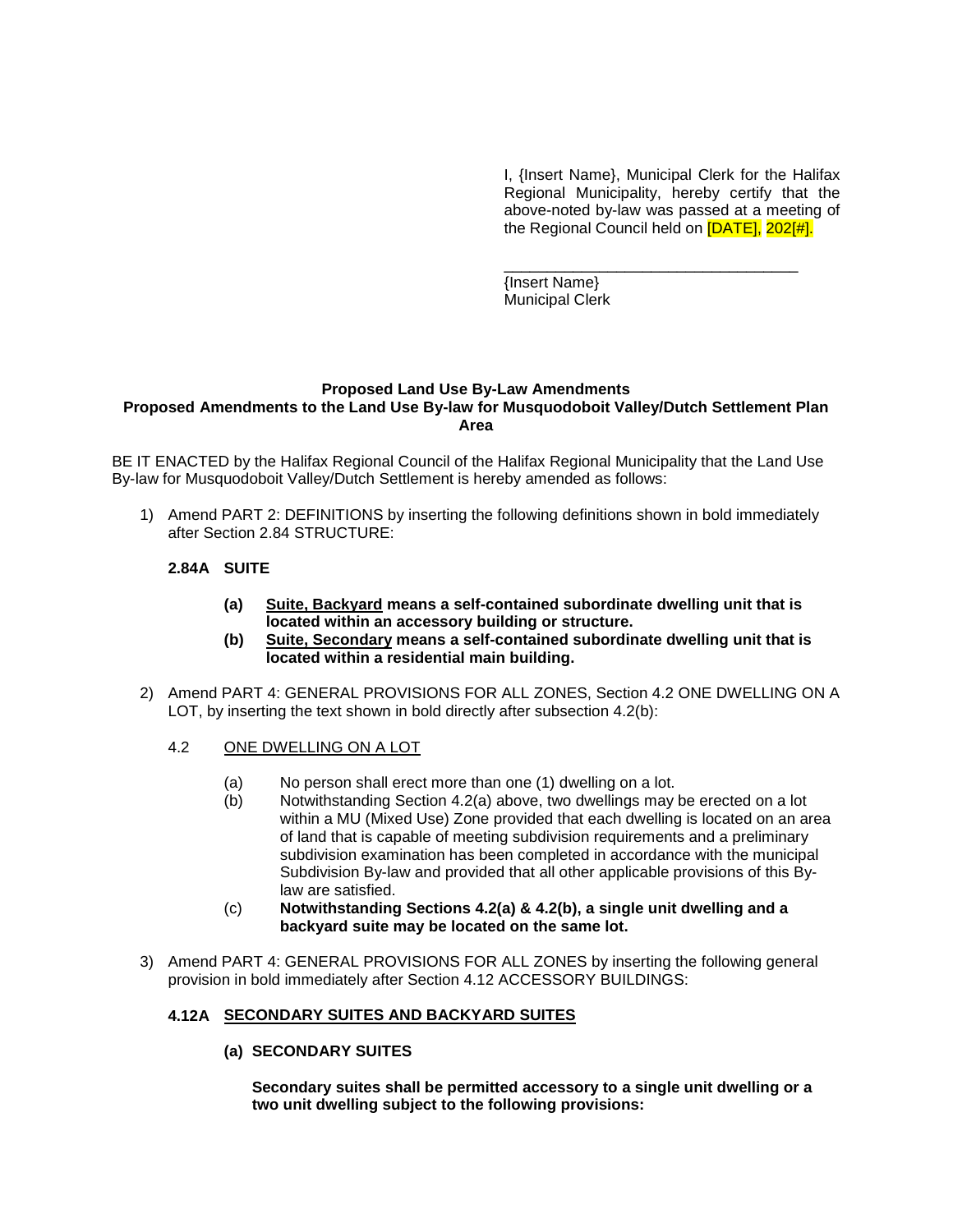- **(i) No more than one total auxiliary dwelling unit, secondary suite or backyard suite shall be permitted on a lot;**
- **(ii) The floor area of a secondary suite shall not exceed 80.0 square metres;**
- **(iii) A two unit dwelling that contains a secondary suite shall not be considered a multiple unit dwelling;**
- **(iv) Notwithstanding the parking requirements of Section 4.23, additional offstreet parking shall not be required; and**
- **(v) Where a residential use is a non-conforming use a secondary suite shall not be permitted.**

#### **(b) BACKYARD SUITES**

**Backyard suites shall be permitted accessory to a single unit dwelling, a mobile dwelling or a two unit dwelling subject to the following provisions:**

- **(i) No more than one total auxiliary dwelling unit, secondary suite or backyard suite shall be permitted on a lot;**
- **(ii) A backyard suite is not considered a separate main building or main dwelling;**
- **(iii) The backyard suite shall meet the accessory buildings requirements as set out in Sections 4.11 and 4.12;**
- **(iv) The floor area of a backyard suite shall not exceed 90.0 square metres or the maximum floor area of an accessory building as set out in Section 4.12, whichever is less;**
- **(v) Notwithstanding the parking requirements of Section 4.23, additional offstreet parking shall not be required;**
- **(vi) Where a residential use is a non-conforming use a backyard suite shall not be permitted;**
- **(vii) A backyard suite must be located on the same lot as the main dwelling unit; and**
- **(viii) Where the main dwelling unit does not have a side yard on both sides, a backyard suite must have unobstructed access upon the same lot in which the backyard suite is located to a public street.**

I, {Insert Name}, Municipal Clerk for the Halifax Regional Municipality, hereby certify that the above-noted by-law was passed at a meeting of the Regional Council held on [DATE], 202[#].

\_\_\_\_\_\_\_\_\_\_\_\_\_\_\_\_\_\_\_\_\_\_\_\_\_\_\_\_\_\_\_\_\_\_ {Insert Name} Municipal Clerk

#### **Proposed Land Use By-Law Amendments Proposed Amendments to the Land Use By-law for North Preston/Lake Major/Lake Loon/Cherry Brook/East Preston Plan Area**

BE IT ENACTED by the Halifax Regional Council of the Halifax Regional Municipality that the Land Use By-law for North Preston/Lake Major/Lake Loon/Cherry Brook/East Preston is hereby amended as follows: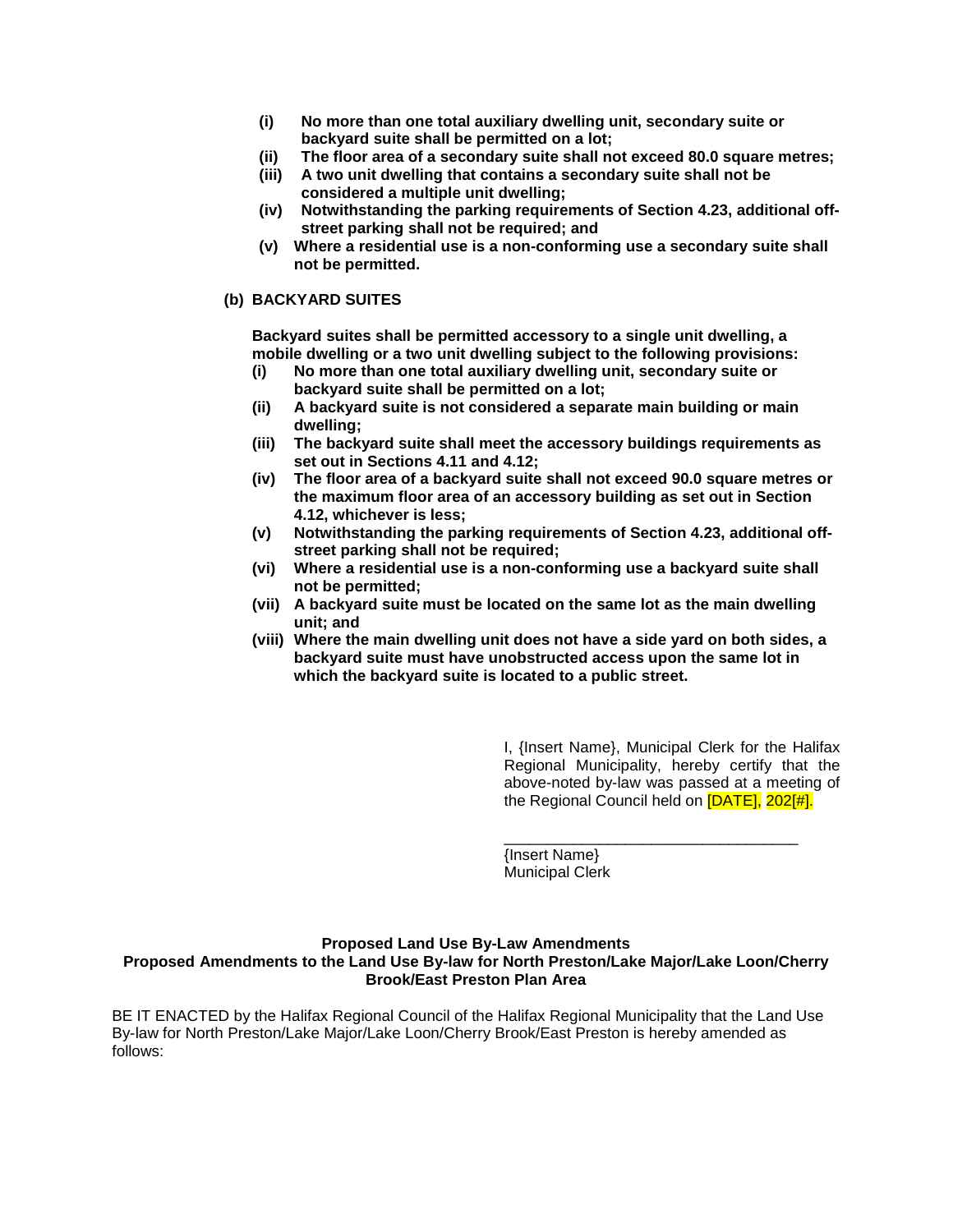1) Amend PART 2: DEFINITIONS by inserting the following definitions shown in bold immediately after Section 2.67 STRUCTURE:

# **2.67.5 SUITE**

- **(a) Backyard Suite means a self-contained subordinate dwelling unit that is located within an accessory building or structure.**
- **(b) Secondary Suite means a self-contained subordinate dwelling unit that is located within a residential main building.**
- 2) Amend PART 4: GENERAL PROVISIONS FOR ALL ZONES by inserting the following general provision in bold immediately after Section 4.2A SHIPPING CONTAINERS AS ACCESSORY BUILDINGS;

# **4.2B SECONDARY SUITES AND BACKYARD SUITES**

**(a) SECONDARY SUITES** 

**Secondary suites shall be permitted accessory to a single unit dwelling, a two unit dwelling or a row/townhouse dwelling subject to the following provisions:**

- **(i) No more than one total secondary suite or backyard suite shall be permitted on a lot;**
- **(ii) The floor area of a secondary suite shall not exceed 80.0 square metres;**
- **(iii) A two unit dwelling that contains a secondary suite shall not be considered a multiple unit dwelling;**
- **(iv) Notwithstanding the parking requirements of Section 4.22, additional offstreet parking shall not be required; and**
- **(v) Where a residential use is a non-conforming use a secondary suite shall not be permitted.**

#### **(b) BACKYARD SUITES**

**Backyard suites shall be permitted accessory to a single unit dwelling, a mobile dwelling, a two unit dwelling or a row/townhouse dwelling subject to the following provisions:**

- **(i) No more than one total secondary suite or backyard suite shall be permitted on a lot;**
- **(ii) A backyard suite is not considered a separate main building or main dwelling;**
- **(iii) The backyard suite shall meet the accessory buildings requirements as set out in Sections 4.1 and 4.2;**
- **(iv) The floor area of a backyard suite shall not exceed 90.0 square metres or the maximum floor area of an accessory building as set out in Section 4.2, whichever is less;**
- **(v) Notwithstanding the parking requirements of Section 4.22, additional offstreet parking shall not be required;**
- **(vi) Where a residential use is a non-conforming use a backyard suite shall not be permitted;**
- **(vii) A backyard suite must be located on the same lot as the main dwelling unit; and**
- **(viii) Where the main dwelling unit does not have a side yard on both sides, a backyard suite must have unobstructed access upon the same lot in which the backyard suite is located to a public street.**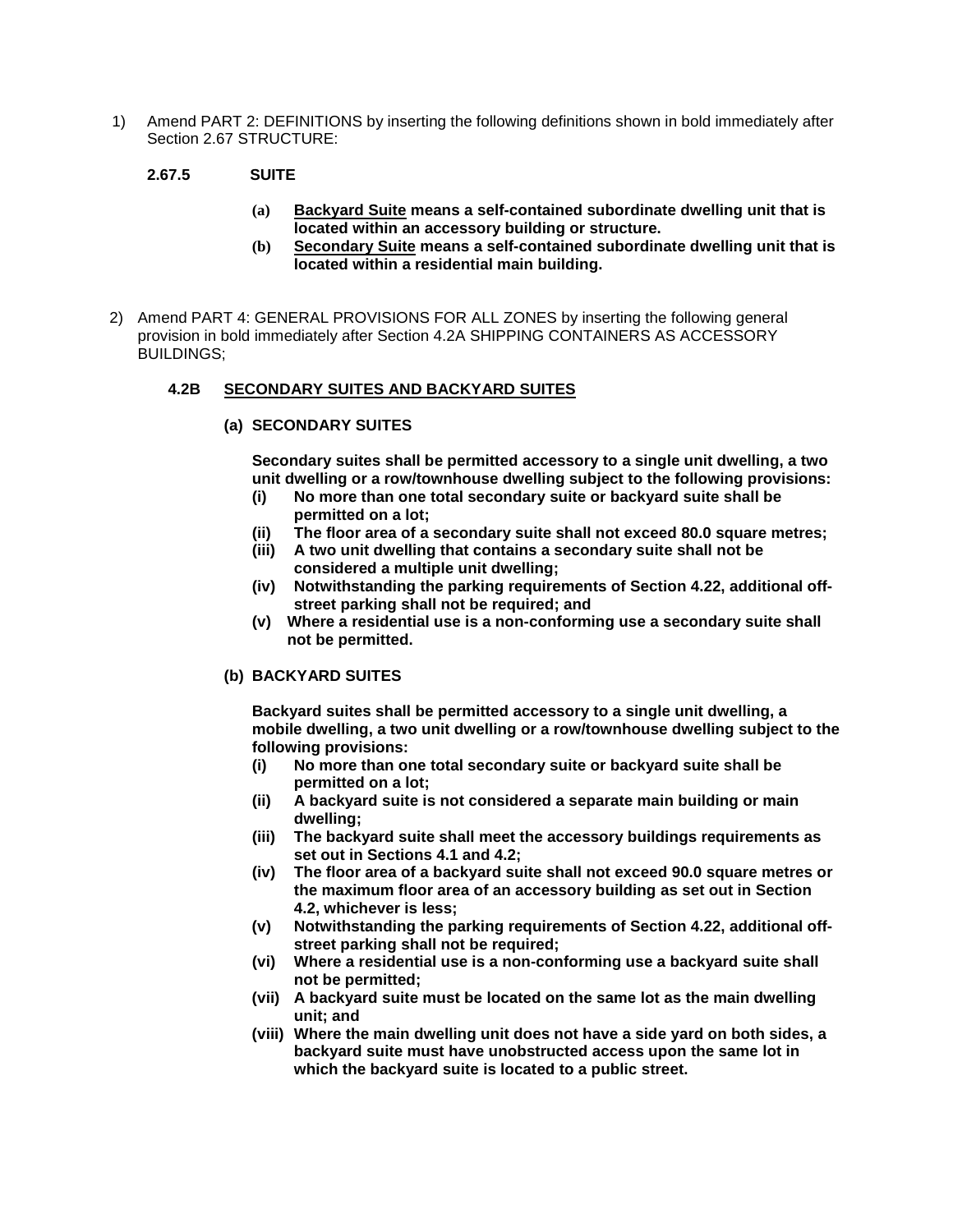I, {Insert Name}, Municipal Clerk for the Halifax Regional Municipality, hereby certify that the above-noted by-law was passed at a meeting of the Regional Council held on [DATE], 202[#].

\_\_\_\_\_\_\_\_\_\_\_\_\_\_\_\_\_\_\_\_\_\_\_\_\_\_\_\_\_\_\_\_\_\_ {Insert Name} Municipal Clerk

#### **Proposed Land Use By-Law Amendments Proposed Amendments to the Land Use By-law for Planning District 4 (Prospect) Plan Area**

BE IT ENACTED by the Halifax Regional Council of the Halifax Regional Municipality that the Land Use By-law for Planning District 4 (Prospect) Plan Area is hereby amended as follows:

1) Amend PART 2: DEFINITIONS by inserting the following definitions shown in bold immediately after Section 2.87 STRUCTURE:

#### **2.87A SUITE**

- **(a) Backyard Suite means a self-contained subordinate dwelling unit that is located within an accessory building or structure.**
- **(b) Secondary Suite means a self-contained subordinate dwelling unit that is located within a residential main building.**
- 2) Amend PART 4: GENERAL PROVISIONS FOR ALL ZONES, Section 4.2 ONE DWELLING ON A LOT, by inserting the text shown in bold:
	- 4.2: ONE DWELLING ON A LOT

No person shall erect more than one (1) dwelling on a lot**, except where backyard suites are permitted.**

3) Amend PART 4: GENERAL PROVISIONS FOR ALL ZONES by inserting the following general provision in bold immediately after Section 4.12A SHIPPING CONTAINERS:

#### **4.12B SECONDARY SUITES AND BACKYRAD SUITES.**

#### **(a) SECONDARY SUITES**

**Secondary suites shall be permitted accessory to a single unit dwelling or a two unit dwelling subject to the following provisions:**

- **(i) No more than one total auxiliary dwelling unit, secondary suite or backyard suite shall be permitted on a lot;**
- **(ii) The floor area of a secondary suite shall not exceed 80.0 square metres;**
- **(iii) A two unit dwelling that contains a secondary suite shall not be considered a multiple unit dwelling;**
- **(iv) Notwithstanding the parking requirements of Section 4.25, additional offstreet parking shall not be required; and**
- **(v) Where a residential use is a non-conforming use a secondary suite shall not be permitted.**
- **(b) BACKYARD SUITES**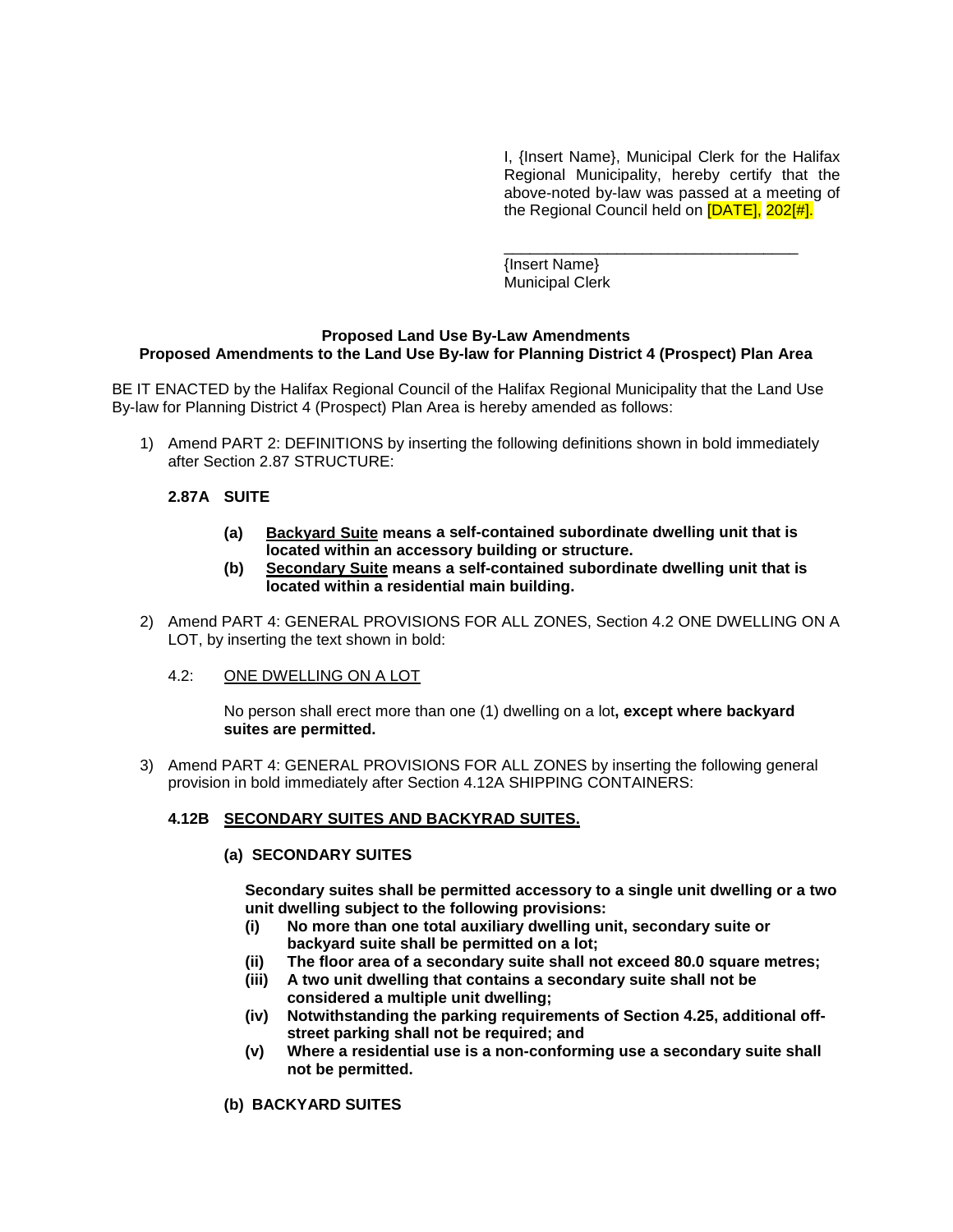**Backyard suites shall be permitted accessory to a single unit dwelling, a mobile dwelling, or a two unit dwelling subject to the following provisions:**

- **(i) No more than one total auxiliary dwelling unit, secondary suite or backyard suite shall be permitted on a lot;**
- **(ii) A backyard suite is not considered a separate main building or main dwelling;**
- **(iii) The backyard suite shall meet the accessory buildings requirements as set out in Sections 4.11 and 4.12;**
- **(iv) The floor area of a backyard suite shall not exceed 90.0 square metres or the maximum floor area of an accessory building as set out in Section 4.12, whichever is less;**
- **(v) Notwithstanding the parking requirements of Section 4.25, additional offstreet parking shall not be required;**
- **(vi) Where a residential use is a non-conforming use a backyard suite shall not be permitted;**
- **(vii) A backyard suite must be located on the same lot as the main dwelling unit; and**
- **(viii) Where the main dwelling unit does not have a side yard on both sides, a backyard suite must have unobstructed access upon the same lot in which the backyard suite is located to a public street.**
- 4) Amend PART 4: GENERAL PROVISIONS Section 4.19A (2) COASTAL AREAS by inserting the following text shown in bold:
	- 4.19A COASTAL AREAS (RC-Jun 27/06;E-Aug 26/06)
		- (1) No development permit shall be issued for any dwelling on a lot abutting the coast of the Atlantic Ocean, including its inlets, bays and harbours, within a 3.8 metre elevation above Canadian Geodetic Vertical Datum (CGVD 28).
		- (2) Subsection (1) does not apply to residential accessory structures **which does not contain a backyard suite** permitted in accordance with this by-law.

I, {Insert Name}, Municipal Clerk for the Halifax Regional Municipality, hereby certify that the above-noted by-law was passed at a meeting of the Regional Council held on [DATE], 202[#].

\_\_\_\_\_\_\_\_\_\_\_\_\_\_\_\_\_\_\_\_\_\_\_\_\_\_\_\_\_\_\_\_\_\_

{Insert Name} Municipal Clerk

#### **Proposed Land Use By-Law Amendments**

#### **Proposed Amendments to the Land Use By-law for Planning District 5 (Chebucto Peninsula) Plan Area**

BE IT ENACTED by the Halifax Regional Council of the Halifax Regional Municipality that the Land Use By-law for Planning District 5 (Chebucto Peninsula) Plan Area is hereby amended as follows: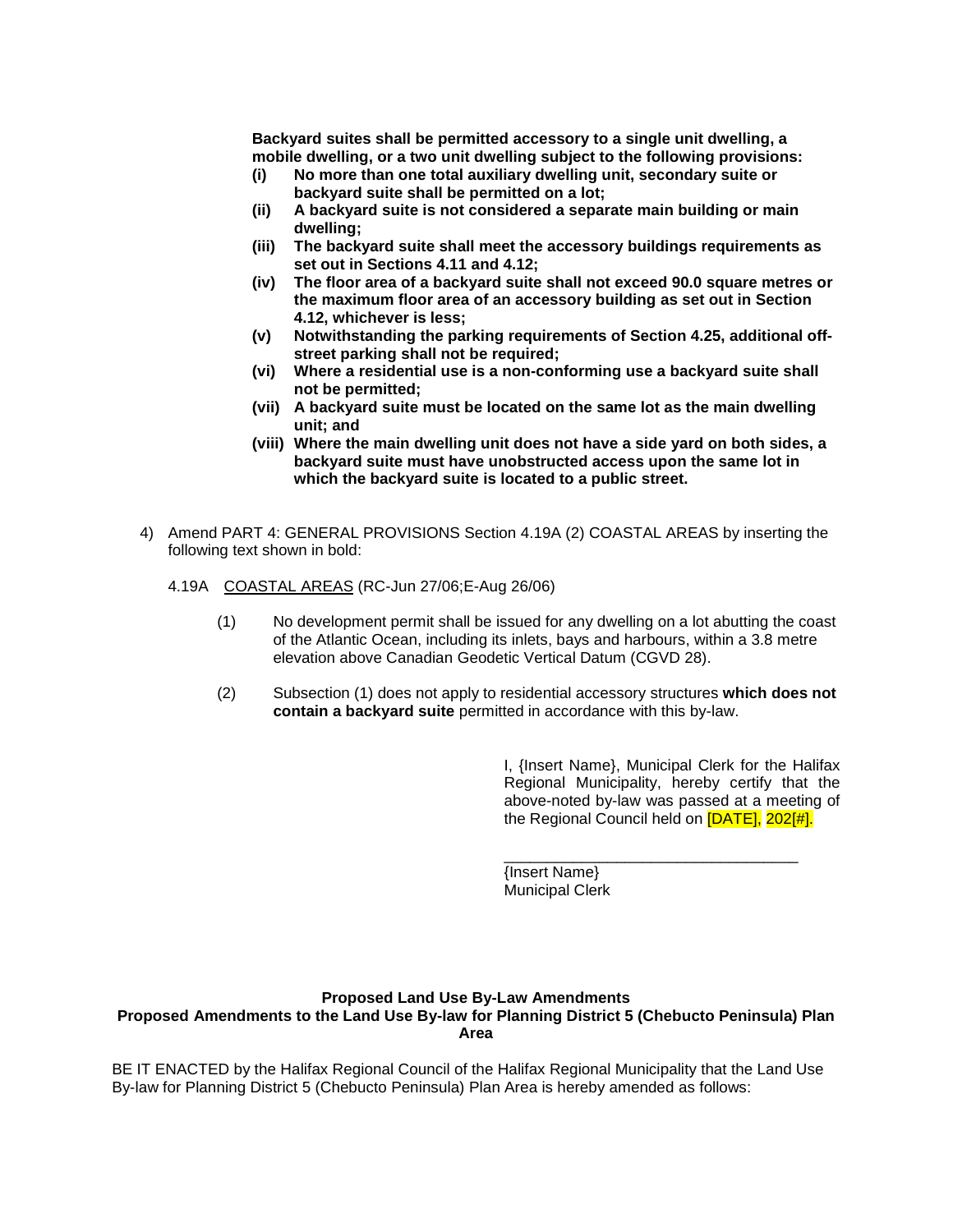1) Amend PART 2: DEFINITIONS by inserting the following definitions shown in bold immediately after Section 2.70 STRUCTURE:

# **2.70.5 SUITE**

- **(a) Backyard Suite means a self-contained subordinate dwelling unit that is located within an accessory building or structure.**
- **(b) Secondary Suite means a self-contained subordinate dwelling unit that is located within a residential main building.**
- 2) Amend PART 4: GENERAL PROVISIONS FOR ALL ZONES, Section 4.3 ONE DWELLING ON A LOT, by inserting the text shown in bold:
	- 4.3 ONE DWELLING ON A LOT

No person shall erect more than one (1) dwelling on a lot**, except where backyard suites are permitted.**

3) Amend PART 4: GENERAL PROVISIONS FOR ALL ZONES by inserting the following general provision in bold immediately after Section 4.13A SHIPPING CONTAINERS:

#### **4.13B SECONDARY SUITES AND BACKYARD SUITES**

#### **(a) SECONDARY SUITES**

**Secondary suites shall be permitted accessory to a single unit dwelling, a twounit dwelling or a townhouse dwelling subject to the following provisions:**

- **(i) No more than one total auxiliary dwelling unit, secondary suite or backyard suite shall be permitted on a lot;**
- **(ii) The floor area of a secondary suite shall not exceed 80.0 square metres;**
- **(iii) Notwithstanding Section 4.14, a secondary suite is permitted within a two unit dwelling;**
- **(iv) A two unit dwelling that contains a secondary suite shall not be considered a multiple unit dwelling;**
- **(v) Notwithstanding the parking requirements of Section 4.27, additional offstreet parking shall not be required; and**
- **(vi) Where a residential use is a non-conforming use a secondary suite shall not be permitted.**

#### **(b) BACKYARD SUITES**

**Backyard suites shall be permitted accessory to a single unit dwelling, a mobile dwelling, a two-unit dwelling or a townhouse dwelling to the following provisions:**

- **(i) No more than one total auxiliary dwelling unit, secondary suite or backyard suite shall be permitted on a lot;**
- **(ii) A backyard suite is not considered a separate main building or main dwelling;**
- **(iii) The backyard suite shall meet the accessory buildings requirements as set out in Sections 4.12 and 4.13;**
- **(iv) The floor area of a backyard suite shall not exceed 90.0 square metres or the maximum floor area of an accessory building as set out in Section 4.13, whichever is less;**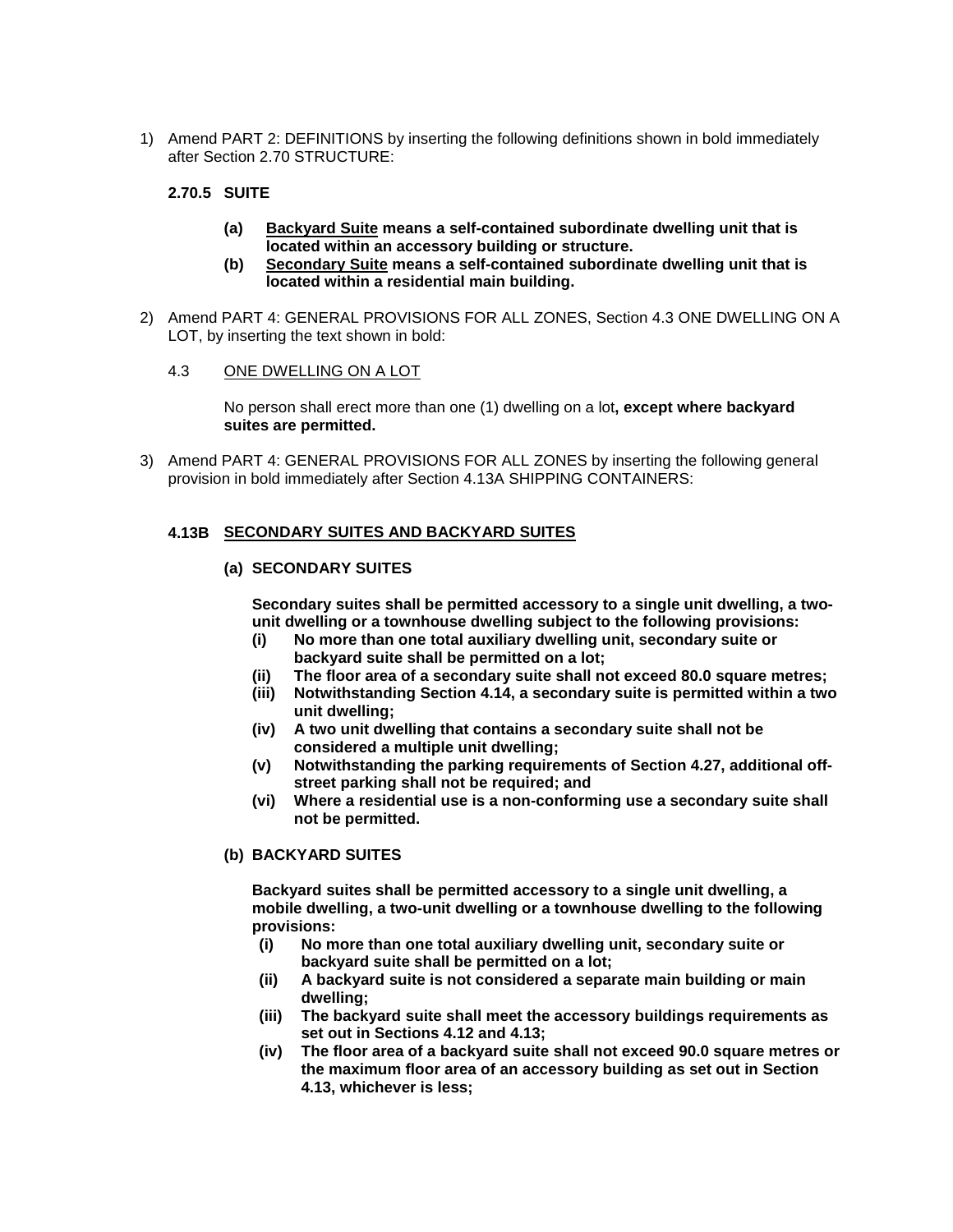- **(v) Notwithstanding the parking requirements of Section 4.27, additional offstreet parking shall not be required;**
- **(vi) Where a residential use is a non-conforming use a backyard suite shall not be permitted;**
- **(vii) A backyard suite must be located on the same lot as the main dwelling unit; and**
- **(viii) Where the main dwelling unit does not have a side yard on both sides, a backyard suite must have unobstructed access upon the same lot in which the backyard suite is located to a public street.**
- 4) Amend PART 4: GENERAL PROVISIONS FOR ALL ZONES, Section 4.20A (2) COASTAL AREAS by inserting the following text shown in bold:

4.20A COASTAL AREAS (RC-Jun 25/14;E-Oct 18/14)

- (1) No development permit shall be issued for any dwelling on a lot abutting the coast of the Atlantic Ocean, including its inlets, bays and harbours, within a 3.8 metre elevation above Canadian Geodetic Vertical Datum (CGVD 28).
- (2) Subsection (1) does not apply to any residential accessory structures **which do not contain a backyard suite**, marine dependant uses, open space uses, parking lots and temporary uses permitted, permitted in accordance with the requirements of this by-law. (HW, HEMD and NWCC – Dec 11/18; E- D 29/18)

I, {Insert Name}, Municipal Clerk for the Halifax Regional Municipality, hereby certify that the above-noted by-law was passed at a meeting of the Regional Council held on [DATE], 202[#].

\_\_\_\_\_\_\_\_\_\_\_\_\_\_\_\_\_\_\_\_\_\_\_\_\_\_\_\_\_\_\_\_\_\_

{Insert Name} Municipal Clerk

#### **Proposed Land Use By-Law Amendments Proposed Amendments to the Land Use By-law for Planning District 1 & 3 (St. Margaret's Bay Area) Plan Area**

BE IT ENACTED by the Halifax Regional Council of the Halifax Regional Municipality that the Land Use By-law for Planning District 1 & 3 (St. Margaret's Bay Area) Plan Area is hereby amended as follows:

1) Amend PART 2: DEFINITIONS by inserting the following definitions shown in bold immediately after Section 2.76 STRUCTURE:

#### **2.76.5 SUITE**

- **(a) Suite, Backyard means a self-contained subordinate dwelling unit that is located within an accessory building or structure.**
- **(b) Suite, Secondary means a self-contained subordinate dwelling unit that is located within a residential main building.**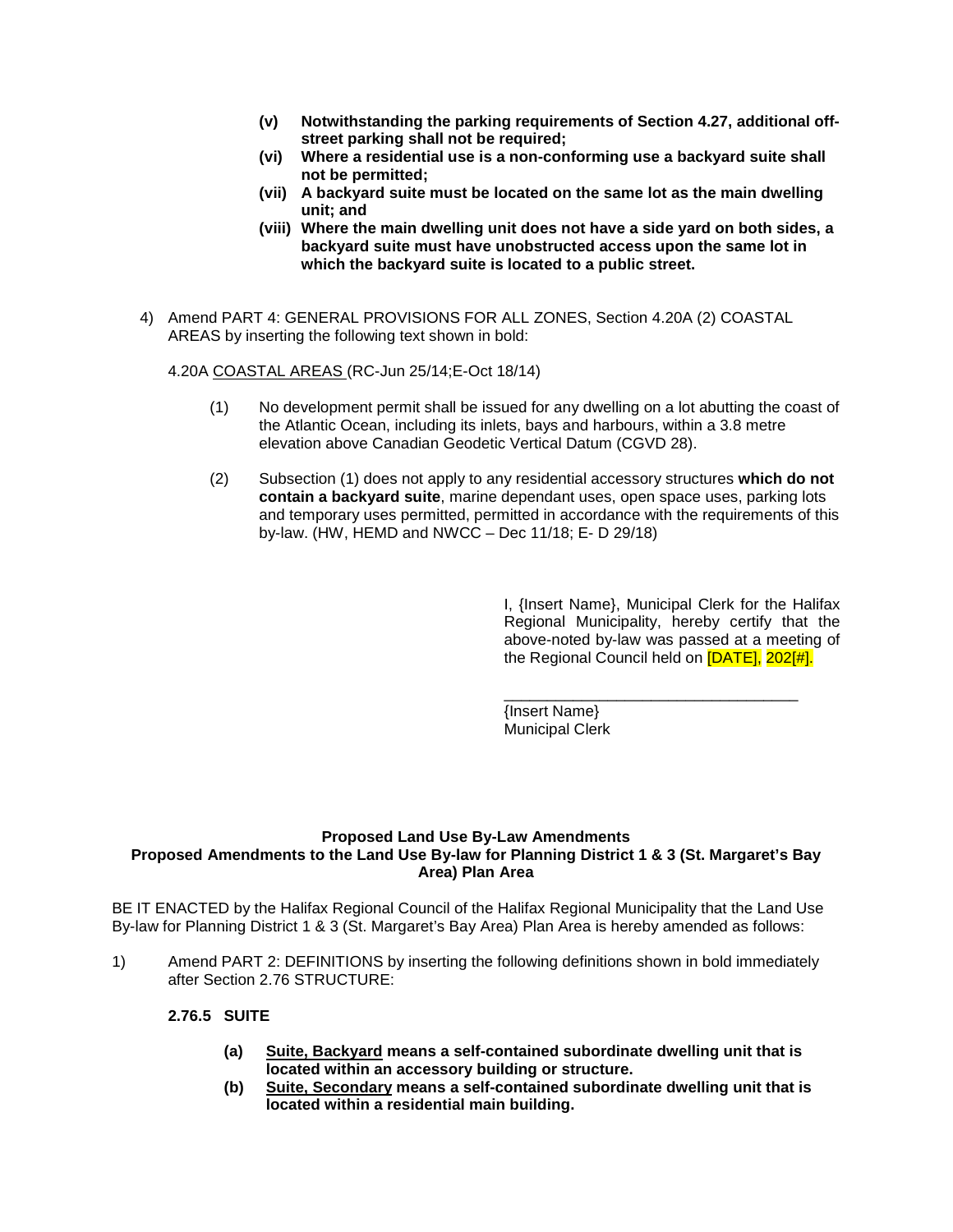2) Amend PART 4: GENERAL PROVISIONS FOR ALL ZONES, Section 4.4 ONE DWELLING ON A LOT, by inserting the text shown in bold:

#### 4.4 ONE DWELLING ON A LOT

No person shall erect more than one (1) dwelling on a lot**, except where backyard suites are permitted.**

3) Amend PART 4: GENERAL PROVISIONS FOR ALL ZONES by inserting the following general provision in bold immediately after Section 4.13A SHIPPING CONTAINERS:

#### **4.13B SECONDARY SUITES AND BACKYARD SUITES**

#### **(a) SECONDARY SUITES**

**Secondary suites shall be permitted accessory to a single unit dwelling, a two unit dwelling, a semi-detached dwelling or a townhouse dwelling subject to the following provisions:**

- **(i) No more than one total auxiliary dwelling unit, secondary suite or backyard suite shall be permitted on a lot;**
- **(ii) The floor area of a secondary suite shall not exceed 80.0 square metres;**
- **(iii) A two unit dwelling that contains a secondary suite shall not be considered a multiple unit dwelling;**
- **(iv) Notwithstanding the parking requirements of Section 4.27, additional offstreet parking shall not be required; and**
- **(v) Where a residential use is a non-conforming use a secondary suite shall not be permitted.**

#### **(b) BACKYARD SUITES**

**Backyard suites shall be permitted accessory to a single unit dwelling, a mobile dwelling, a two unit dwelling, a semi-detached dwelling or a townhouse dwelling subject to the following provisions:**

- **(i) No more than one total auxiliary dwelling unit, secondary suite or backyard suite shall be permitted on a lot;**
- **(ii) A backyard suite is not considered a separate main building or main dwelling;**
- **(iii) The backyard suite shall meet the accessory buildings requirements as set out in Sections 4.12 and 4.13;**
- **(iv) The floor area of a backyard suite shall not exceed 90.0 square metres or the maximum floor area of an accessory building as set out in Section 4.13, whichever is less;**
- **(v) Notwithstanding the parking requirements of Section 4.27, additional offstreet parking shall not be required;**
- **(vi) Where a residential use is a non-conforming use a backyard suite shall not be permitted;**
- **(vii) A backyard suite must be located on the same lot as the main dwelling unit; and**
- **(viii) Where the main dwelling unit does not have a side yard on both sides, a backyard suite must have unobstructed access upon the same lot in which the backyard suite is located to a public street.**
- 4) Amend PART 4: GENERAL PROVISIONS FOR ALL ZONES, Section 4.19A (2) COASTAL AREAS by inserting the following text shown in bold: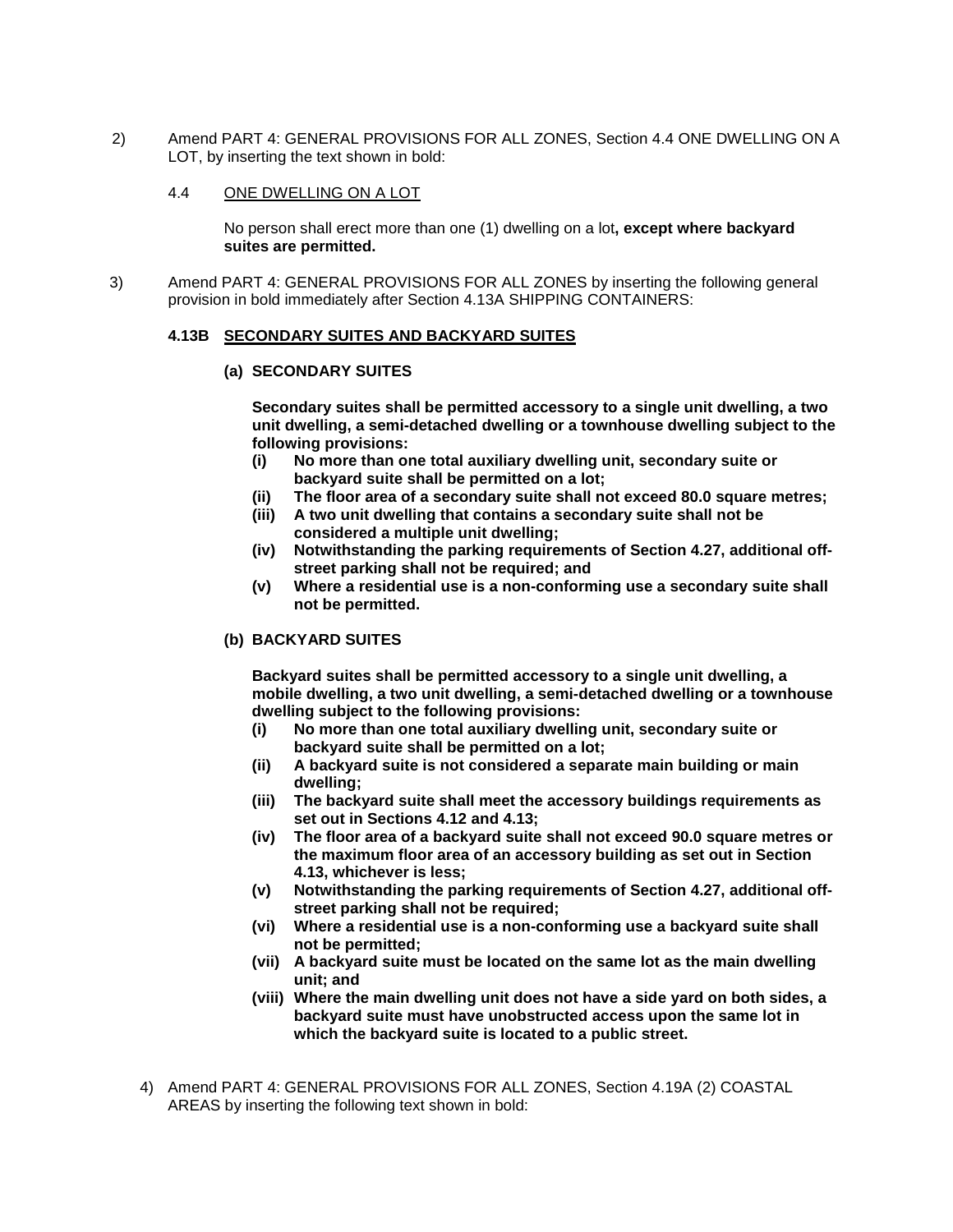# 4.19A COASTAL AREAS (RC-Jun 25/14;E-Oct 18/14)

- (1) No development permit shall be issued for any dwelling on a lot abutting the coast of the Atlantic Ocean, including its inlets, bays and harbours, within a 3.8 metre elevation above Canadian Geodetic Vertical Datum (CGVD 28).
- (2) Subsection (1) does not apply to any residential accessory structures **which do not containing a backyard suite**, marine dependant uses, open space uses, parking lots and temporary uses permitted in accordance with this by-law.

I, {Insert Name}, Municipal Clerk for the Halifax Regional Municipality, hereby certify that the above-noted by-law was passed at a meeting of the Regional Council held on [DATE], 202[#].

\_\_\_\_\_\_\_\_\_\_\_\_\_\_\_\_\_\_\_\_\_\_\_\_\_\_\_\_\_\_\_\_\_\_ {Insert Name} Municipal Clerk

#### **Proposed Land Use By-Law Amendments Proposed Amendments to the Land Use By-law for Planning District 14 & 17 (Shubenacadie Lakes) Plan Area**

BE IT ENACTED by the Halifax Regional Council of the Halifax Regional Municipality that the Land Use By-law for Planning District 14 & 17 (Shubenacadie Lakes) Plan Area is hereby amended as follows:

1) Amend PART 2: DEFINITIONS by inserting the following definitions shown in bold immediately after Section 2.77 STRUCTURE:

# **2.77A SUITE**

- **(a) Backyard Suite means a self-contained subordinate dwelling unit that is located within an accessory building or structure.**
- **(b) Secondary Suite means a self-contained subordinate dwelling unit that is located within a residential main building.**
- 2) Amend PART 4: GENERAL PROVISIONS FOR ALL ZONES by inserting the following general provision in bold immediately after Section 4.11 ACCESSORY BUILDINGS

# **4.11A SECONDARY SUITES AND BACKYARD SUITES**

**(a) SECONDARY SUITES** 

**Secondary suites shall be permitted accessory to a single unit dwelling, a two unit dwelling or a townhouse dwelling subject to the following provisions:**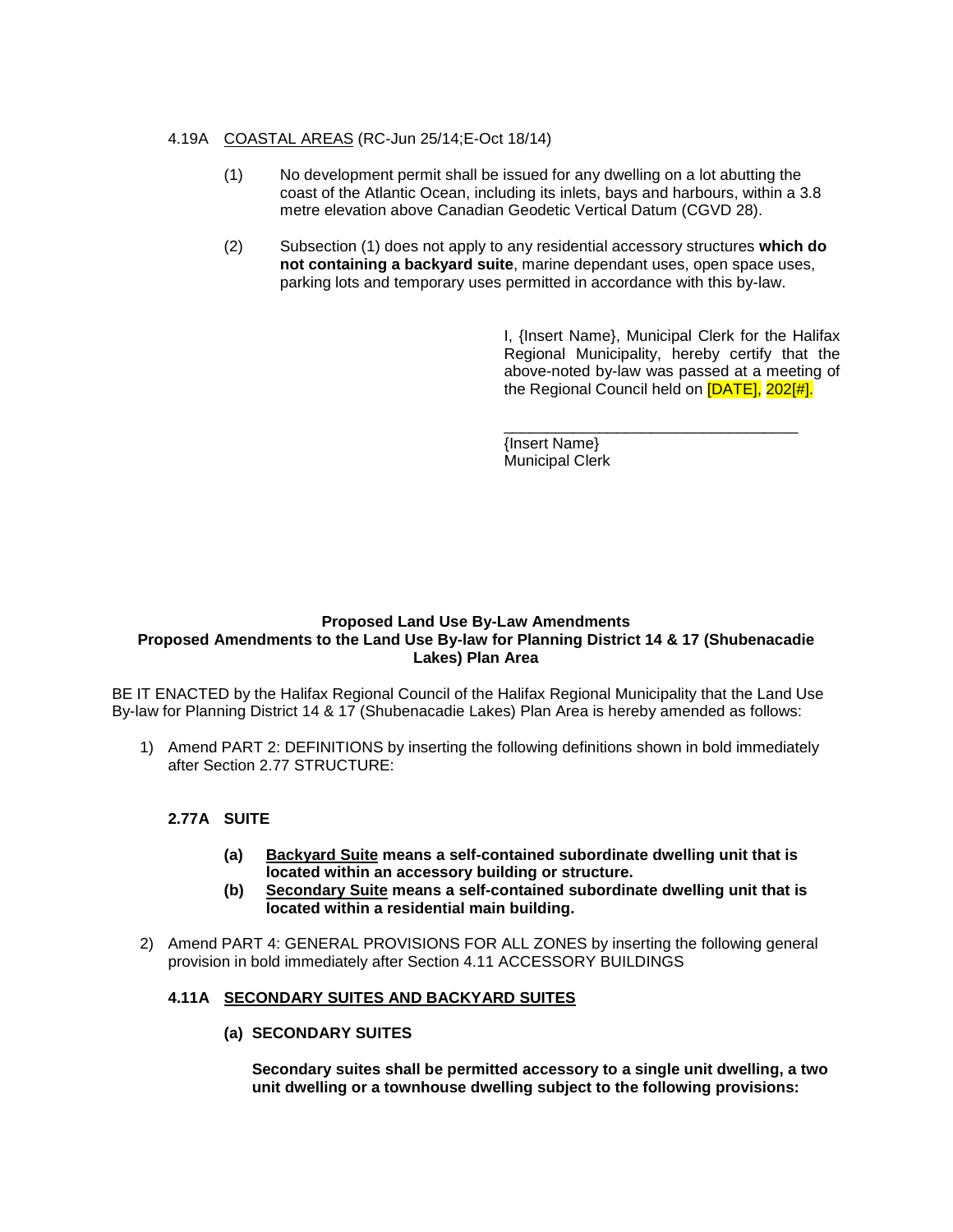- **(i) No more than one total auxiliary dwelling unit, secondary suite or backyard suite shall be permitted on a lot;**
- **(ii) The floor area of a secondary suite shall not exceed 80.0 square metres;**
- **(iii) A two unit dwelling that contains a secondary suite shall not be considered a multiple unit dwelling;**
- **(iv) Notwithstanding the parking requirements of Section 4.25 additional offstreet parking shall not be required; and**
- **(v) Where a residential use is a non-conforming use a secondary suite shall not be permitted.**

#### **(b) BACKYARD SUITES**

**Backyard suites shall be permitted accessory to a single unit dwelling, a mobile dwelling, a two unit dwelling or a townhouse dwelling subject to the following provisions:**

- **(i) No more than one total auxiliary dwelling unit, secondary suite or backyard suite shall be permitted on a lot;**
- **(ii) A backyard suite is not considered a separate main building or main dwelling;**
- **(iii) The backyard suite shall meet the accessory building requirements as set out in Sections 4.10 and 4.11;**
- **(iv) The floor area of a backyard suite shall not exceed 90.0 square metres or the maximum floor area of an accessory building as set out in Section 4.11, whichever is less;**
- **(v) Notwithstanding the parking requirements of Section 4.25 additional offstreet parking shall not be required;**
- **(vi) Where a residential use is a non-conforming use a backyard suite shall not be permitted;**
- **(vii) A backyard suite must be located on the same lot as the main dwelling unit; and**
- **(viii) Where the main dwelling unit does not have a side yard on both sides, a backyard suite must have unobstructed access upon the same lot in which the backyard suite is located to a public street.**

I, {Insert Name}, Municipal Clerk for the Halifax Regional Municipality, hereby certify that the above-noted by-law was passed at a meeting of the Regional Council held on [DATE], 202[#].

\_\_\_\_\_\_\_\_\_\_\_\_\_\_\_\_\_\_\_\_\_\_\_\_\_\_\_\_\_\_\_\_\_\_

{Insert Name} Municipal Clerk

#### **Proposed Land Use By-Law Amendments Proposed Amendments to the Land Use By-law for Planning District 8 & 9 (Lake Echo/Porters Lake) Plan Area**

BE IT ENACTED by the Halifax Regional Council of the Halifax Regional Municipality that the Land Use By-law for Planning District 8 & 9 (Lake Echo/Porters Lake) Plan Area is hereby amended as follows:

1) Amend PART 2: DEFINITIONS by inserting the following definitions shown in bold immediately after Section 2.62 STRUCTURE: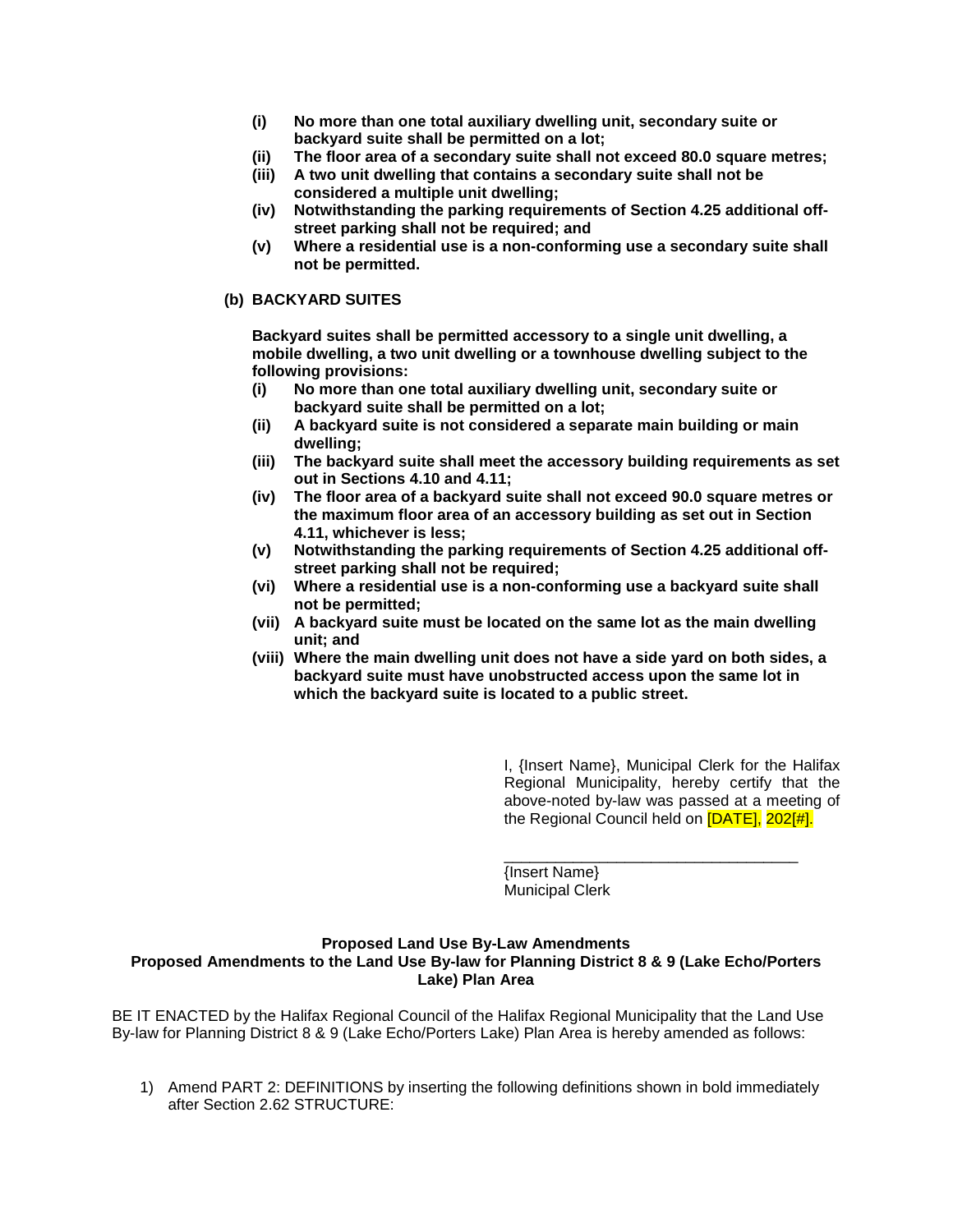# **2.62.5 SUITE**

- **(a) Backyard Suite means a self-contained subordinate dwelling unit that is located within an accessory building or structure.**
- **(b) Secondary Suite means a self-contained subordinate dwelling unit that is located within a residential main building.**
- 2) Amend PART 4: GENERAL PROVISIONS FOR ALL ZONES, Section 4.6 ONE DWELLING ON A LOT, by inserting the text shown in bold directly after subsection 4.6(b):
	- 4.6 ONE DWELLING ON A LOT
		- (a) Not more than one (1) dwelling shall be erected on a lot.<br>(b) Notwithstanding Section 4.6(a) above, two dwellings may
		- Notwithstanding Section 4.6(a) above, two dwellings may be erected on a lot within an RE (Rural Enterprise) or MR (Mixed Resource) Zone provided that each dwelling is located on an area of land that is capable of meeting subdivision requirements and a preliminary subdivision examination has been completed in accordance with the municipal Subdivision By-law and provided that all other applicable provisions of this By-law are satisfied.
		- **(c) Notwithstanding Sections 4.2(a) & 4.2(b), a single unit dwelling and a backyard suite or a mobile dwelling and a backyard suite may be located on the same lot.**
- 3) Amend PART 4: GENERAL PROVISIONS FOR ALL ZONES by inserting the following general provision in bold immediately after Section 4.12 ACCESSORY BUILDINGS:

#### **4.12A SECONDARY SUITES AND BACKYARD SUITES**

**(a) SECONDARY SUITES** 

**Secondary suites shall be permitted accessory to a single unit dwelling or a two unit dwelling subject to the following provisions:**

- **(i) No more than one total auxiliary dwelling unit, secondary suite or backyard suite shall be permitted on a lot;**
- **(ii) The floor area of a secondary suite shall not exceed 80.0 square metres;**
- **(iii) A two unit dwelling that contains a secondary suite shall not be considered a multiple unit dwelling;**
- **(iv) Notwithstanding the parking requirements of Section 4.24, additional offstreet parking shall not be required; and**
- **(v) Where a residential use is a non-conforming use a secondary suite shall not be permitted.**

#### **(b) BACKYARD SUITES**

**Backyard suites shall be permitted accessory to a single unit dwelling, a mobile dwelling or a two unit dwelling subject to the following provisions:**

- **(i) No more than one total auxiliary dwelling unit, secondary suite or backyard suite shall be permitted on a lot;**
- **(ii) A backyard suite is not considered a separate main building or main dwelling;**
- **(iii) The backyard suite shall meet the accessory buildings requirements as set out in Sections 4.11 and 4.12;**
- **(iv) The floor area of a backyard suite shall not exceed 90.0 square metres or the maximum floor area of an accessory building as set out in Section 4.12, whichever is less;**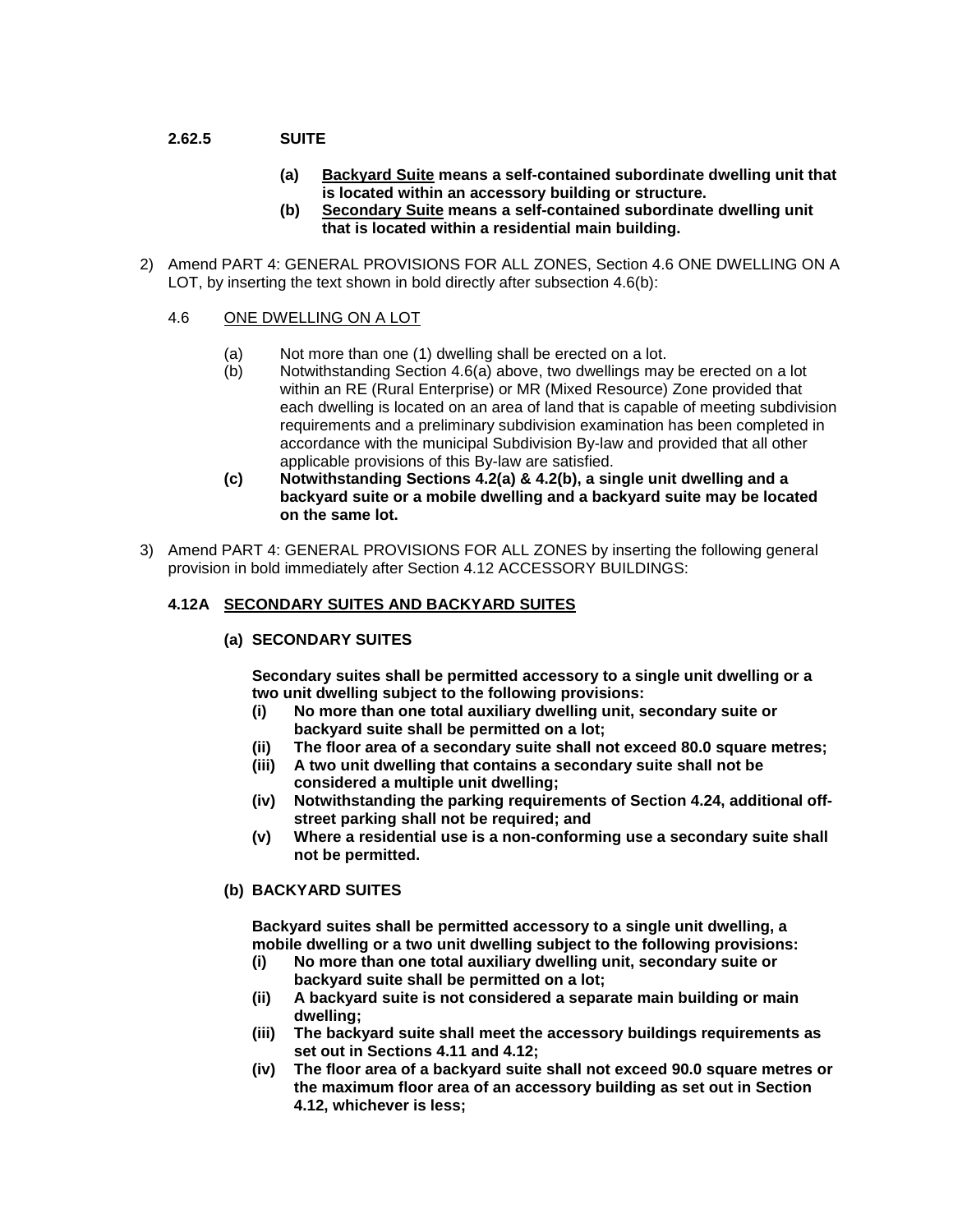- **(v) Notwithstanding the parking requirements of Section 4.24, additional offstreet parking shall not be required;**
- **(vi) Where a residential use is a non-conforming use a backyard suite shall not be permitted;**
- **(vii) A backyard suite must be located on the same lot as the main dwelling unit; and**
- **(viii) Where the main dwelling unit does not have a side yard on both sides, a backyard suite must have unobstructed access upon the same lot in which the backyard suite is located to a public street.**
- 4) Amend PART 4: GENERAL PROVISIONS FOR ALL ZONES, Section 4.18A (2) COASTAL AREAS by inserting the following text shown in bold:
	- 4.18A COASTAL AREAS (RC-Jun 25/14;E-Oct 18/14)
		- (1) No development permit shall be issued for any dwelling on a lot abutting the coast of the Atlantic Ocean, including its inlets, bays and harbours, within a 3.8 metre elevation above Canadian Geodetic Vertical Datum (CGVD 28).
		- (2) Subsection (1) does not apply to any residential accessory structures **which do not containing a backyard suite**, marine dependant uses, open space uses, parking lots and temporary uses permitted in accordance with this by-law.

I, {Insert Name}, Municipal Clerk for the Halifax Regional Municipality, hereby certify that the above-noted by-law was passed at a meeting of the Regional Council held on [DATE], 202[#].

\_\_\_\_\_\_\_\_\_\_\_\_\_\_\_\_\_\_\_\_\_\_\_\_\_\_\_\_\_\_\_\_\_\_ {Insert Name} Municipal Clerk

#### **Proposed Land Use By-Law Amendments Proposed Amendments to the Land Use By-law for Sackville Drive Plan Area**

BE IT ENACTED by the Halifax Regional Council of the Halifax Regional Municipality that the Land Use By-law for Sackville Drive Plan Area is hereby amended as follows:

1) Amend PART 2: DEFINITIONS by inserting the following definitions shown in bold immediately after the definition for **Structure:**

**Suite**

**BACKYARD SUITE means a self-contained subordinate dwelling unit that is located within an accessory building or structure.**

**SECONDARY SUITE: means a self-contained subordinate dwelling unit that is located within a residential main building.**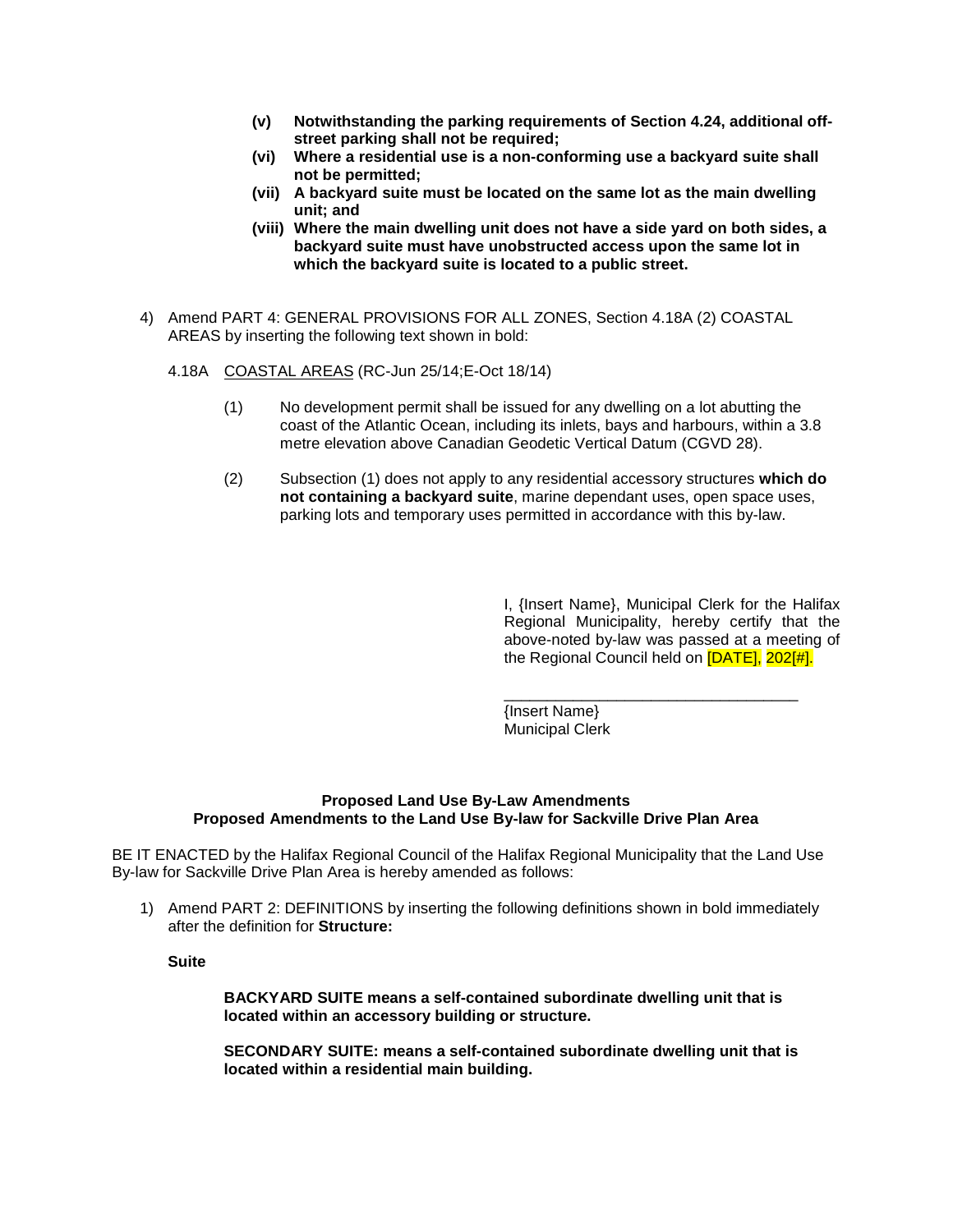- 2) Amend PART 6: GENERAL PROVISIONS FOR ALL ZONES, Section 33. (1) Accessory Buildings by inserting the following text shown in bold:
	- 33. Accessory buildings and structures shall be permitted in any zone but shall not:
		- (1) be used for human habitation**, except where a backyard suite is a permitted;**
- 3) Amend PART 6: GENERAL PROVISIONS FOR ALL ZONES by inserting the following general provision in bold immediately after Section 34A. Shipping Containers as Accessory Buildings

#### **Secondary Suites and Backyard Suites**

#### **34B. (1) Secondary Suites**

**Secondary suites shall be permitted accessory to a single unit dwelling, a duplex dwelling, a semi-detached dwelling or a townhouse dwelling subject to the following provisions:**

- **(i) No more than one total secondary suite or backyard suite shall be permitted on a lot;**
- **(ii) The floor area of a secondary suite shall not exceed 80.0 square metres;**
- **(iii) A duplex dwelling or semi-detached dwelling that contains a secondary suite shall not be considered a multiple unit dwelling;**
- **(iv) Notwithstanding the parking requirements of Part 7 Section 16(a), additional off-street parking shall not be required; and**
- **(v) Where a residential use is a non-conforming use a secondary suite shall not be permitted.**
- **(2) Backyard Suites**

**Backyard suites shall be permitted accessory to a single unit dwelling, a duplex dwelling, a semi-detached dwelling or a townhouse dwelling subject to the following provisions:**

- **(i) No more than one total secondary suite or backyard suite shall be permitted on a lot;**
- **(ii) A backyard suite is not considered a separate main building or main dwelling;**
- **(iii) The backyard suite shall meet the accessory building requirements as set out in Part 6 Sections 33, 34 and 34A;**
- **(iv) The gross floor area of a backyard suite shall not exceed 90.0 square metres;**
- **(v) Notwithstanding the parking requirements of Part 7 Section 16(a), additional off-street parking shall not be required;**
- **(vi) Where a residential use is a non-conforming use a backyard suite shall not be permitted;**
- **(vii) A backyard suite must be located on the same lot as the main dwelling unit; and**
- **(viii) Where the main dwelling unit does not have a side yard on both sides, a backyard suite must have unobstructed access upon the same lot in which the backyard suite is located to a public street.**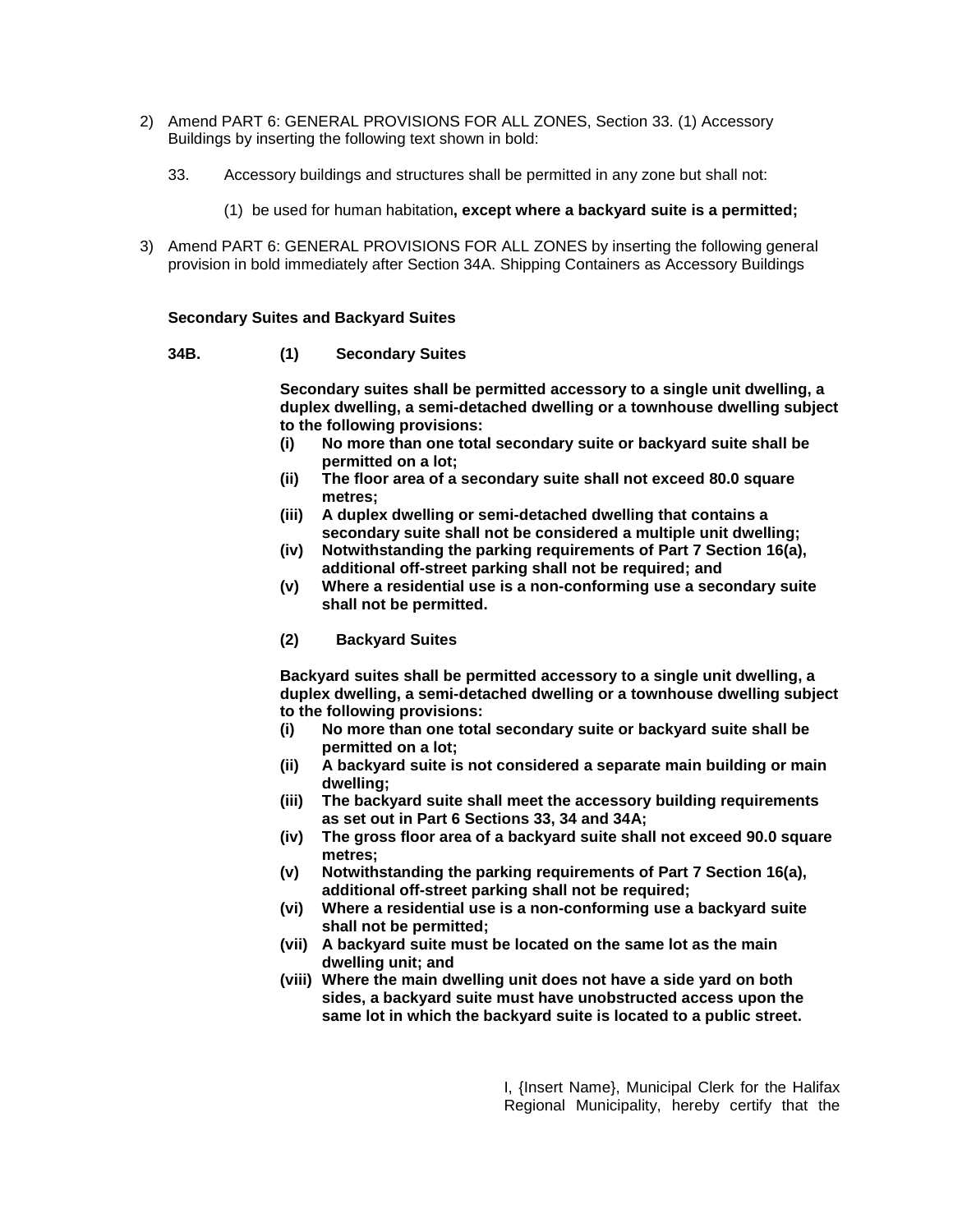above-noted by-law was passed at a meeting of the Regional Council held on **[DATE]**, 202[#].

\_\_\_\_\_\_\_\_\_\_\_\_\_\_\_\_\_\_\_\_\_\_\_\_\_\_\_\_\_\_\_\_\_\_

{Insert Name} Municipal Clerk

#### **Proposed Land Use By-Law Amendments Proposed Amendments to the Land Use By-law for Sackville Plan Area**

BE IT ENACTED by the Halifax Regional Council of the Halifax Regional Municipality that the Land Use By-law for Sackville Plan Area is hereby amended as follows:

1) Amend PART 2: DEFINITIONS by inserting the following definitions shown in bold immediately after definition 2.73 STRUCTURE:

#### **2.73A SUITE**

- **(a) Backyard Suite means a self-contained subordinate dwelling unit that is located within an accessory building or structure.**
- **(b) Secondary Suite means a self-contained subordinate dwelling unit that is located within a residential main building.**
- 2) Amend PART 4: GENERAL PROVISIONS FOR ALL ZONES by inserting the following general provision in bold immediately after Section 4.11A SHIPPING CONTAINERS AS ACCESSORY **BUILDINGS**

#### **4.11B SECONDARY SUITES AND BACKYARD SUITES**

#### **(a) SECONDARY SUITES**

**Secondary suites shall be permitted accessory to a single unit dwelling, a twounit dwelling, a townhouse, or a rowhouse dwelling subject to the following provisions:**

- **(i) No more than one total auxiliary dwelling, secondary suite or backyard suite shall be permitted on a lot;**
- **(ii) The floor area of a secondary suite shall not exceed 80.0 square metres;**
- **(iii) A two unit dwelling that contains a secondary suite shall not be considered a multiple unit dwelling;**
- **(iv) Notwithstanding the parking requirements of Section 4.24, additional offstreet parking shall not be required; and**
- **(v) Where a residential use is a non-conforming use a secondary suite shall not be permitted.**

#### **(b) BACKYARD SUITES**

**Backyard suites shall be permitted accessory to a single unit dwelling, a mobile dwelling, a two-unit dwelling, a townhouse, or a rowhouse dwelling subject to the following provisions:**

**(i) No more than one total auxiliary dwelling, secondary suite or backyard suite shall be permitted on a lot;**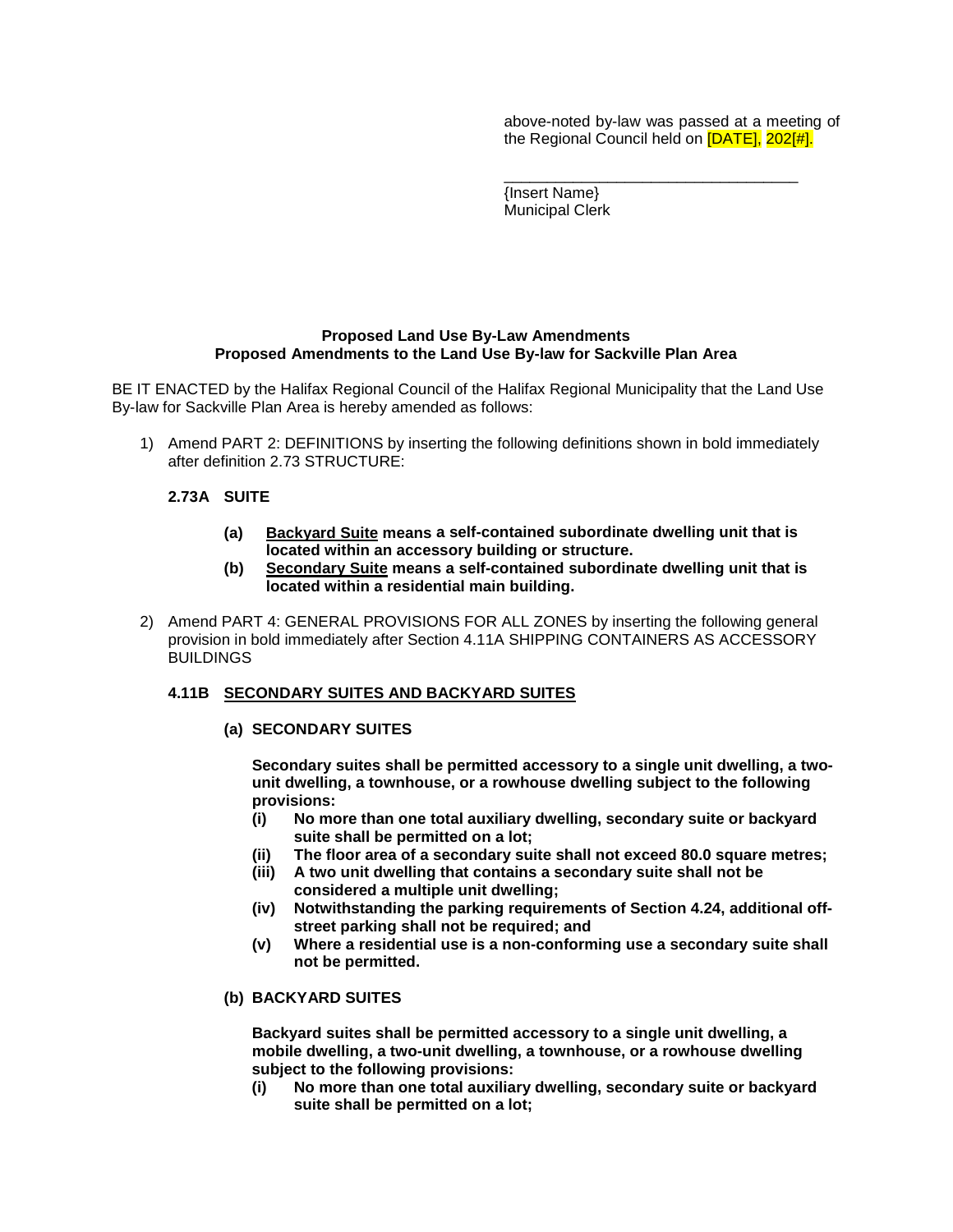- **(ii) A backyard suite is not considered a separate main building or main dwelling;**
- **(iii) The backyard suite shall meet the accessory buildings requirements as set out in Sections 4.10 and 4.11;**
- **(iv) The floor area of a backyard suite shall not exceed 90.0 square metres or the maximum floor area of an accessory building as set out in Section 4.11, whichever is less;**
- **(v) Notwithstanding the parking requirements of Section 4.24, additional offstreet parking shall not be required;**
- **(vi) Where a residential use is a non-conforming use a backyard suite shall not be permitted;**
- **(vii) A backyard suite must be located on the same lot as the main dwelling unit; and**
- **(viii) Where the main dwelling unit does not have a side yard on both sides, a backyard suite must have unobstructed access upon the same lot in which the backyard suite is located to a public street.**

I, {Insert Name}, Municipal Clerk for the Halifax Regional Municipality, hereby certify that the above-noted by-law was passed at a meeting of the Regional Council held on [DATE], 202[#].

\_\_\_\_\_\_\_\_\_\_\_\_\_\_\_\_\_\_\_\_\_\_\_\_\_\_\_\_\_\_\_\_\_\_

{Insert Name} Municipal Clerk

# **Proposed Land Use By-Law Amendments Proposed Amendments to the Land Use By-law for Timberlea/Lakeside/Beechville Plan Area**

BE IT ENACTED by the Halifax Regional Council of the Halifax Regional Municipality that the Land Use By-law for Timberlea/Lakeside/Beechville Plan Area is hereby amended as follows:

1) Amend PART 2: DEFINITIONS by inserting the following definitions shown in bold immediately after Section 2.68 STRUCTURE

#### **2.68A SUITE**

- **(a) Suite, Backyard means a self-contained subordinate dwelling unit that is located within an accessory building or structure.**
- **(b) Suite, Secondary means a self-contained subordinate dwelling unit that is located within a residential main building.**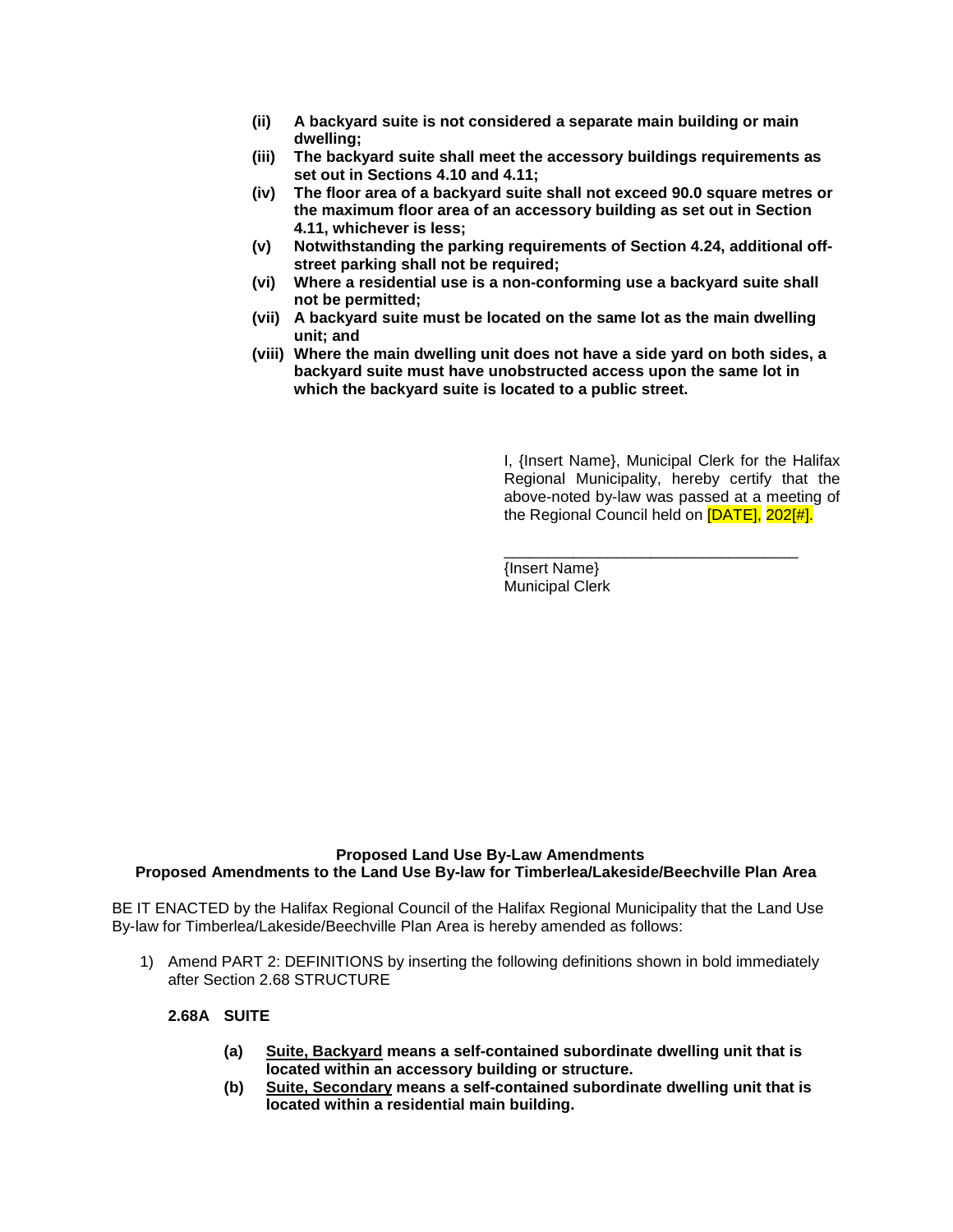2) Amend PART 4: GENERAL PROVISIONS FOR ALL ZONES by inserting the following general provision in bold immediately after Section 4.13A SHIPPING CONTAINERS:

#### **4.13B SECONDARY SUITES AND BACKYARD SUITES**

#### **(a) SECONDARY SUITES**

**Secondary suites shall be permitted accessory to a single unit dwelling, a two unit dwelling or a townhouse dwelling subject to the following provisions:**

- **(i) No more than one total auxiliary dwelling, secondary suite or backyard suite shall be permitted on a lot;**
- **(ii) The floor area of a secondary suite shall not exceed 80.0 square metres;**
- **(iii) A two unit dwelling that contains a secondary suite shall not be considered a multiple unit dwelling;**
- **(iv) Notwithstanding the parking requirements of Section 4.27, additional offstreet parking shall not be required; and**
- **(v) Where a residential use is a non-conforming use a secondary suite shall not be permitted.**

#### **(b) BACKYARD SUITES**

**Backyard suites shall be permitted accessory to a single unit dwelling, a mobile dwelling, a two unit dwelling or a townhouse dwelling subject to the following provisions:**

- **(i) No more than one total auxiliary dwelling, secondary suite or backyard suite shall be permitted on a lot;**
- **(ii) A backyard suite is not considered a separate main building or main dwelling;**
- **(iii) The backyard suite shall meet the accessory buildings requirements as set out in Sections 4.12 and 4.13;**
- **(iv) The floor area of a backyard suite shall not exceed 90.0 square metres or the maximum floor area of an accessory building as set out in Section 4.13, whichever is less;**
- **(v) Notwithstanding the parking requirements of Section 4.27, additional offstreet parking shall not be required;**
- **(vi) Where a residential use is a non-conforming use a backyard suite shall not be permitted;**
- **(vii) A backyard suite must be located on the same lot as the main dwelling unit; and**
- **(viii) Where the main dwelling unit does not have a side yard on both sides, a backyard suite must have unobstructed access upon the same lot in which the backyard suite is located to a public street.**

I, {Insert Name}, Municipal Clerk for the Halifax Regional Municipality, hereby certify that the above-noted by-law was passed at a meeting of the Regional Council held on [DATE], 202[#].

\_\_\_\_\_\_\_\_\_\_\_\_\_\_\_\_\_\_\_\_\_\_\_\_\_\_\_\_\_\_\_\_\_\_

{Insert Name} Municipal Clerk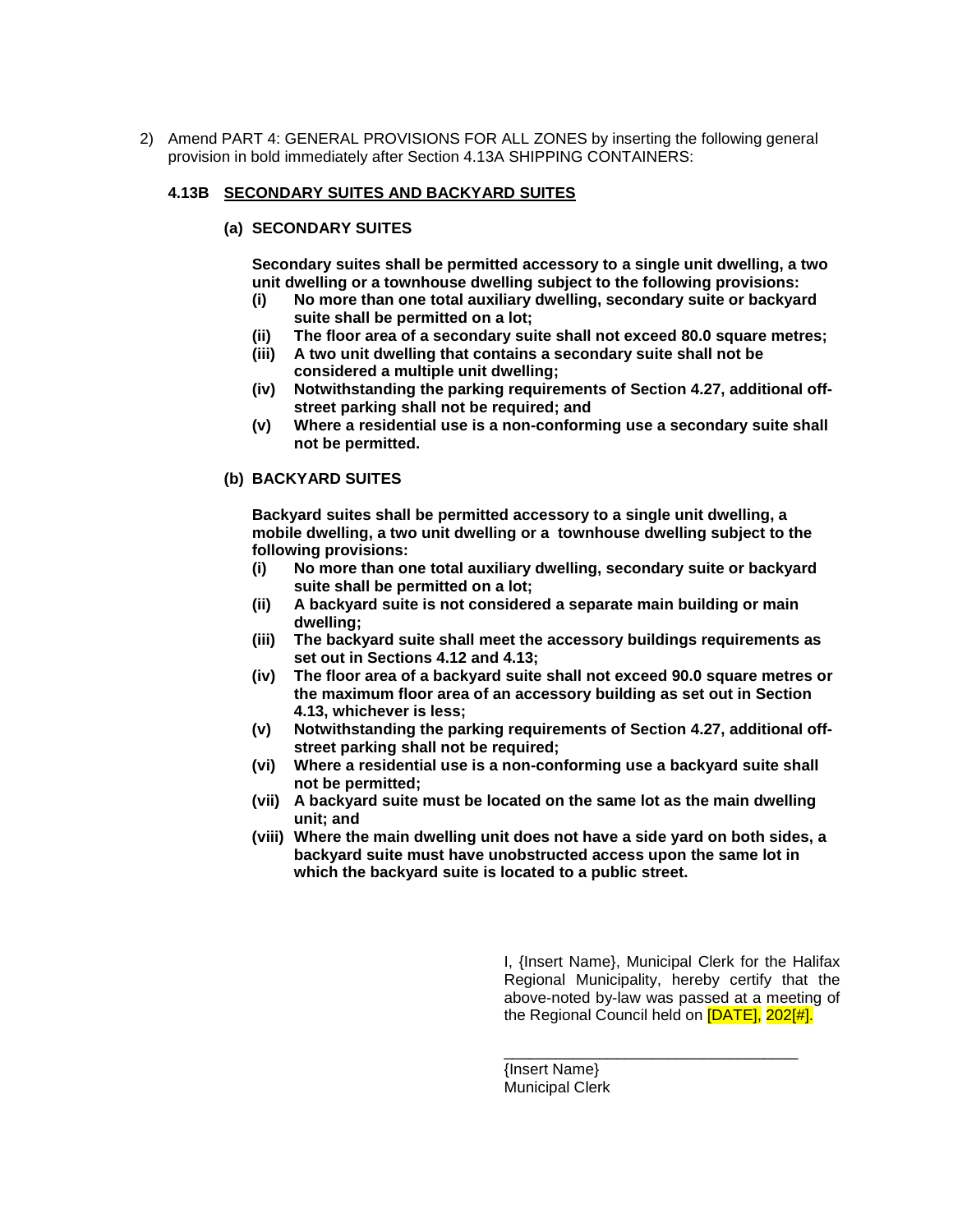# **HALIFAX**

## **ADVISORY COMMITTEE FOR ACCESSIBILITY IN HRM MINUTES February 19, 2019**

| PRESENT: | Tova Sherman<br><b>Brian George</b><br>Haylee Milne<br>Julia Bremner<br>Jillian Banfield<br>Jacki Purcell<br>Councillor Lisa Blackburn<br>Councillor Richard Zurawski                                                                                                                                                                                                                                                                                                                   |
|----------|-----------------------------------------------------------------------------------------------------------------------------------------------------------------------------------------------------------------------------------------------------------------------------------------------------------------------------------------------------------------------------------------------------------------------------------------------------------------------------------------|
| REGRETS: | Carole Arsenault<br>Victoria Levack                                                                                                                                                                                                                                                                                                                                                                                                                                                     |
| STAFF:   | Darren Young, Project Manager, Corporate Facility Design & Construction<br>Tracey Jones-Grant, Managing Director, Office of Diversity and Inclusion<br>Kayla Douglas, Accessibility Intern, Office of Diversity and Inclusion<br>Alan Howell, Planner III, Planning and Development<br>Elora Wilkinson, Planner II, Planning and Development<br>Liam MacSween, Legislative Assistant, Office of the Municipal Clerk<br>Sharon Chase, Legislative Support, Office of the Municipal Clerk |

*The following does not represent a verbatim record of the proceedings of this meeting.*

*The agenda, reports, supporting documents, and information items circulated are online at [halifax.ca](http://www.halifax.ca/).*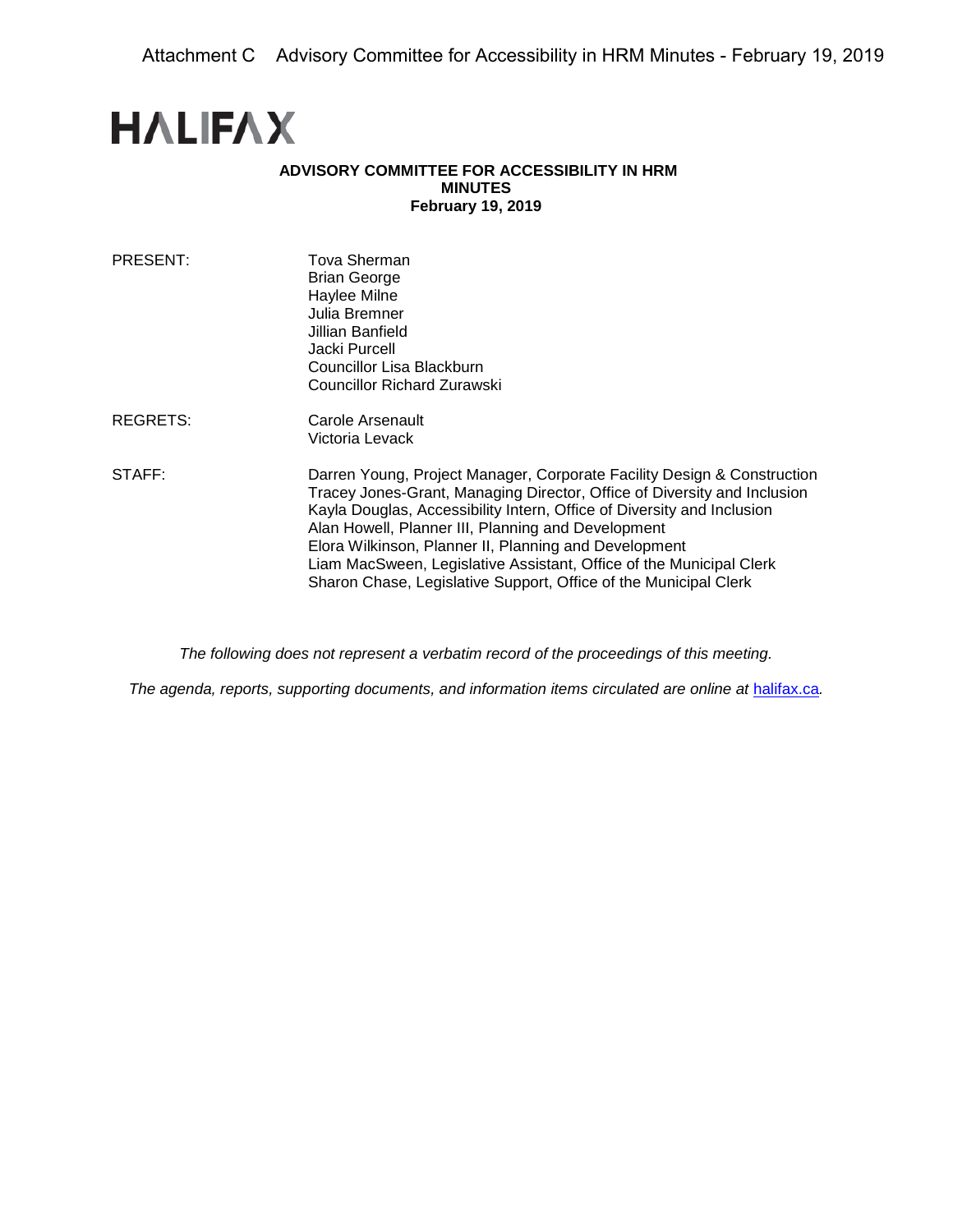*The meeting was called to order at 4:02 p.m. and adjourned at 6:06 p.m.*

# **1. CALL TO ORDER**

Liam MacSween, Legislative Assistant, called the meeting to order at 4:02 p.m. in Halifax Hall, City Hall 1847 Argyle Street, Halifax.

Round table introductions were done.

#### • **Election of Chair and Vice Chair**

The Committee considered deferring the annual election to allow new members to get to know one another and to ensure all were present.

MOVED by Tova Sherman, seconded by Haylee Milne

**THAT the Annual Election of Chair and Vice Chair be deferred to the next meeting of the Advisory Committee for Accessibility in HRM, to ensure participation of all members of the Committee.**

#### **MOTION PUT AND PASSED.**

MOVED by Jillian Banfield, seconded by Councillor Blackburn

**THAT Julia Bremner be appointed acting Chair of the Advisory Committee for Accessibility in HRM until the Annual Election takes place.**

#### **MOTION PUT AND PASSED.**

#### **2. APPROVAL OF MINUTES – November 19, 2018**

MOVED by Councillor Blackburn, seconded by Councillor Zurawski

**THAT the minutes of November 19, 2018 be approved as distributed.**

#### **MOTION PUT AND PASSED.**

# **3. APPROVAL OF THE ORDER OF BUSINESS AND APPROVAL OF ADDITIONS AND DELETIONS**

Deletion:

Item 9.1.5 Parks and Recreation Update is deleted as Noreen Guptill, Inclusion and Accessibility Specialist is absent.

The agenda was approved as amended.

- **4. BUSINESS ARISING OUT OF THE MINUTES- NONE**
- **5. CALL FOR DECLARATION OF CONFLICT OF INTERESTS- NONE**
- **6. CONSIDERATION OF DEFERRED BUSINESS – NONE**
- **7. CORRESPONDENCE, PETITIONS & DELEGATIONS- NONE**
- **8. INFORMATION ITEMS BROUGHT FORWARD- NONE**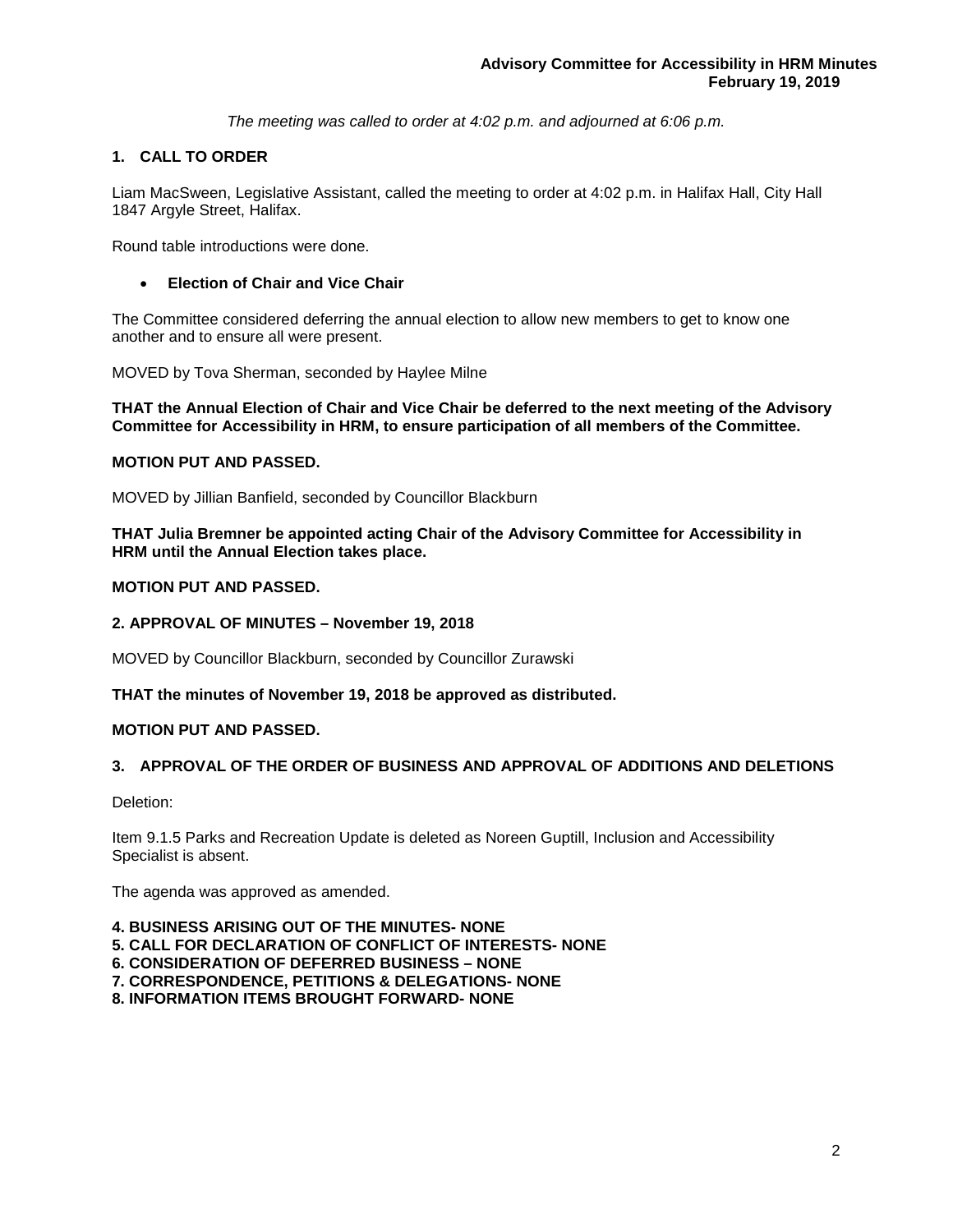# **9. REPORTS/DISCUSSION**

#### **9.1.1 HRM Board and Committee Orientation – Liam MacSween, Legislative Assistant, Office of the Municipal Clerk**

Tracey Jones-Grant, Managing Director Office of Diversity and Inclusion, provided the Committee with an overview of the Office of Diversity and Inclusion. A copy of this presentation is on file. Jones-Grant reviewed the office's areas of focus and its role within HRM: working with business units on their diversity and inclusion goals and initiatives; conducting corporate training and providing advice on corporate policy. The link for the Diversity and Inclusion Framework was shared and will be emailed to committee members for their reference. The corporate definitions of diversity and inclusion were reviewed. Jones-Grant emphasized how a clear understanding of diversity and inclusion impacts the work that is done by HRM and how this is being integrated into all business units.

It was noted that the Committee adds this lens with the work they do and that the member's expertise provides valuable input and information for HRM. Provincial and federal acts and regulations are important considerations for the Committee and how they work with these bodies. Paul Vienneau is now working with the CAO's office and the Province on their goals and work.

Liam MacSween, Legislative Assistant, shared an Advisory Board and Committee Orientation presentation. A copy of this presentation is on file. HRM's decision making process was outlined. The Committee's business is conducted using Administrative Order One and their specific Terms of Reference. MacSween also reviewed: quorum, conflict of interest, the agenda and the components of a committee meeting and member conduct guidelines.

#### **9.1.2 Staff Presentation – General approach to Secondary & Backyard Suites and Special Care Facilities/Seniors Housing – Alan Howell, Planner III, Planning and Development**

Alan Howell, Planner III, gave a presentation on Affordable Housing Workplan Items. A copy of this presentation is on file. They provided a snapshot of current housing needs in HRM with comparisons to other Canadian cities on two key measures: percentage of households spending greater than 30% of household income on housing and identified core housing needs. HRM's affordable housing work plan will focus on: removing policy and regulatory barriers and enabling lower cost development. Howell then reviewed the definitions of Secondary Suites and Backyard Suites, giving examples of each. Presently there is inconsistency with permitting, rules and limitations on these types of dwellings in HRM. There is also growing demand for this type of housing and development. Public consultation took place throughout the fall of 2018. Howell shared staff's proposed direction along with some specific considerations, noting that the report is presently being drafted. Howell then reviewed HRM's definition of Special Care Facilities. There are currently multiple definitions and inconsistent treatment in regulation. At the same time there is a clear demand for this type of housing. Some consultation has taken place and the remaining process was summarized which will include a provincial review.

Howell clarified that water and sewage for backyard suites would be considered separate connections within the service boundary and will depend on lot size and existing sewage and water in unserviced areas. Provincial legislation and regulation under the Special Care Act does not factor into the building application process. Howell noted that the initiation report from July 2018 could be used to reference and that the current staff report is due in the spring. Building code and compliance are presently reviewing the work to determine the inclusion of accessibility requirements and whether they should be regulated.

#### **9.1.3 Staff Presentation - Functional Design for Spring Garden Road between South Park Street to Queen Street – Elora Wilkinson, Planner II, Planning and Development**

Elora Wilkinson, Planner II, provided a presentation to the Committee, seeking their input as a part of the staff report being prepared. A copy of this presentation is on file. A map was shown identifying the functional versus schematic limits. This project addresses many of Council's current priorities. Wilkinson reviewed some key project objectives including: place making, walking/wheeling, transit and traffic. Data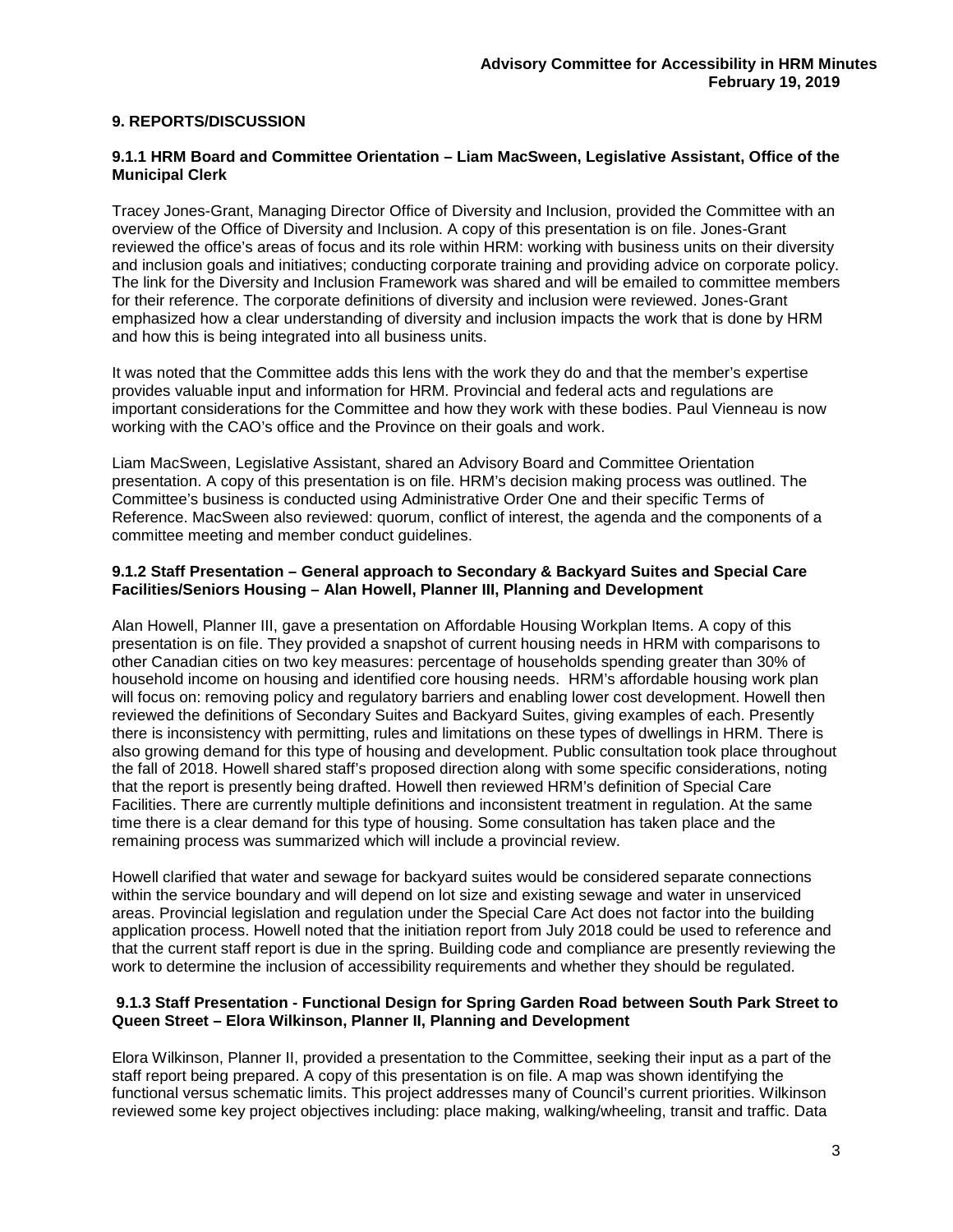has been collected on the modes of transportation at various times in the area. The 2018 Stoplet Pilot Project provided an opportunity for testing and gathering of feedback on some of the new streetscaping concepts. Results of a public engagement survey were shared.

The Committee discussed the importance of addressing the concern regarding panhandlers in the area with a focus on being more inclusive and considering how marginalized individuals should be treated as a part of the community. The Committee noted that accessibility and diversity need to be included in plans for the area. Wilkinson stated that the streets are being designed for everyone and these types of conversations have been considered and included.

Wilkinson reviewed three options being considered in the design regarding transit: Option 1- Transit Prioritized Vehicle Thoroughfare, Option 2- Turn Restricted Transit Priority and Option 3- Daytime Transit Corridor. There has also been an analysis of one-way street options. Wilkinson shared the stages in the public engagement process for this project, where the project is in the process and next steps. They hope to be presenting to the Transportation Standing Committee at the end of March. Detail design will follow. Wilkinson encouraged the Committee to share their thoughts and feedback with Planning as the project evolves.

The Committee discussed options for changes to pedestrian crossings. Based on current volumes, the use of leading pedestrian intervals is most appropriate. Widening sidewalks and improving curb cuts was considered important. The Committee also noted that Bill 59 must be considered in any future planning.

# **9.1.4 Update – Darren Young, Senior Project Manager, Corporate Facility Design & Construction**

The Committee did not receive this update as time did not allow.

#### **9.1.5 Update – Noreen Guptill, Inclusion and Accessibility Specialist, Parks and Recreation**

This item was deleted during the approval of the order of business.

#### **9.2 COMMITTEE MEMBER UPDATES**

#### **9.2.1 Active Transportation Advisory Committee – Jillian Banfield**

The Committee did not receive this update as time did not allow.

# **10. ADDED ITEMS- NONE**

#### **11. DATE OF NEXT MEETING – March 25, 2019 - 4:00 p.m., Halifax Hall, 2nd Floor, City Hall 1841 Argyle Street, Halifax**

#### **12. ADJOURNMENT**

The meeting adjourned at 6:06 pm.

**INFORMATION ITEMS – NONE**

Sharon Chase Legislative Support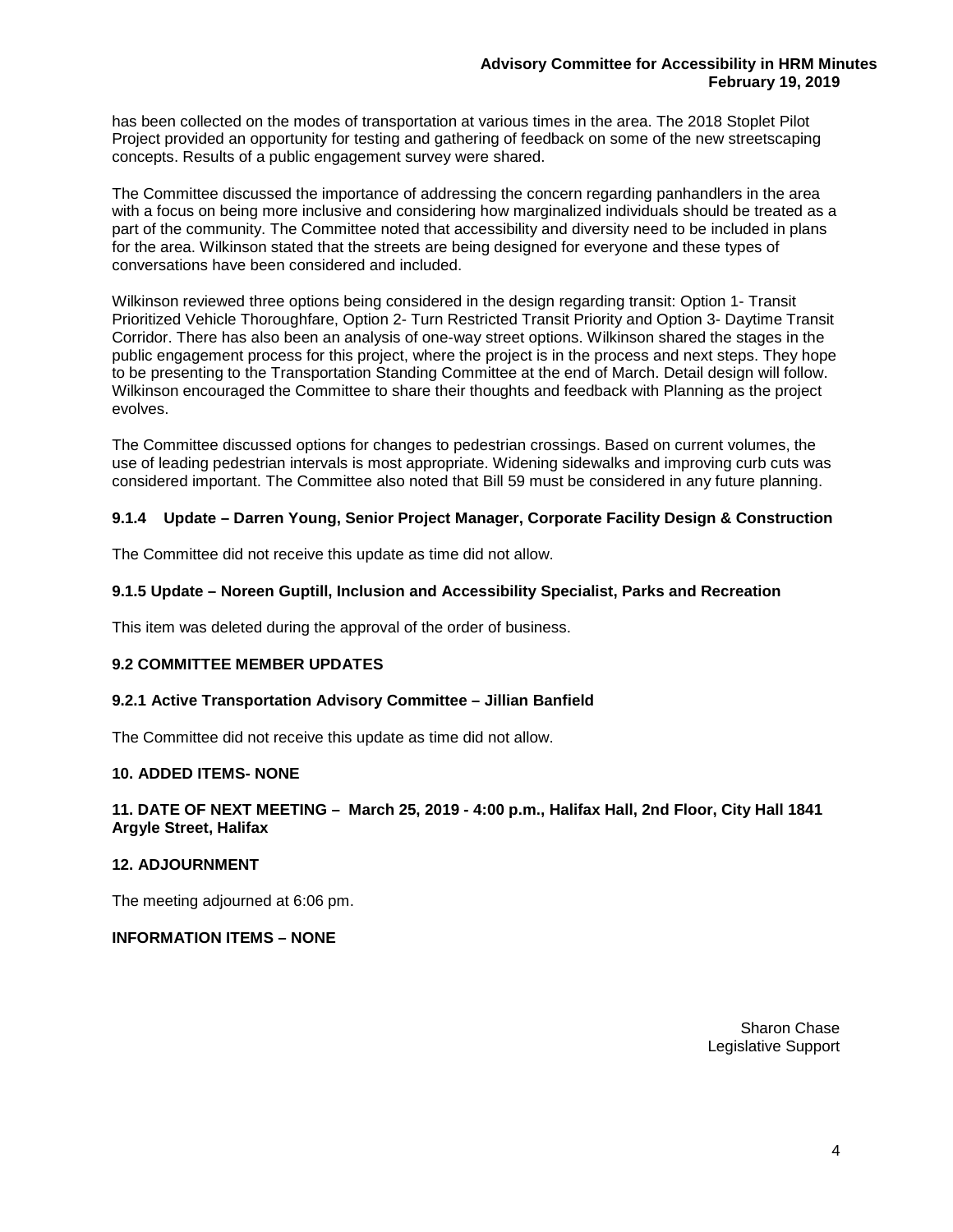# Adaptable Housing Requirements for Residential & Care **HALIFAX Occupancies**

As required by the 2019 Nova Scotia Building Code Regulations (Accessibility Schedule "C")



∗ *Reinforcement must be present in the bathroom walls to allow the future installation of*